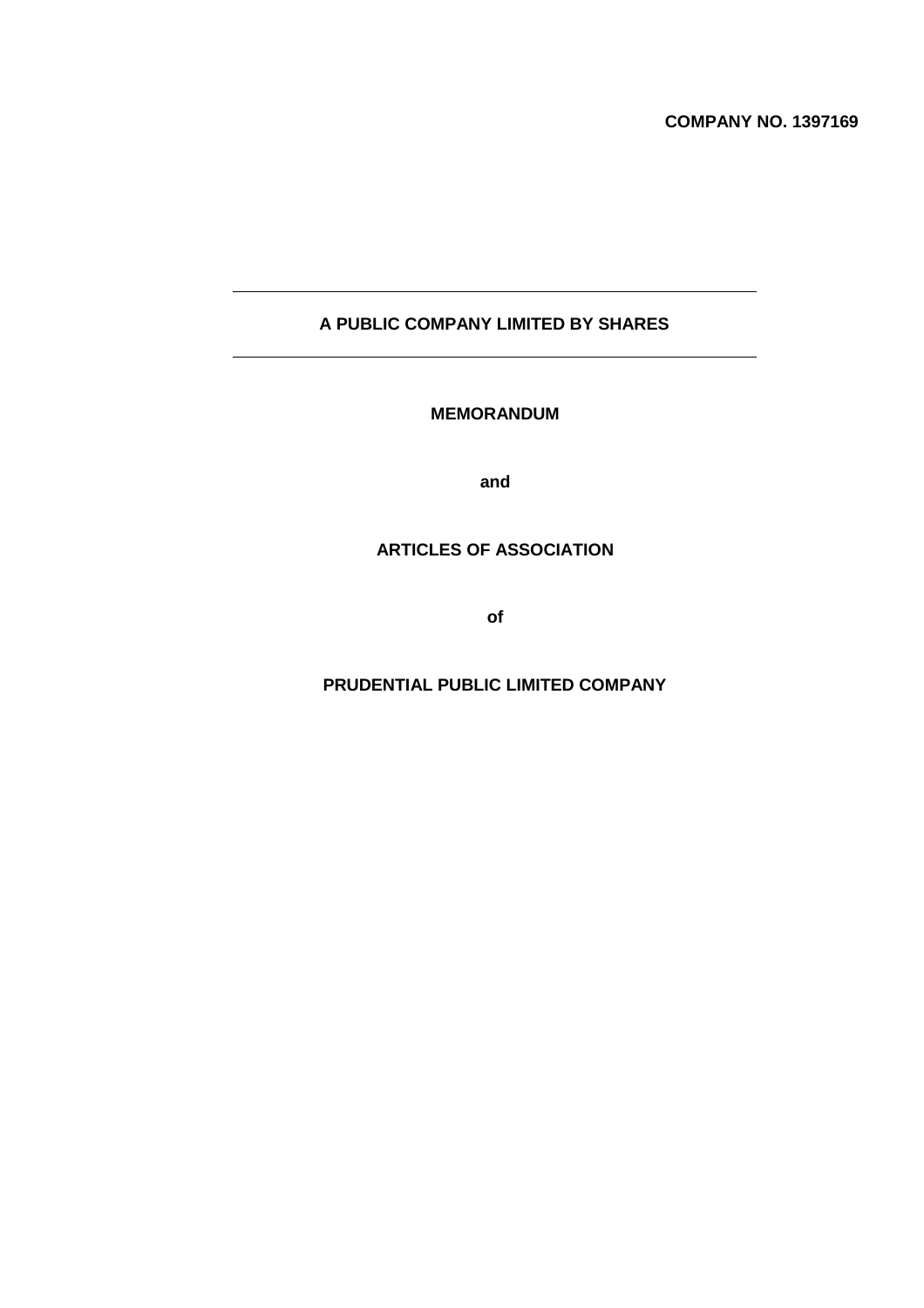| Contents |  |  |
|----------|--|--|
|----------|--|--|

# **ARTICLE**

# **PAGE**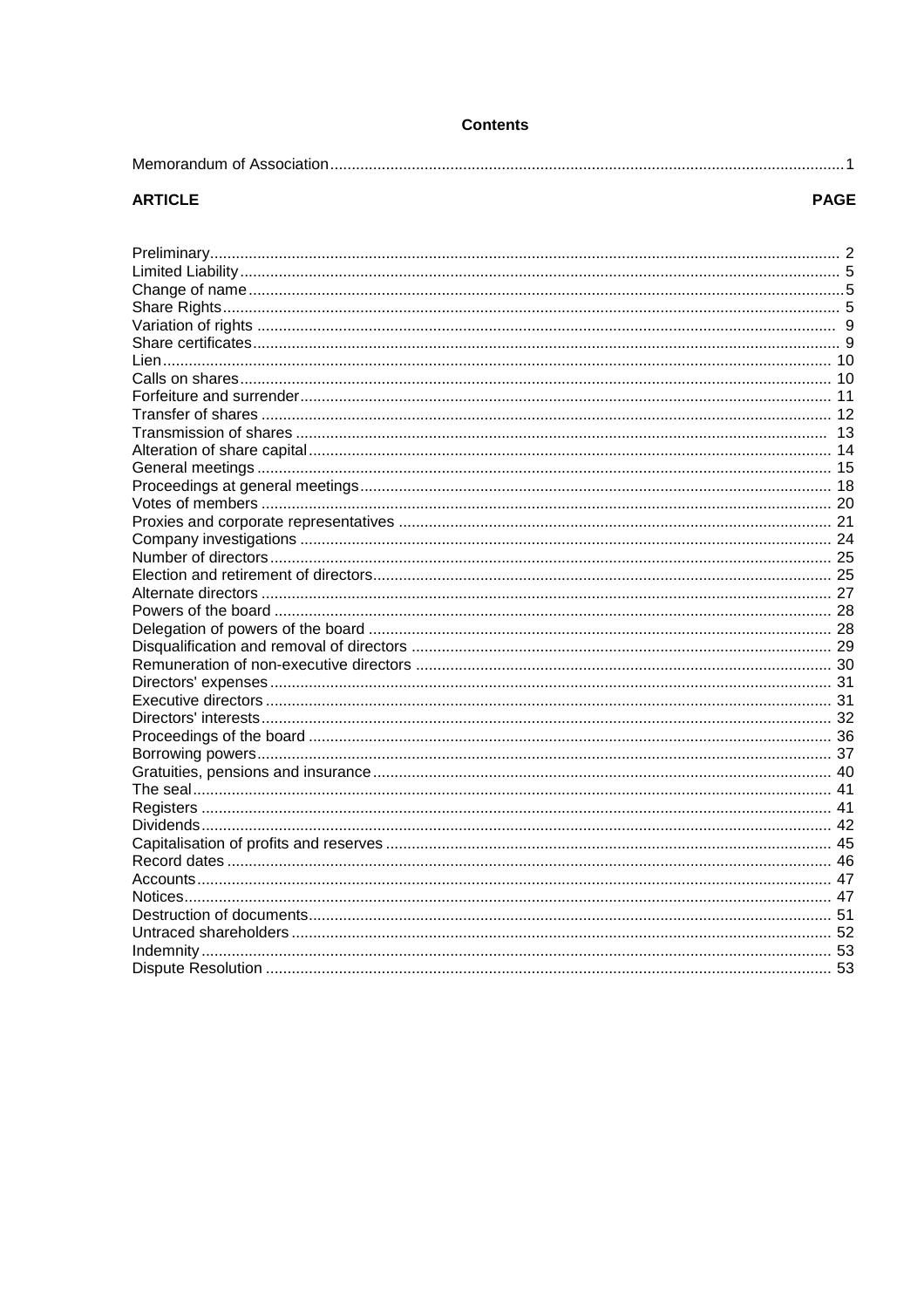# **A PUBLIC COMPANY LIMITED BY SHARES**

# **MEMORANDUM OF ASSOCIATION**

**of**

# **PRUDENTIAL PUBLIC LIMITED COMPANY**

(amended by the Companies Act 2006 effective on 1 October 2009)

We, the subscribers to this memorandum of association, wish to be formed into a company pursuant to this memorandum. We agree to take the number of shares shown opposite our respective names.

1

| Name and address of subscriber                           | Number of shares taken    |
|----------------------------------------------------------|---------------------------|
| Ronald Hugh Owen                                         | 1                         |
| The Rt. Hon. James Edward Ramsden                        | 1                         |
| The Rt. Hon. Leslie Kenneth Baron<br>O'Brien of Lothbury | 1                         |
| Angus Fraser Murray                                      | 1                         |
| John Anthony Tristram Barston                            | 1                         |
| The Rt. Hon. Leonard Robert Lord Carr<br>of Hadley       | 1                         |
| Harry Gordon Clarke                                      | 1                         |
|                                                          | <b>Total shares taken</b> |
|                                                          | 7                         |
|                                                          |                           |

Date: 27 September 1978

Witness to signatures: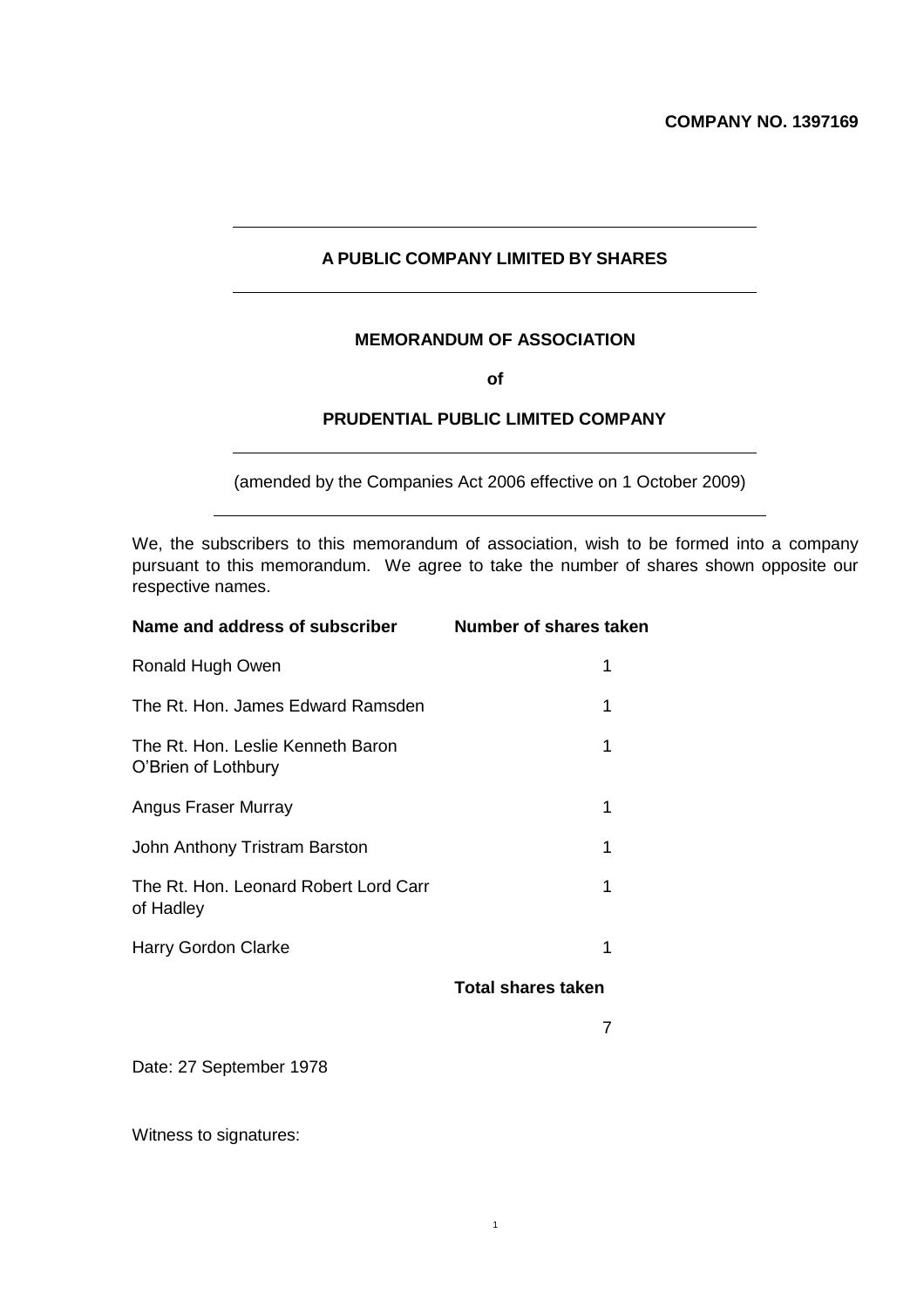#### **A PUBLIC COMPANY LIMITED BY SHARES**

#### **ARTICLES OF ASSOCIATION**

**of**

### **PRUDENTIAL PUBLIC LIMITED COMPANY**

(adopted by a special resolution passed on 17 May 2018)

#### **Preliminary**

- 1. No regulations or articles set out in any statute, or in any statutory instrument or other subordinate legislation made under any statute, concerning companies shall apply as the regulations or articles of the Company. **Exclusion of other regulations**
- 2. In these Articles, except where the subject or context otherwise requires: **Definitions**

Act means the Companies Act 2006 including any modification or re-enactment of it for the time being in force;

*address*, includes any number or address used for the purposes of sending or receiving documents or information by electronic means;

*Articles* means these articles of association as altered from time to time by special resolution;

*auditors* means the auditors of the Company;

*the Bank of England base rate* means the base lending rate most recently set by the Monetary Policy Committee of the Bank of England in connection with its responsibilities under Part 2 of the Bank of England Act 1998;

*the board* means the directors or any of them acting as the board of directors of the Company;

*certificated share* means a share in the capital of the Company that is not an uncertificated share and references in these Articles to a share being held in certificated form shall be construed accordingly;

*clear days* in relation to the sending of a notice means the period excluding the day on which a notice is sent or deemed to be sent and the day for which it is sent or on which it is to take effect;

*Companies Acts* means every statute (including any orders, regulations or other subordinate legislation made under it) from time to time in force concerning companies in so far as it applies to the Company;

**Company** means Prudential public limited company;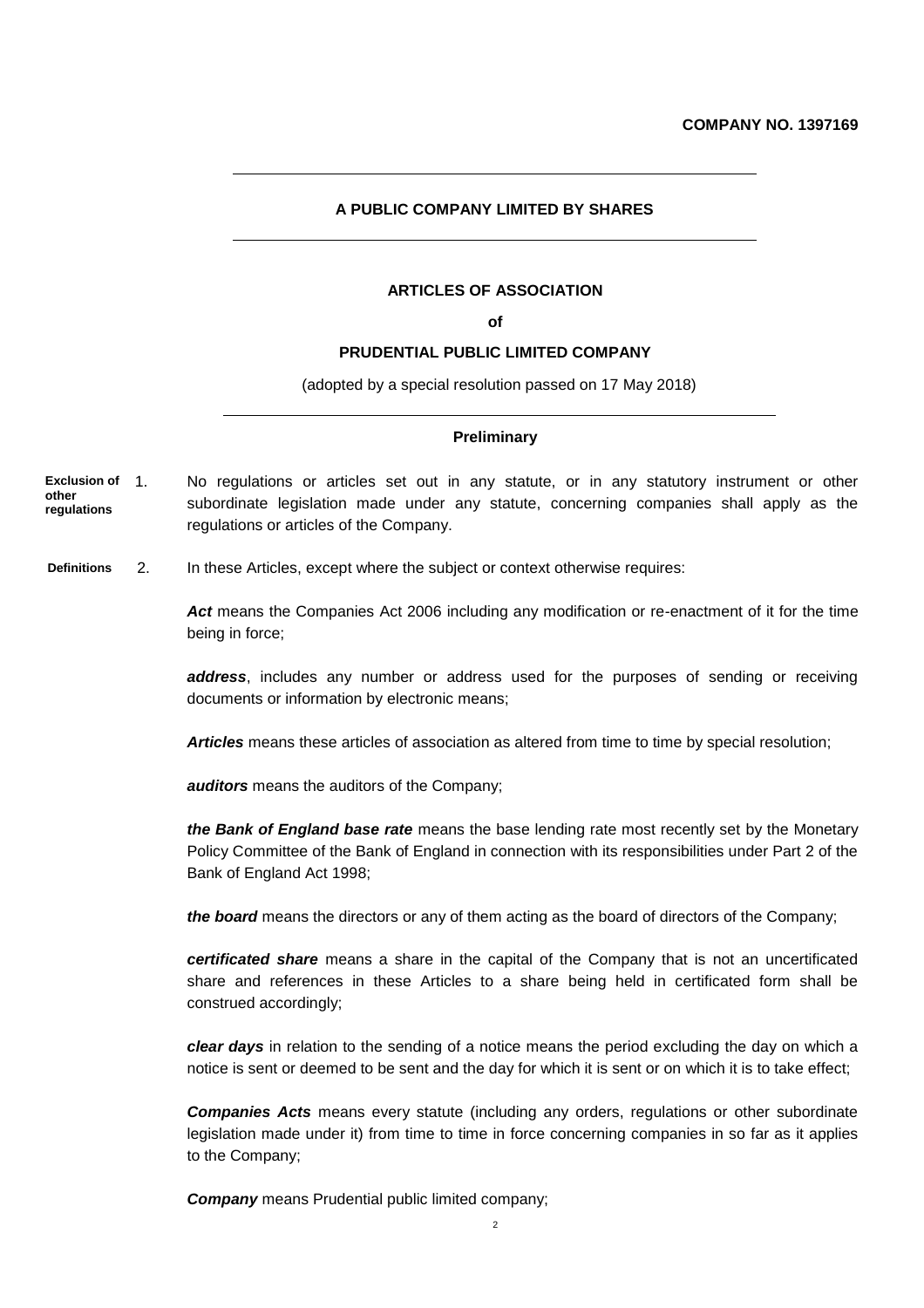*director* means a director of the Company;

*electronic platform* means any form of electronic platform and includes, without limitation, website addresses, application technology and conference systems;

*employees' share scheme* has the meaning given by section 1166 of the Act;

*entitled by transmission* means, in relation to a share in the capital of the Company, entitled as a consequence of the death or bankruptcy of the holder or some other event which gives rise to the transmission of the share by operation of law;

*holder* in relation to a share in the capital of the Company means the member whose name is entered in the register as the holder of that share;

*hybrid general meeting* means a general meeting held at a physical location where simultaneous participation is enabled via an electronic platform(s)*;* 

*legislation* means every statute (and any orders, regulations or other subordinate legislation made under it) applying to the Company;

*Memorandum* means the memorandum of association of the Company as amended from time to time;

*office* means the registered office of the Company;

*ordinary shareholder* means in relation to an ordinary share the member whose name is entered in the register as the holder of that ordinary share;

*ordinary shares* means the ordinary shares of 5p each in the capital of the Company;

*paid* means paid or treated (credited) as paid;

*place* means, in relation to a general meeting, the place of a physical meeting and (in the case of a hybrid general meeting) the electronic platform(s) specified by the board in relation to such hybrid general meeting and, where relevant, references to the place of a general meeting include any combination of two or more such places;

*physical general meeting* means a general meeting that is not a hybrid general meeting;

*recognised person* means a recognised clearing house or a nominee of a recognised clearing house or of a recognised investment exchange, each of which terms has the meaning given to it by section 778(3) of the Act;

*register* means the register of members of the Company;

**seal** means any common or official seal that the Company may be permitted to have under the Companies Acts;

*secretary* means the secretary of the Company and includes a joint, assistant, deputy or temporary secretary and any other person appointed to perform the duties of the secretary;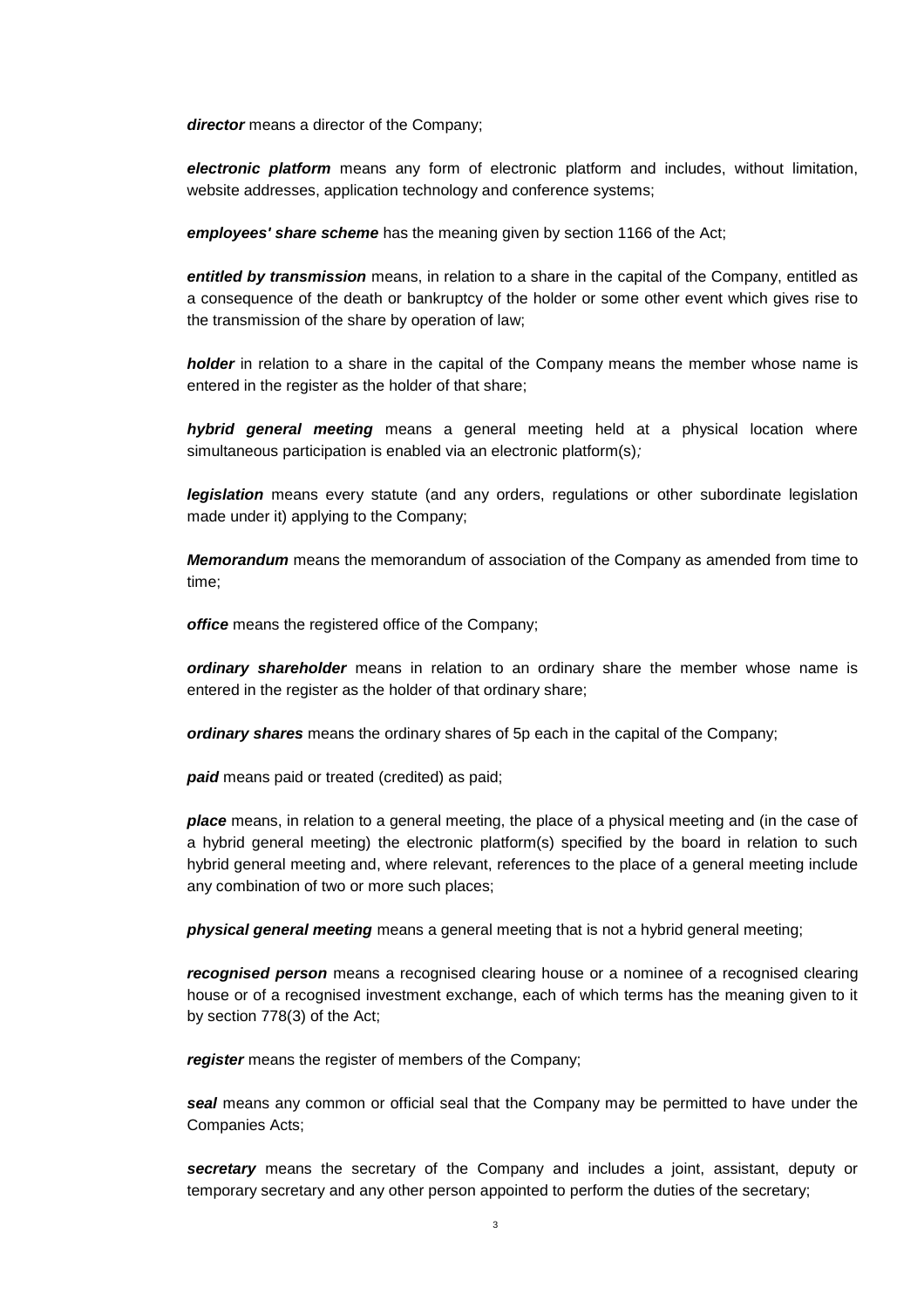*subsidiary undertaking* shall be construed in accordance with section 1162 of the Act;

*the uncertificated securities rules* means any provision of the Companies Acts relating to the holding, evidencing of title to, or transfer of uncertificated shares and any legislation, rules or other arrangements made under or by virtue of such provision;

*uncertificated share* means a share in the capital of the Company title to which is recorded on the register and which may, by virtue of the uncertificated securities rules, be transferred by means of a relevant system and references in these Articles to a share being held in uncertificated form shall be construed accordingly; and

*United Kingdom* means Great Britain and Northern Ireland.

3. References to a *document* include, unless the context otherwise requires, references to documents sent or received by electronic means. **Construction**

> References in these Articles to a document being "*signed*" or to "*signature*" include references to its being signed under hand or under seal or by any other method and, in the case of a communication in electronic form, such references are to its being authenticated as specified by the legislation. References to an *instrument* mean, unless the contrary is stated, a written document having tangible form and not comprised in an electronic form.

> Where, in relation to a share, these Articles refer to a *relevant system*, the reference is to the relevant system in which that share is a participating security at the relevant time.

> References to a notice or other document being *sent* or *given* to or by a person mean such notice or other document, or a copy of such notice or other document, being sent, given, delivered, issued or made available to or by, or served on or by, or deposited with or by that person by any method authorised by these Articles, and *sending* and *giving* shall be construed accordingly.

> References to *writing* mean the representation or reproduction of words, symbols or other information in a visible and non-transitory form by any method or combination of methods, whether comprised in electronic form or otherwise, and *written* shall be construed accordingly.

> References to a person being *present* at or *attending* a general meeting means present at a physical meeting or participating via the electronic platform(s) specified by the board in relation to that meeting, and references to *absence* and *refuse entry* shall be read accordingly.

> Words denoting the singular number include the plural number and vice versa; words denoting the masculine gender include the feminine gender; and words denoting persons include corporations.

> Words or expressions contained in these Articles which are not defined in Article 2 but are defined in legislation in force when these Articles are adopted will have the same meaning in these Articles, unless inconsistent with the subject or context.

> Words or expressions contained in these Articles which are not defined in Article 2 but are defined in the uncertificated securities rules have the same meaning as in the uncertificated securities rules unless inconsistent with the subject or context.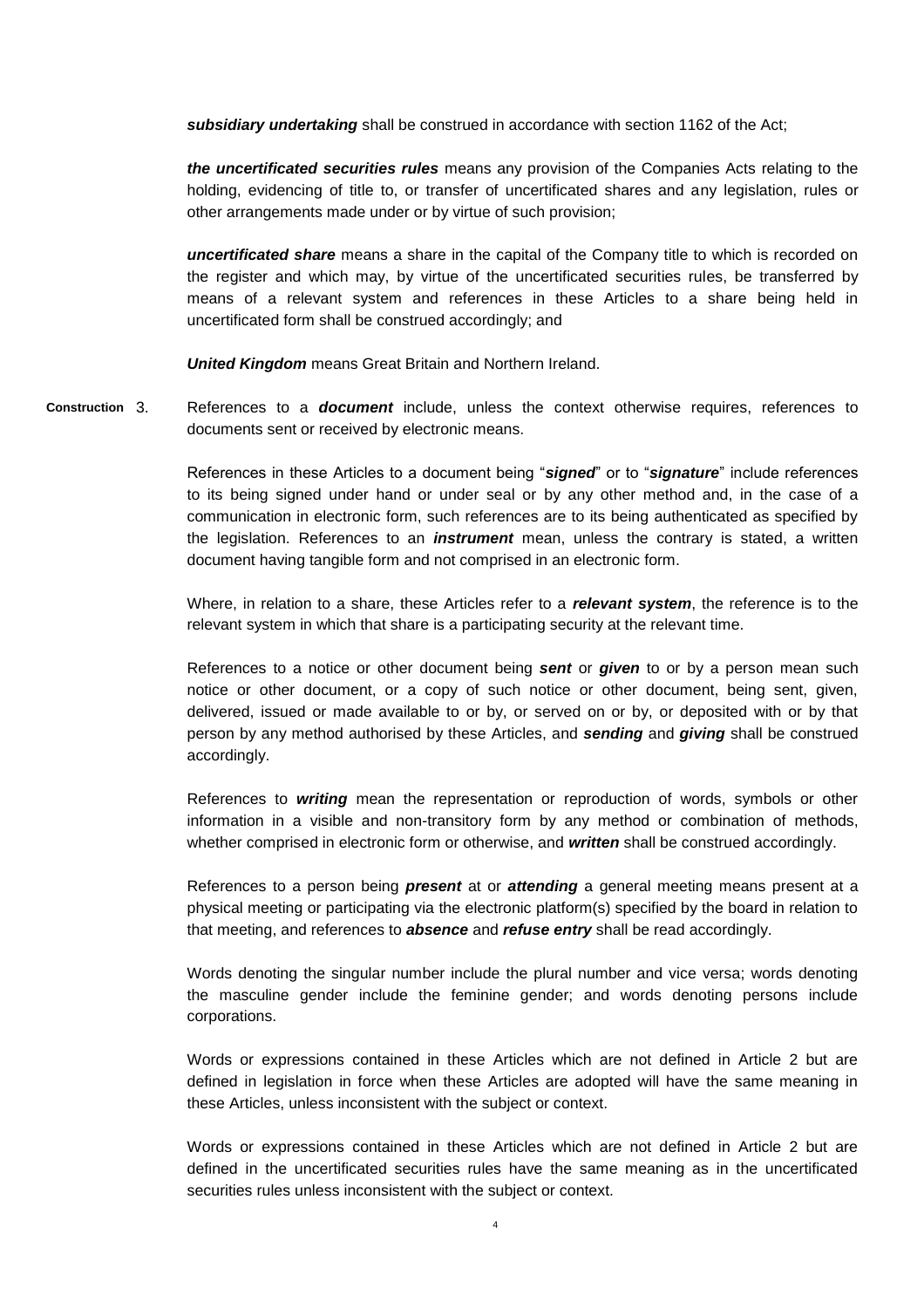Subject to the preceding two paragraphs, references to any provision of any enactment or of any subordinate legislation (as defined by section 21(1) of the Interpretation Act 1978) include any modification or re-enactment of that provision for the time being in force.

Headings and marginal notes are inserted for convenience only and do not affect the construction of these Articles.

In these Articles, (a) powers of delegation shall not be restrictively construed but the widest interpretation shall be given to them; (b) the word *board* in the context of the exercise of any power contained in these Articles includes any committee consisting of one or more directors, any director holding executive office and any local or divisional board, manager or agent of the Company to which or, as the case may be, to whom the power in question has been delegated; (c) no power of delegation shall be limited by the existence or, except where expressly provided by the terms of delegation, the exercise of that or any other power of delegation; and (d) except where expressly provided by the terms of delegation, the delegation of a power shall not exclude the concurrent exercise of that power by any other body or person who is for the time being authorised to exercise it under these Articles or under another delegation of the power.

## **Limited Liability**

4. The liability of the members of the Company is limited to the amount, if any, unpaid on the shares in the Company held by them. **Limited Liability**

#### **Change of name**

5. The Company may change its name by resolution of the board. **Change of name**

#### **Share Rights**

Subject to the special rights attached to Preference Shares and to any special rights which are or may be attached to any other class of shares (i) the profits of the Company available for dividend and resolved to be distributed shall be distributed by way of dividend amongst the holders of the ordinary shares and (ii) on a winding up or liquidation, voluntary or otherwise, the residue, if any, of the surplus assets of the Company available for distribution amongst the members shall belong to the holders of the ordinary shares and be divided amongst them in proportion to the amounts paid up or credited as paid up on such shares held by them respectively. **Share Rights**

> The Company may issue preference shares pursuant to any authority granted to the directors, which are denominated in either Sterling with a nominal value of 1 pence ("**Sterling Preference Shares**") or US dollars with a nominal value of \$0.01 ("**Dollar Preference Shares**") or Euros with a nominal value of €0.01 ("**Euro Preference Shares**" and together with the Sterling Preference Shares and the Dollar Preference Shares the "**Preference Shares**") in one or more series with such rights or subject to such restrictions as the board may determine and as provided below:

(a) Dividend rights of the Preference Shares

The rights to dividends conferred by each series of each class of Preference Shares shall be determined by the board prior to the date on which such shares are allotted.

(b) Capital rights of the Preference Shares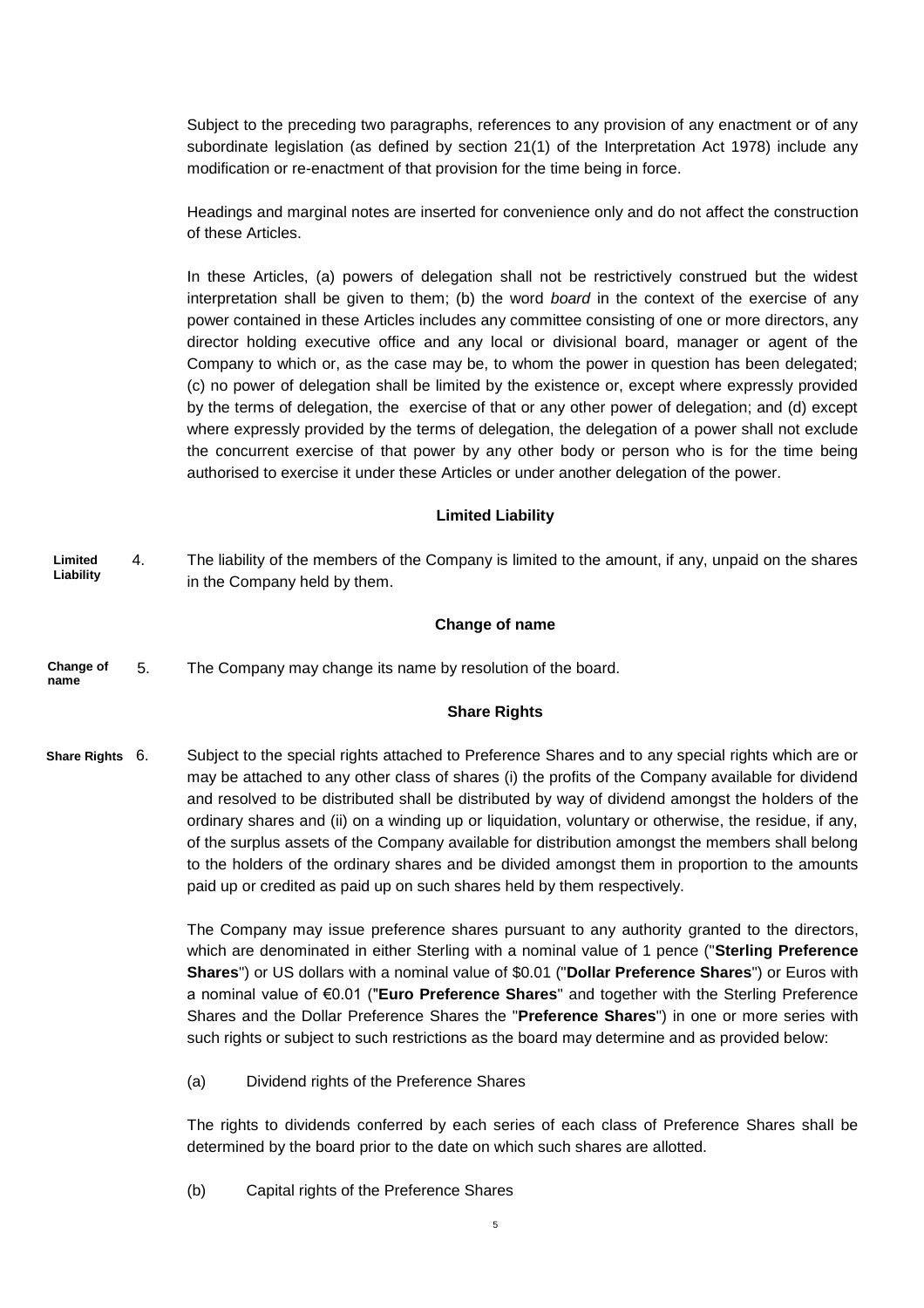The rights to a return of capital or to share in the surplus assets of the Company available for distribution amongst the members on a winding up or liquidation conferred by each series of each class of Preference Shares shall be determined by the board prior to the date on which such shares are allotted.

## (c) Rights of the Preference Shares to attend and vote at Meetings

The rights of the holders of each series of each class of Preference Shares to attend at General Meetings of the Company, to speak at such General Meetings or vote on any Resolution proposed at such General Meetings shall be determined by the board prior to the date on which such shares are allotted.

## (d) Redemption

Unless the board shall, prior to the allotment of any series of any class of Preference Shares, determine that such series shall be non-redeemable, each series of each class of Preference Shares shall, be redeemable on such terms and conditions and in such manner as shall be determined by the board prior to the date on which such shares are allotted.

- (e) Purchase
	- (i) Subject to the provisions of the Companies Acts and any other applicable laws, the Company may at any time and from time to time purchase any Preference Shares upon such terms as the board shall determine.
	- (ii) Upon the purchase of any Preference Share the nominal amount of such share comprised in the capital of the Company shall thereafter be reclassified as a Preference Share (of the same class as the Preference Share so purchased) without any further resolution or consent being required.
- (f) Restriction on capitalisation

If so determined by the board prior to the date of allotment of any series of Preference Shares, save with the written consent of the holders of three-quarters in nominal value of, or the sanction of a special resolution passed at a separate General Meeting of the holders of, such series of Preference Shares, the board shall not, pursuant to Article 169, capitalise any part of the amounts available for distribution and referred to therein if after such capitalisation the aggregate of such amounts would be less than such multiple, if any, as may be determined by the board prior to the date of allotment of such series of Preference Shares, of the aggregate amount of the dividends (exclusive of any associated tax credit) payable in the twelve month period following such capitalisation on the Preference Shares of such series then in issue and any other Preference Shares then in issue expressed to rank pari passu therewith as regards participation in profits.

- (g) Priority
	- (i) Except as may be determined otherwise by the board prior to the date of allotment of any series of any class of Preference Shares, save with the written consent of the holders of three-quarters in nominal value of, or the sanction of a special resolution passed at a separate General Meeting of the holders of, such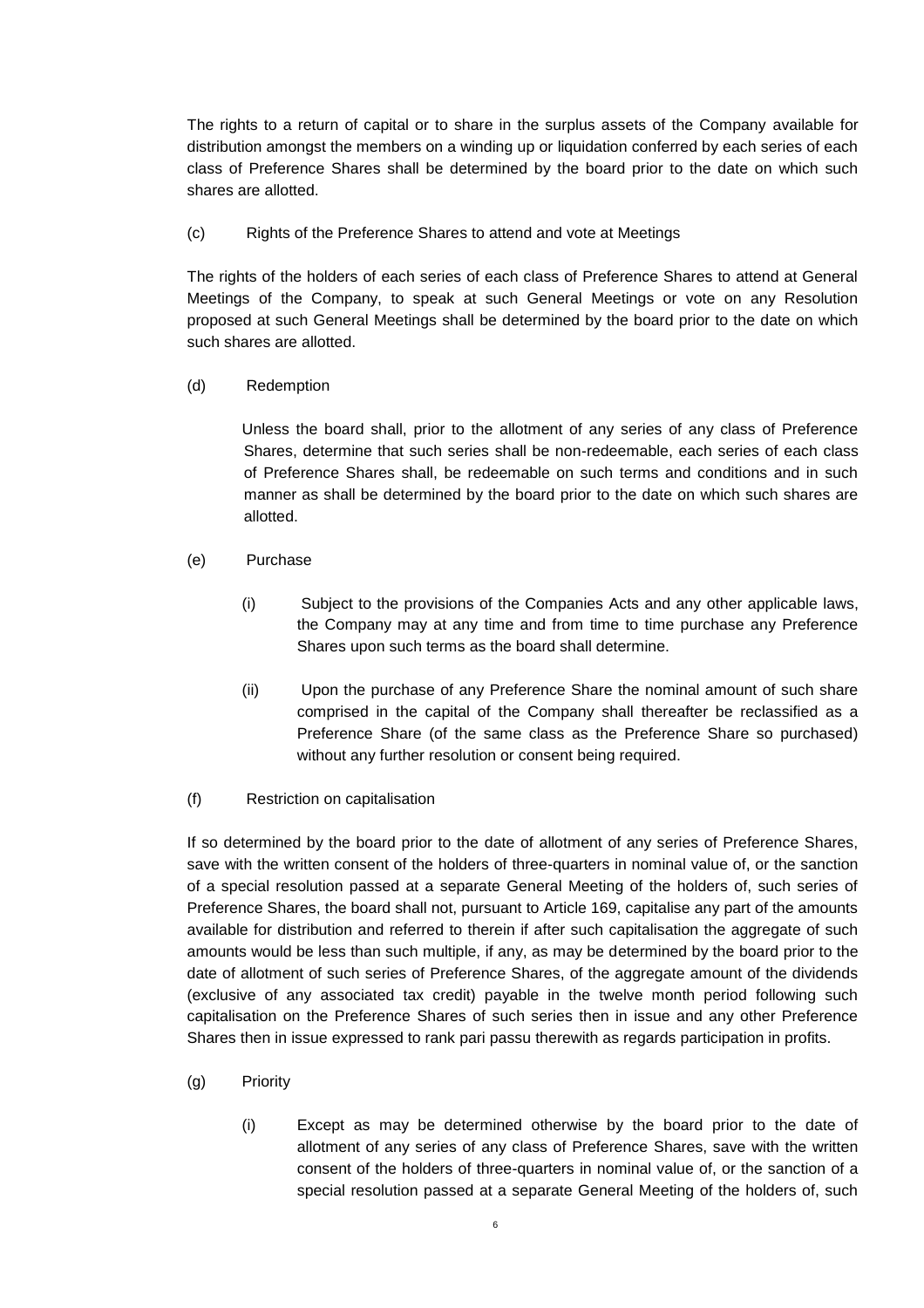series of such class of Preference Shares, the board shall not authorise or create, or increase the amount of, any shares of any class or any security convertible into shares of any class ranking as regards rights to participate in the profits or assets of the Company (other than on a redemption or purchase by the Company of any such shares) in priority to such series of such class of Preference Shares;

- (ii) The special rights attached to any series of any class of Preference Shares allotted or in issue shall not (unless otherwise provided by their terms of issue) be deemed to be varied by the creation or issue of any new Shares ranking as regards participation in the profits or assets of the Company in some or all respects pari passu with or after such Preference Shares. Any new Shares ranking pari passu with such Preference Shares in some or all respects may without their creation or issue being deemed to vary the special rights attached to any Preference Share then in issue either carrying rights identical in all respects with such Preference Shares or any of them or rights differing therefrom in any respect, including, but without prejudice to the generality of the foregoing, in that:
	- (A) the rate of or means of calculating the dividend may differ and the dividend may be cumulative or non-cumulative;
	- (B) the new Shares or any series thereof may rank for dividend as from such date as may be provided by the terms of issue thereof and the dates for payment of dividend may differ;
	- (C) the new Shares may be denominated in Sterling or in any Foreign Currency;
	- (D) a premium may be payable on return of capital or there may be no such premium;
	- (E) the new Shares may be redeemable at the option of the holder or of the Company, or may be non-redeemable and if redeemable at the option of the Company, they may be redeemable at different dates and on different terms from those applying to the Preference Shares; and
	- (F) the new Shares may be convertible into ordinary shares or any other class of shares ranking as regards participation in the profits and assets of the Company pari passu with or after such Preference Shares in each case on such terms and conditions as may be prescribed by the terms of issue thereof.
- 7. Without prejudice to any rights attached to any existing shares or class of shares, any share may be issued in one or more series with or have attached to it or be subject to such rights or restrictions whether with regard to dividend, voting, attendance at meetings, return of capital, the terms, conditions and manner of redemption, purchase by the Company or otherwise, as the Company may by ordinary resolution determine or, subject to and in default of such determination, as the board shall determine. Such rights and restrictions shall apply to the relevant shares as if the same were set out in these Articles. **Shares with special rights**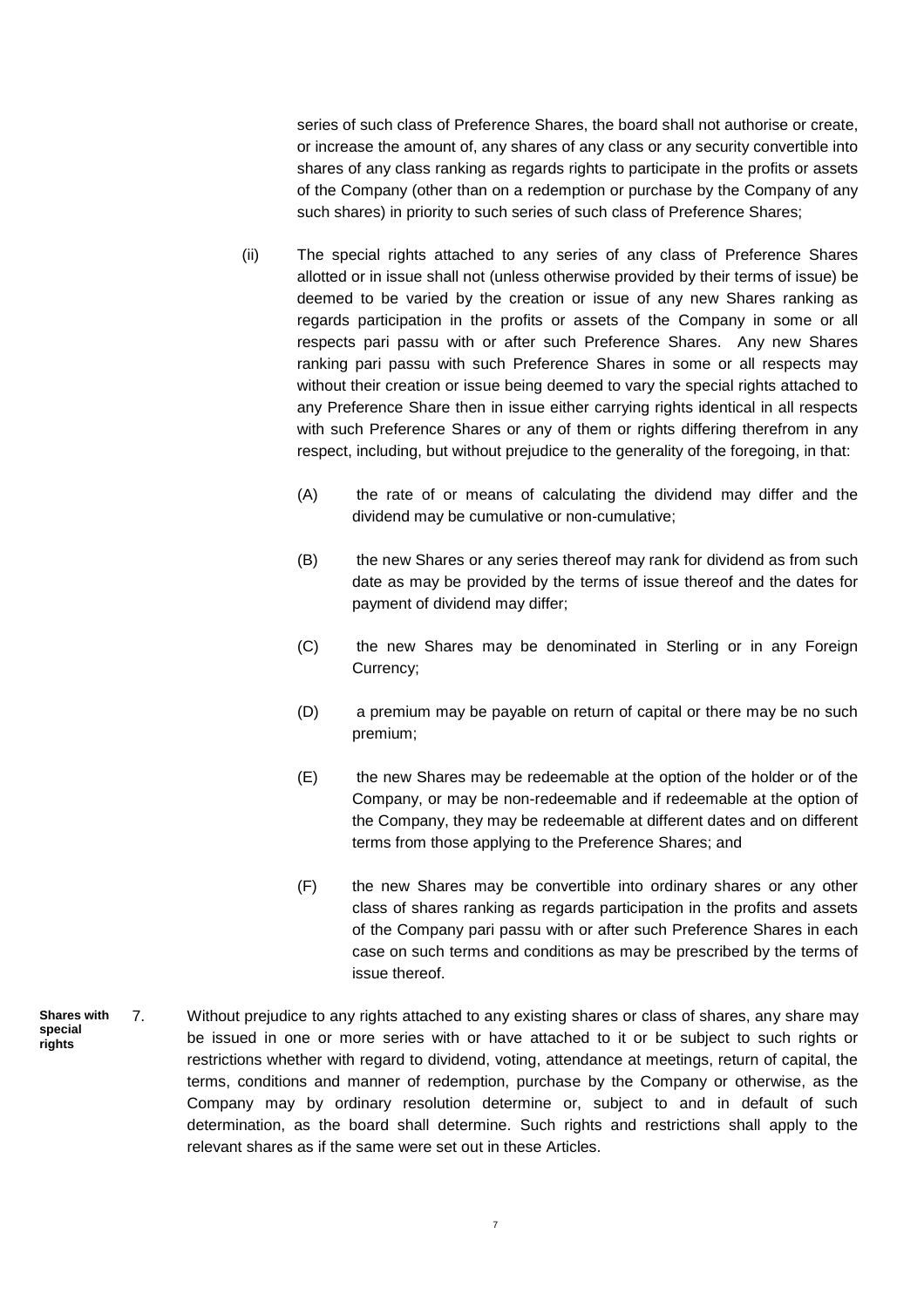- 8. Subject to the provisions of the uncertificated securities rules, the board may permit the holding of shares in any class of shares in uncertificated form and the transfer of title to shares in that class by means of a relevant system and may determine that any class of shares shall cease to be a participating security. **Uncertificated shares**
- 9. Shares in the capital of the Company that fall within a certain class shall not form a separate class of shares from other shares in that class because any share in that class: **Not separate class of shares**
	- (a) is held in uncertificated form; or
	- (b) is permitted in accordance with the uncertificated securities rules to become a participating security.
- **Exercise of Company's entitlements in respect of uncertificated share**
	- 10. Where any class of shares is a participating security and the Company is entitled under any provision of the Companies Acts, the uncertificated securities rules or these Articles to sell, transfer or otherwise dispose of, forfeit, re-allot, accept the surrender of or otherwise enforce a lien over a share held in uncertificated form, the Company shall be entitled, subject to the provisions of the Companies Acts, the uncertificated securities rules, these Articles and the facilities and requirements of the relevant system:
		- (a) to require the holder of that uncertificated share by notice to change that share into certificated form within the period specified in the notice and to hold that share in certificated form so long as required by the Company;
		- (b) to require the holder of that uncertificated share by notice to give any instructions necessary to transfer title to that share by means of the relevant system within the period specified in the notice;
		- (c) to require the holder of that uncertificated share by notice to appoint any person to take any step, including without limitation the giving of any instructions by means of the relevant system, necessary to transfer that share within the period specified in the notice;
		- (d) to require the Operator to convert that uncertificated share into certificated form in accordance with Regulation 32(2)(c) of the uncertificated securities rules; and
		- (e) to take any action that the board considers appropriate to achieve the sale, transfer, disposal, forfeiture, re-allotment or surrender of that share or otherwise to enforce a lien in respect of that share.
	- 11. Subject to any resolution of the Company in general meeting and to any provision of these Articles the board may allot (with or without conferring a right of renunciation), grant options over, or otherwise deal with or dispose of shares in the Company to such persons on such terms and conditions, including consideration and at such times as it thinks fit. **Share dealing powers**
- 12. Subject to any rights attached to any existing shares or class of shares, shares may be issued which are to be redeemed or are to be liable to be redeemed at the option of the Company or the holder on such terms and conditions and in such manner as shall be determined by the board prior to the date on which such shares are allotted. Such terms and conditions shall apply to the relevant shares as if the same were set out in these Articles. **Redeemable shares**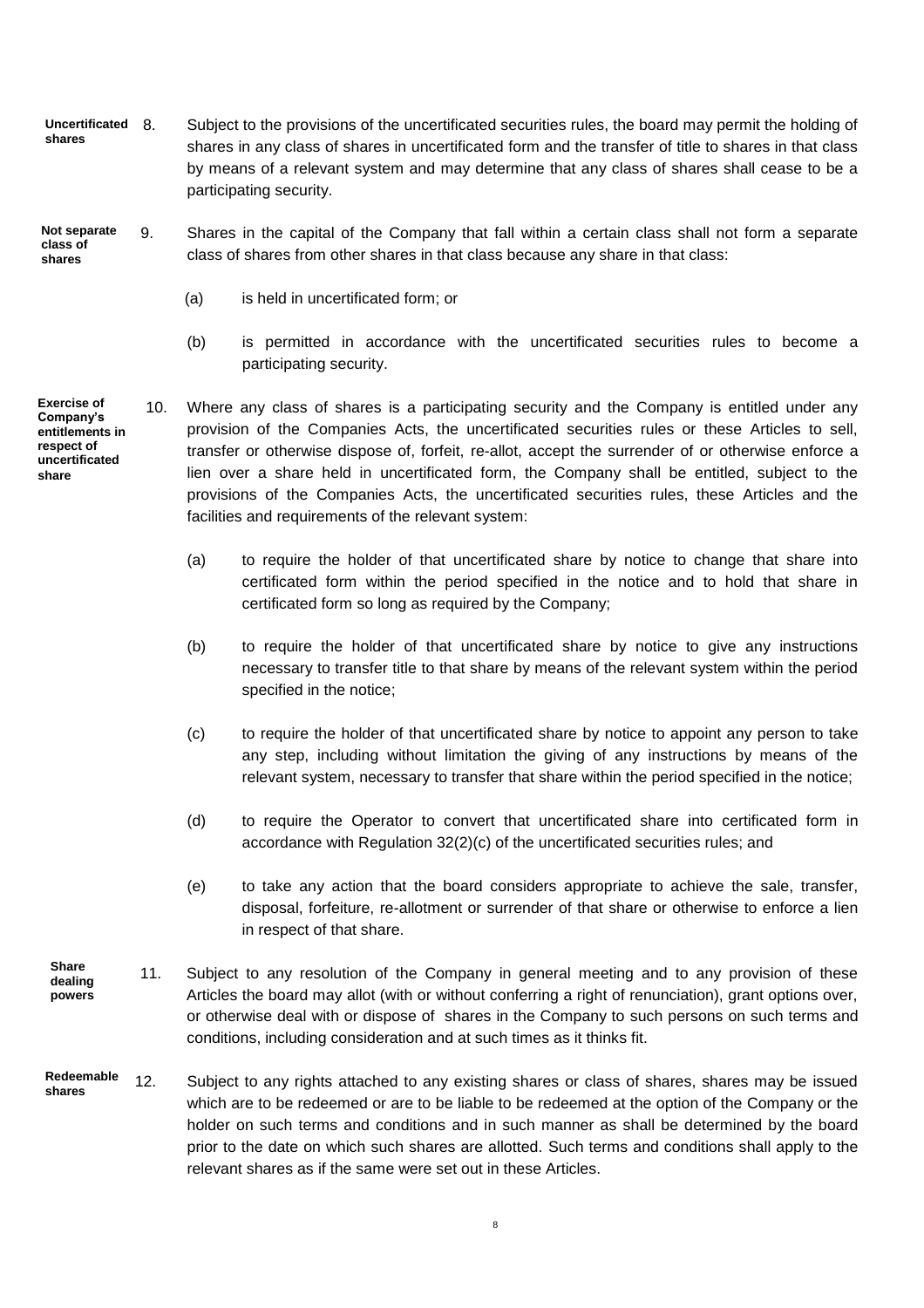- 13. The Company may exercise all powers of paying commissions or brokerage conferred or permitted by the Companies Acts in connection with the issue of any shares or the sale for cash of treasury shares, provided that the rate of commission may be equal to but shall not exceed the rate of 10 per cent. of the price at which the shares in respect of which the commission is paid or agreed to be paid are issued. Any such commission or brokerage may be satisfied by the payment of cash or by the allotment of fully or partly paid shares or other securities or partly in one way and partly in the other. **Commissions**
	- 14. The Company will only be affected by, or recognise, a current and absolute right to whole shares. The fact that any share, or any part of a share, may not be owned outright by the registered owner (for example, where a share is held by one person as a nominee or otherwise as a trustee for another person) is not of any concern to the Company. This applies even if the Company knows about the ownership of the share. The only exceptions to this are where the rights of the kind described are expressly given by these Articles or are of a kind which the Company has a legal duty to recognise. **Trusts not recognised**

## **Variation of rights**

- 15. If at any time the capital of the Company is divided into different classes of shares, unless otherwise expressly provided by the rights attached to any share or class of shares, those rights shall be deemed to be varied by: **When rights deemed to be varied**
	- (a) the reduction of the capital paid up on that share or class of shares otherwise than by a purchase or redemption by the Company of its own shares; and
	- (b) the allotment of another share ranking in priority for payment of a dividend or in respect of capital or which confers on its holder voting rights more favourable than those conferred by that share or class of shares,

but shall not be deemed to be varied by:

- (a) the creation or issue of another share ranking equally with, or subsequent to, that share or class of shares or by the purchase or redemption by the Company of its own shares; or
- (b) the Company permitting, in accordance with the uncertificated securities rules, the holding of and transfer of title to shares of that or any other class in uncertificated form by means of a relevant system.

#### **Share certificates**

- 16. Every member, on becoming the holder of any certificated share (except where the holding of shares is in uncertificated form or via a recognised person in respect of whom the Company is not required by law to complete and have ready for delivery a certificate) shall be entitled, without payment, to one certificate for all the certificated shares of each class held by him (and, on transferring a part of his holding of certificated shares of any class, to a certificate for the balance of his holding of certificated shares). He may elect to receive one or more additional certificates for any of his certificated shares if he pays for every certificate after the first a reasonable sum determined from time to time by the board. Every certificate shall: **Members' rights to certificates**
	- (a) be executed under the seal or otherwise in accordance with Article 152, in such manner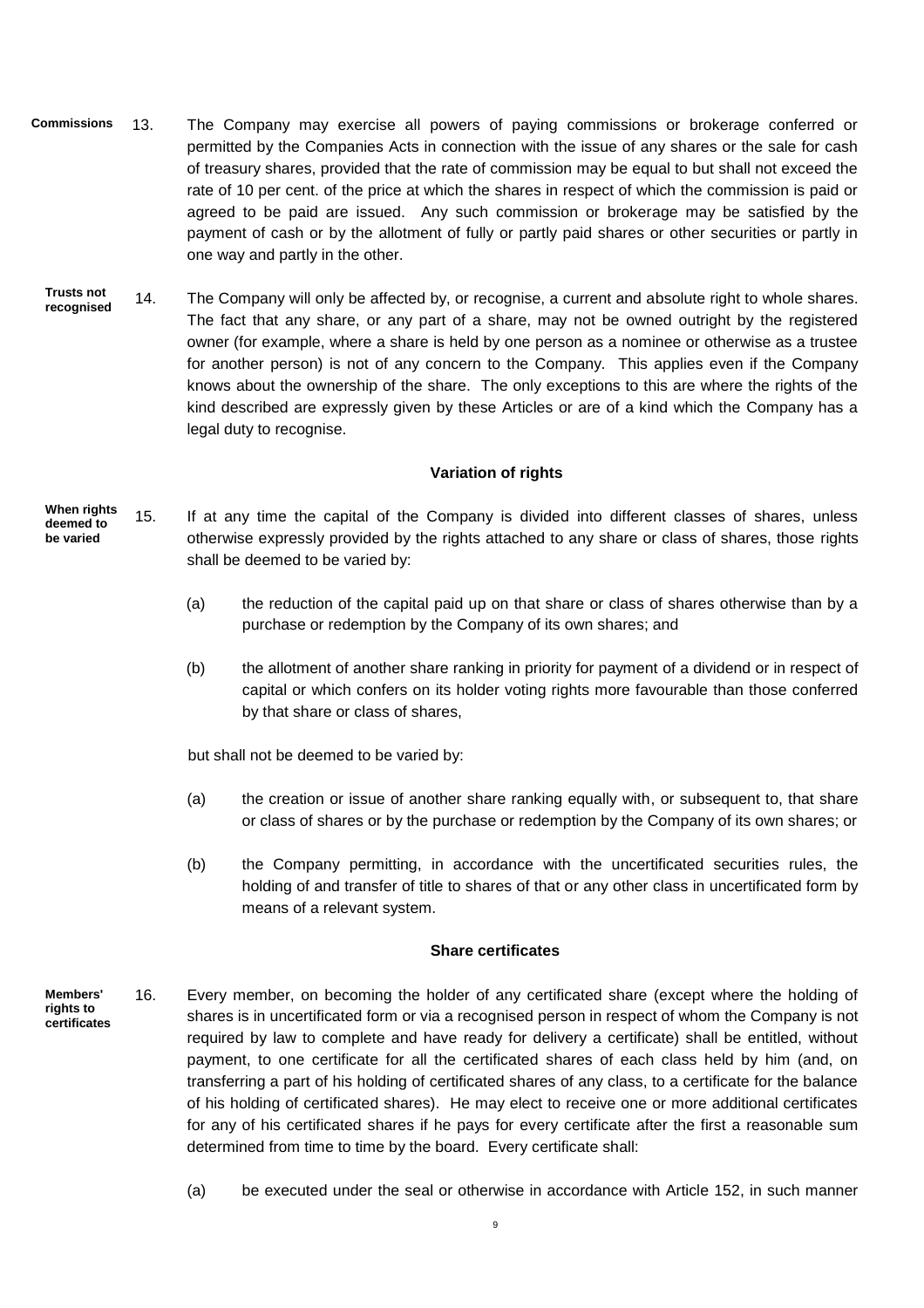as the board may determine in accordance with Article 152 or in such other manner as the board may approve; and

(b) specify the number, class and distinguishing numbers (if any) of the shares to which it relates and the amount or respective amounts paid up on the shares.

The Company shall not be bound to issue more than one certificate for certificated shares held jointly by more than one person and delivery of a certificate to one joint holder shall be a sufficient delivery to all of them. Shares of different classes may not be included in the same certificate.

If a share certificate is defaced, worn out, lost or destroyed, it may be renewed on such terms (if any) as to evidence and indemnity and payment of any exceptional out-of-pocket expenses reasonably incurred by the Company in investigating evidence and preparing the requisite form of indemnity as the board may determine but otherwise free of charge, and (in the case of defacement or wearing out) on delivery up of the old certificate. **Replacement certificates**

#### **Lien**

- 18. The Company shall have a first and paramount lien on every share (not being a fully paid share) for all moneys payable to the Company (whether presently or not) in respect of that share. The board may at any time (generally or in a particular case) waive any lien or declare any share to be wholly or in part exempt from the provisions of this Article. The Company's lien on a share shall extend to any amount (including without limitation dividends) payable in respect of it. **Company to have lien on shares**
- 19. The Company may sell, in such manner as the board determines, any share on which the Company has a lien if a sum in respect of which the lien exists is presently payable and is not paid within 14 clear days after notice has been sent to the holder of the share, or to the person entitled to it by transmission, demanding payment and stating that if the notice is not complied with the share may be sold. **Enforcement of lien by sale**
- 20. To give effect to that sale the board may authorise any person to sign an instrument of transfer in respect of the share sold to, or in accordance with the directions of, the buyer. The buyer shall not be bound to see to the application of the purchase money and his title to the share shall not be affected by any irregularity in or invalidity of the proceedings in relation to the sale. **Giving effect to sale**
- 21. The net proceeds of the sale, after payment of the costs, shall be applied in or towards payment or satisfaction of so much of the sum in respect of which the lien exists as is presently payable. Any residue shall (on surrender to the Company for cancellation of the certificate in respect of the share sold and, subject to a like lien for any moneys not presently payable as existed on the share before the sale) be paid to the person entitled to the share at the date of the sale. **Application of proceeds**

### **Calls on shares**

22. Subject to the terms of allotment, the board may from time to time make calls on the members in respect of any moneys unpaid on their shares (whether in respect of nominal value or premium). Each member shall (subject to receiving at least 14 clear days' notice specifying when and where payment is to be made) pay to the Company the amount called on his shares as required by the notice. A call may be required to be paid by instalments. A call may be revoked in whole or part and the time determined for payment of a call may be postponed in whole or part as the board may determine. A person on whom a call is made shall remain liable for calls made on him even **Power to make calls**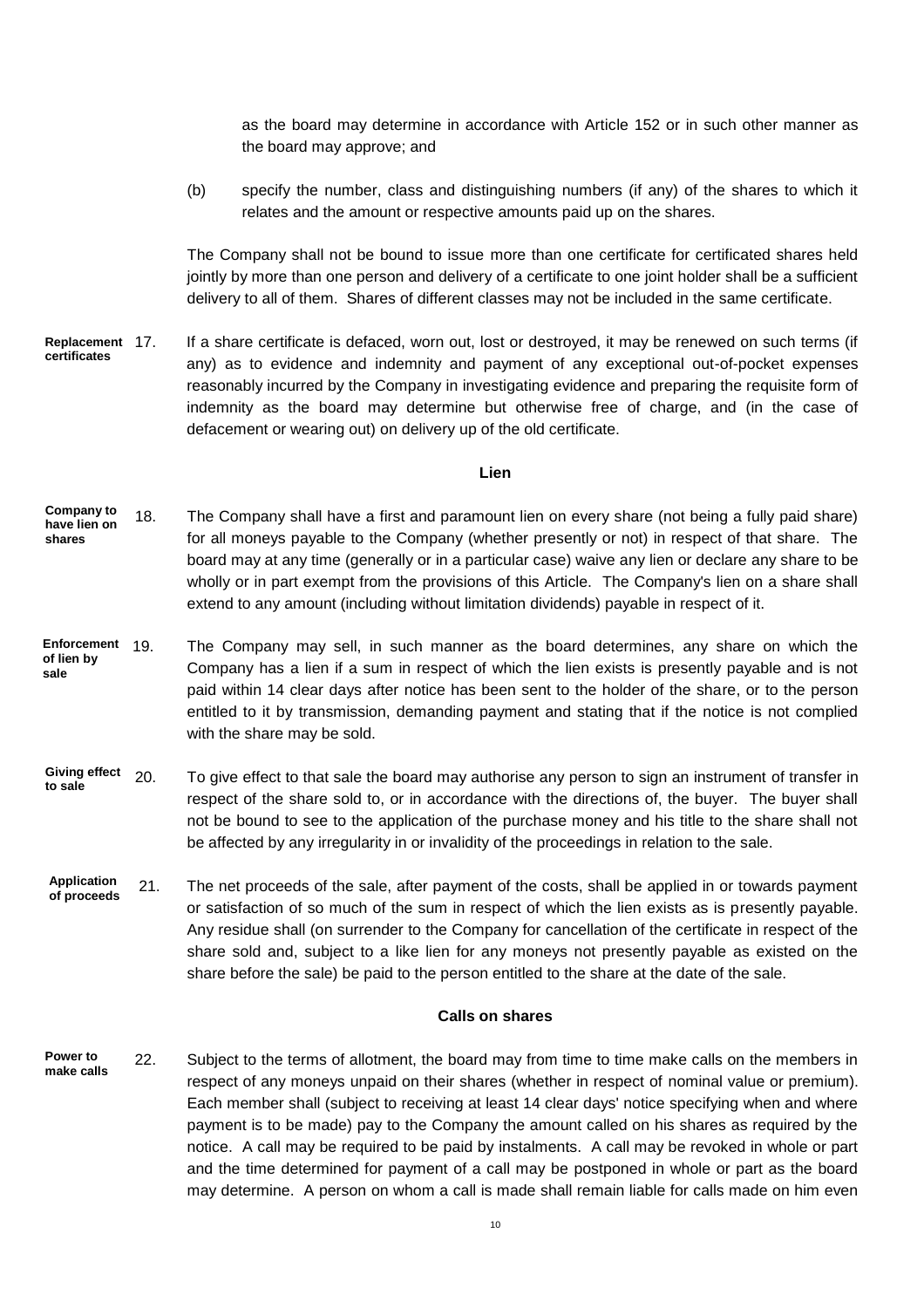if the shares in respect of which the call was made are subsequently transferred.

- 23. A call shall be deemed to have been made at the time when the resolution of the board authorising the call was passed. **Time when call made**
- 24. The joint holders of a share shall be jointly and severally liable to pay all calls in respect of it. **Liability of joint holders**
- 25. If a call or any instalment of a call remains unpaid in whole or in part after it has become due and payable the person from whom it is due and payable shall pay interest on the amount unpaid from the day it became due and payable until it is paid. Interest shall be paid at the rate determined by the terms of allotment of the share or in the notice of the call or, if no rate is determined, the rate determined by the board, not exceeding the Bank of England base rate by more than five percentage points, but the board may in respect of any individual member waive payment of such interest wholly or in part. **Interest payable**
- 26. An amount payable in respect of a share on allotment or at any fixed date, whether in respect of nominal value or premium or as an instalment of a call, shall be deemed to be a call duly made and notified and payable on the date so fixed or in accordance with the terms of the allotment. If it is not paid the provisions of these Articles shall apply as if that amount had become due and payable by virtue of a call duly made and notified. **Deemed calls**
- Subject to the terms of allotment, the board may make arrangements on the issue of shares for a difference between the allottees or holders in the amounts and times of payment of calls on their shares. **Differentiation on calls**
- 28. The board may, if it thinks fit, receive from any member all or any part of the moneys uncalled and unpaid on any share held by him. Such payment in advance of calls shall extinguish the liability on the share in respect of which it is made to the extent of the payment. The Company may pay on all or any of the moneys so advanced (until they would but for such advance become presently payable) interest at such rate agreed between the board and the member not exceeding (unless the Company by ordinary resolution otherwise directs) the Bank of England base rate by more than five percentage points. **Payment of calls in advance**

#### **Forfeiture and surrender**

- 29. If a call or any instalment of a call remains unpaid in whole or in part after it has become due and payable, the board may give the person from whom it is due not less than 14 clear days' notice requiring payment of the amount unpaid together with any interest which may have accrued and any costs, charges and expenses incurred by the Company by reason of such non-payment. The notice shall name the place where payment is to be made and shall state that if the notice is not complied with the shares in respect of which the call was made will be liable to be forfeited. **Notice requiring payment of call**
- If that notice is not complied with, any share in respect of which it was sent may, at any time before the payment required by the notice has been made, be forfeited by a resolution of the board. The forfeiture shall include all dividends or other moneys payable in respect of the forfeited share which have not been paid before the forfeiture. When a share has been forfeited, notice of the forfeiture shall be sent to the person who was the holder of the share before the forfeiture. An entry shall be made promptly in the register opposite the entry of the share showing that notice has been sent, that the share has been forfeited and the date of forfeiture. No forfeiture shall be invalidated by the omission or neglect to send that notice or to make those **Forfeiture for noncompliance**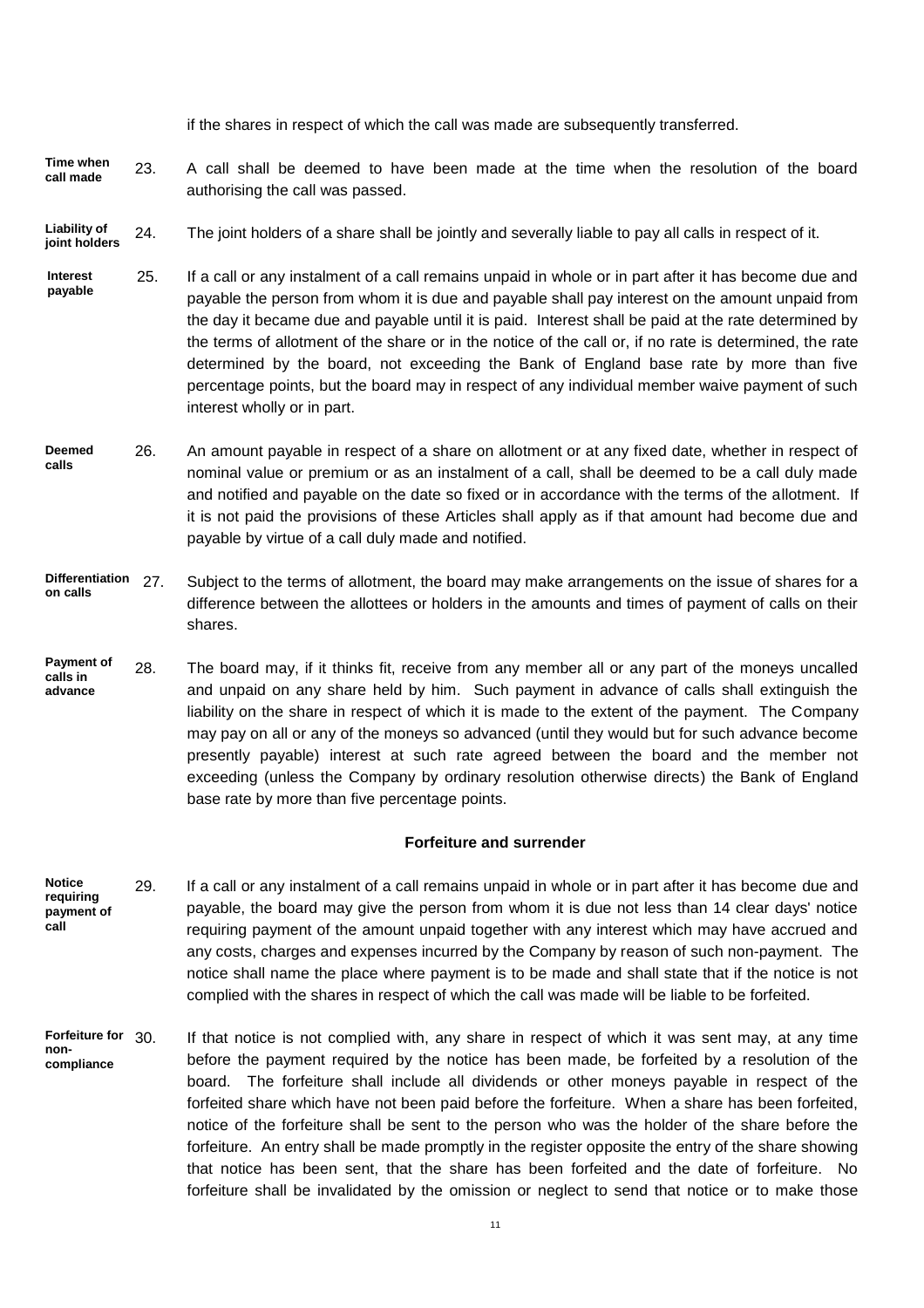entries.

- 31. Until cancelled in accordance with the requirements of the Companies Acts, a forfeited share shall be deemed to belong to the Company and may be sold, re-allotted or otherwise disposed of on such terms and in such manner as the board determines, either to the person who was the holder before the forfeiture or to any other person. At any time before sale, re-allotment or other disposal, the forfeiture may be cancelled on such terms as the board thinks fit. Where for the purposes of its disposal a forfeited share is to be transferred to any person, the board may authorise any person to sign an instrument of transfer of the share to that person. The Company may receive the consideration given for the share on its disposal and may register the transferee as holder of the share. **Sale of forfeited shares**
- 32. A person shall cease to be a member in respect of any share which has been forfeited and shall surrender the certificate for any forfeited share to the Company for cancellation. The person shall remain liable to the Company for all moneys which at the date of forfeiture were presently payable by him to the Company in respect of that share with interest on that amount, from the date of forfeiture until payment, at the rate at which interest was payable on those moneys before the forfeiture or, if no interest was so payable, at the rate determined by the board, not exceeding the Bank of England base rate by more than five percentage points. The board may waive payment wholly or in part or enforce payment without any allowance for the value of the share at the time of forfeiture or for any consideration received on its disposal. **Liability following forfeiture**
- 33. The board may accept the surrender of any share which it is in a position to forfeit on such terms and conditions as may be agreed. Subject to those terms and conditions, a surrendered share shall be treated as if it had been forfeited. **Surrender**
- The forfeiture of a share shall involve the extinction at the time of forfeiture of all interest in and all claims and demands against the Company in respect of the share and all other rights and liabilities incidental to the share as between the person whose share is forfeited and the Company, except only those rights and liabilities expressly saved by these Articles, or as are given or imposed in the case of past members by the Companies Acts. **Extinction of 34. rights**
- 35. A statutory declaration by a director or the secretary that a share has been duly forfeited or surrendered on a specified date shall be conclusive evidence of the facts stated in it as against all persons claiming to be entitled to the share. The declaration shall (subject if necessary to the signing of an instrument of transfer if necessary) constitute a good title to the share. The person to whom the share is disposed of shall not be bound to see to the application of the purchase money, if any, and his title to the share shall not be affected by any irregularity in, or invalidity of, the proceedings in reference to the forfeiture, surrender, sale, re-allotment or disposal of the share. **Evidence of forfeiture or surrender**

#### **Transfer of shares**

36. The instrument of transfer of a certificated share may be in any usual form or in any other form which the board may approve. An instrument of transfer shall be signed by or on behalf of the transferor and, unless the share is fully paid, by or on behalf of the transferee. The transferor shall be deemed to remain the holder of such shares until the name of the transferee is entered into the register in respect thereof. An instrument of transfer need not be under seal. **Form and signing of transfer of certificated share**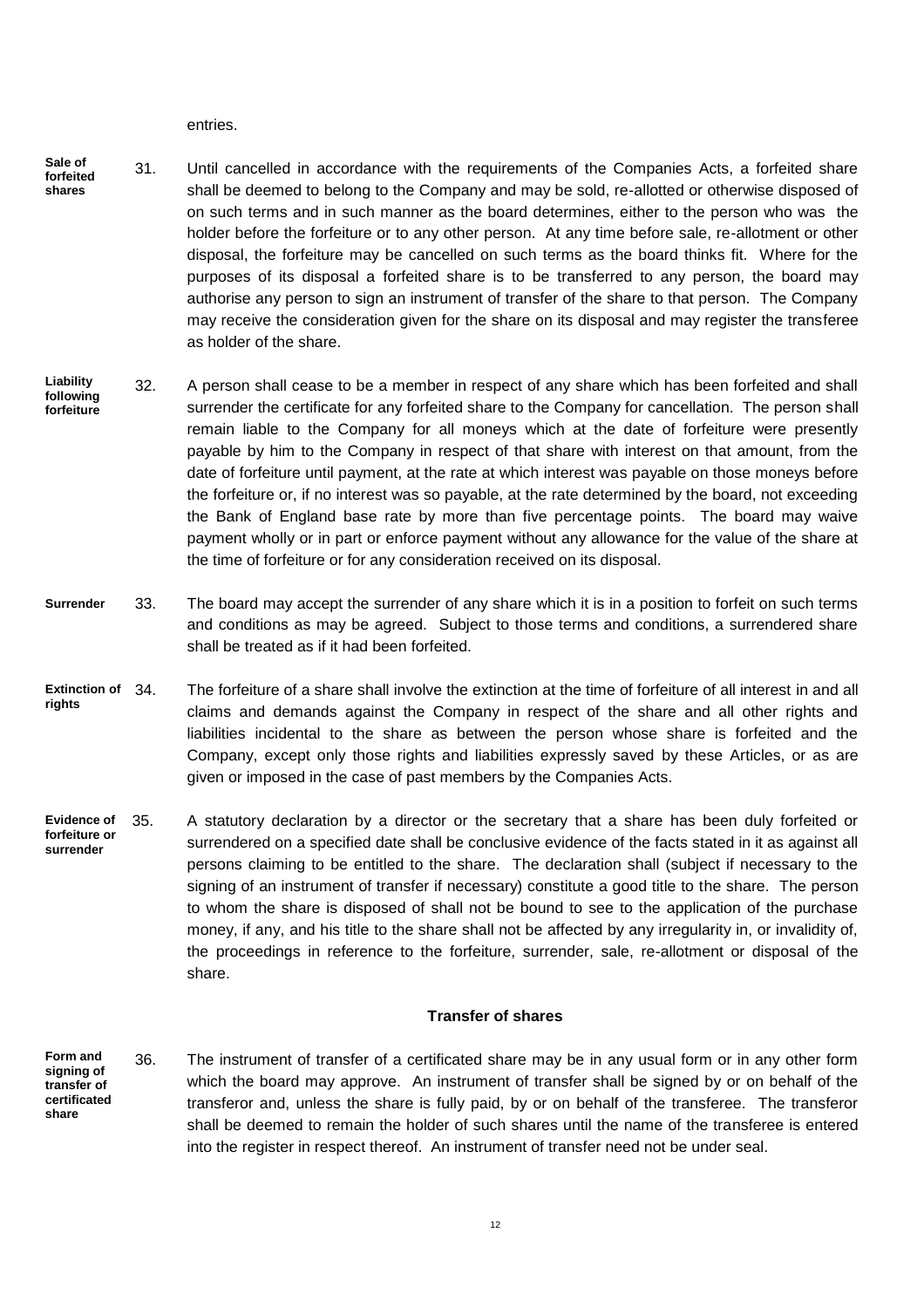37. The board may refuse to register the transfer of a share which is not fully paid, provided that the refusal does not prevent dealings in shares in the Company from taking place on an open and proper basis. **Transfers of partly paid shares**

38. The board may also refuse to register the transfer of a certificated share unless the instrument of transfer: **Invalid transfers of certificated shares**

- (a) is lodged, duly stamped (if stampable), at the office or at another place appointed by the board accompanied by the certificate for the share to which it relates and such other evidence as the board may reasonably require to show the right of the transferor to make the transfer;
- (b) is in respect of only one class of shares; and
- (c) is in favour of not more than four transferees.

39. The board may also refuse to register the transfer of an uncertificated share in the circumstances set out in the uncertificated securities rules or in the event that the proposed transfer is in favour of more than four joint holders. **Invalid transfers of uncertificated shares**

#### 40. In the case of a transfer of a certificated share by a recognised person, the lodging of a share certificate will only be necessary if and to the extent that a certificate has been issued in respect of the share in question. **Transfers by recognised persons**

- 41. If the board refuses to register a transfer of a share in certificated form, it shall send the transferee notice of its refusal within two months after the date on which the instrument of transfer was lodged with the Company. **Notice of refusal to register**
	- 42. For the purposes of these Articles relating to the registration of transfers of shares, the renunciation of the allotment of any shares by the allottee in favour of some other person shall be deemed to be a transfer and the board shall have the same powers to refuse to give effect to such a renunciation as if it were a transfer.

#### 43. No fee shall be charged for the registration of any instrument of transfer or other document relating to or affecting the title to a share. **No fee payable on registration**

44. The Company shall be entitled to retain an instrument of transfer which is registered, but an instrument of transfer which the board refuses to register shall be returned to the person lodging it when notice of the refusal is sent. **Retention of transfers**

#### **Transmission of shares**

- If a member dies, the survivor or survivors (where he was a joint holder) and his personal representatives, where he was a sole holder or the only survivor of joint holders, shall be the only persons recognised by the Company as having any title to his shares. Nothing in these Articles shall release the estate of a deceased member (whether a sole or joint holder) from any liability in respect of any share held by him. **Transmission**
- 46. A person becoming entitled by transmission to a share may, on production of any evidence as to his entitlement properly required by the board, elect either to become the holder of the share or to **Elections permitted**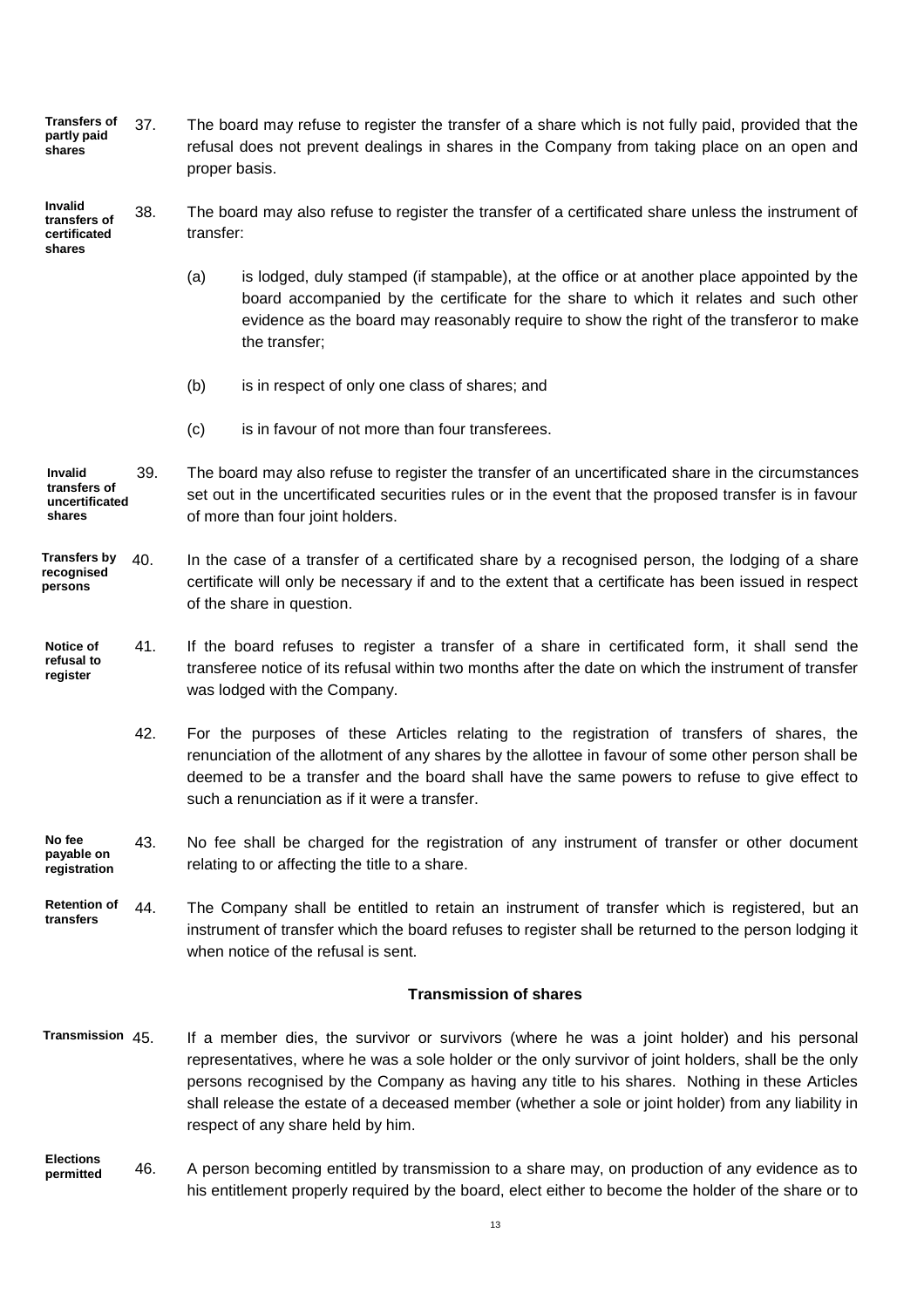have another person nominated by him registered as the transferee. If he elects to become the holder he shall send notice to the Company to that effect. If he elects to have another person registered and the share is a certificated share, he shall sign an instrument of transfer of the share to that person. If he elects to have himself or another person registered and the share is an uncertificated share, he shall take any action the board may require (including without limitation the signing of any document and the giving of any instruction by means of a relevant system) to enable himself or that person to be registered as the holder of the share. All the provisions of these Articles relating to the transfer of shares apply to that notice or instrument of transfer as if it were an instrument of transfer signed by the member and the death or bankruptcy of the member or other event giving rise to the transmission had not occurred.

- 47. The board may at any time send a notice requiring any such person to elect either to be registered himself or to transfer the share. If the notice is not complied with within 60 days, the board may after the expiry of that period withhold payment of all dividends or other moneys payable in respect of the share until the requirements of the notice have been complied with. **Elections required**
- 48. A person becoming entitled by transmission to a share shall, on production of any evidence as to his entitlement properly required by the board and subject to the requirements of Article 46, have the same rights in relation to the share as he would have had if he were the holder of the share, subject to Article 161. That person may give a discharge for all dividends and other moneys payable in respect of the share, but he shall not, before being registered as the holder of the share, be entitled in respect of it to receive notice of, or to attend or vote at, any meeting of the Company or to receive notice of, or to attend or vote at, any separate meeting of the holders of any class of shares in the capital of the Company. **Rights of persons entitled by transmission**

#### **Alteration of share capital**

- 49. Any resolution authorising the Company to sub-divide its shares, or any of them, into shares of smaller amount may determine that, as between the shares resulting from the sub-division, any of them may have any preference or advantage or other right or be deferred or be subject to any restriction as compared with the others. **Rights on sub-division**
- 50. All shares created by a resolution pursuant to Article 49 shall be: **New shares subject to**

**these Articles**

- (a) subject to all the provisions of these Articles, including without limitation provisions relating to payment of calls, lien, forfeiture, transfer and transmission; and
- (b) unclassified, unless otherwise provided by these Articles, by the resolution creating the shares or by the terms of allotment of the shares.
- 51. Whenever any fractions arise as a result of a consolidation or sub-division of shares, the board may on behalf of the members deal with the fractions as it thinks fit. In particular, without limitation, the board may sell shares representing fractions to which any members would otherwise become entitled to any person (including, subject to the provisions of the Companies Acts, the Company) and distribute the net proceeds of sale in due proportion among those members. Where the shares to be sold are held in certificated form the board may authorise some person to sign an instrument of transfer of the shares to, or in accordance with the directions of, the buyer. Where the shares to be sold are held in uncertificated form, the board may do all acts and things it considers necessary or expedient to effect the transfer of the shares to, or in accordance with the directions of, the buyer. The buyer shall not be bound to see to the **Fractions arising**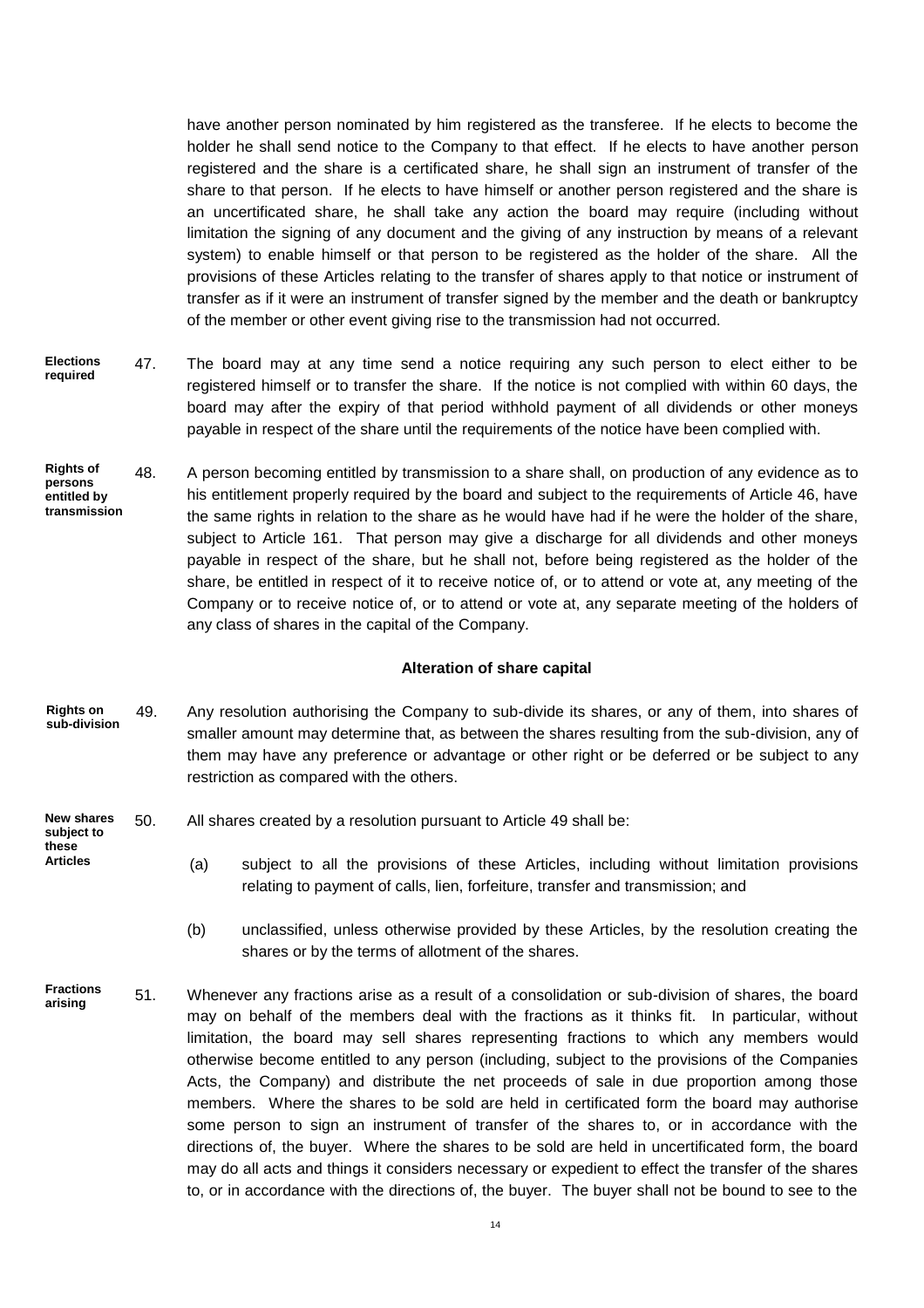application of the purchase moneys and his title to the shares shall not be affected by any irregularity in, or invalidity of, the proceedings in relation to the sale.

### **General meetings**

- 52. The board shall determine whether a general meeting is to be held as a physical general meeting or as a hybrid general meeting. The board may call general meetings whenever and at such times and places as it shall determine. **Convening general meetings**
- 53. The board shall specify in the notice calling the general meeting whether the meeting will be a physical general meeting or a hybrid general meeting. Such notice shall also specify the time, date and place of the general meeting (including, in the case of a hybrid general meeting, the relevant electronic platform(s)). **Notice of general meetings**
- 54. The board may resolve to enable persons entitled to attend a general meeting to do so by simultaneous attendance and participation at another place anywhere in the world designated by the directors as a satellite meeting place. The members present in person or by proxy at satellite meeting places shall be counted in the quorum for, and entitled to vote at, the general meeting in question, and that meeting shall be duly constituted and its proceedings valid if the chairman of the general meeting is satisfied that adequate facilities are available throughout the general meeting to ensure that members attending at all the meeting places are able to: **General meetings at more than one place**
	- (a) participate in the business for which the meeting has been convened;
	- (b) hear and see all persons who speak (whether by the use of microphones, loudspeakers, audio-visual communications equipment or otherwise) in the principal meeting place and any satellite meeting place; and
	- (c) be heard and seen by all other persons so present in the same way.

The chairman of the general meeting shall be present at, and the meeting shall be deemed to take place at, the principal meeting place.

55. Without prejudice to Article 54, the board may resolve to enable persons entitled to attend a hybrid general meeting to do so by simultaneous attendance by electronic means on the electronic platform(s) and pursuant to the arrangements specified in the notice of general meeting. The members or their proxies present shall be counted in the quorum for, and entitled to vote at, the general meeting in question, and that meeting shall be duly constituted and its proceedings valid if the chairman of the general meeting is satisfied that adequate facilities are available throughout the hybrid general meeting to ensure that members attending the hybrid general meeting who are not present together at the same place may, by electronic means, attend and speak and vote at it. The board may make arrangements for any documents which are required to be made available to the meeting to be accessible electronically to members or their proxies. **Hybrid general meetings**

| Interruption<br>or<br>adjournment<br>where<br>facilities<br>inadequate | 56. | If it appears to the chairman of the general meeting that |                                                                                       |
|------------------------------------------------------------------------|-----|-----------------------------------------------------------|---------------------------------------------------------------------------------------|
|                                                                        |     | (a)                                                       | the facilities at the principal meeting place or any satellite meeting place, and/or  |
|                                                                        |     | (b)                                                       | (in the case of a hybrid general meeting) the electronic platform(s), facilities or s |

- 
- (b) (in the case of a hybrid general meeting) the electronic platform(s), facilities or security,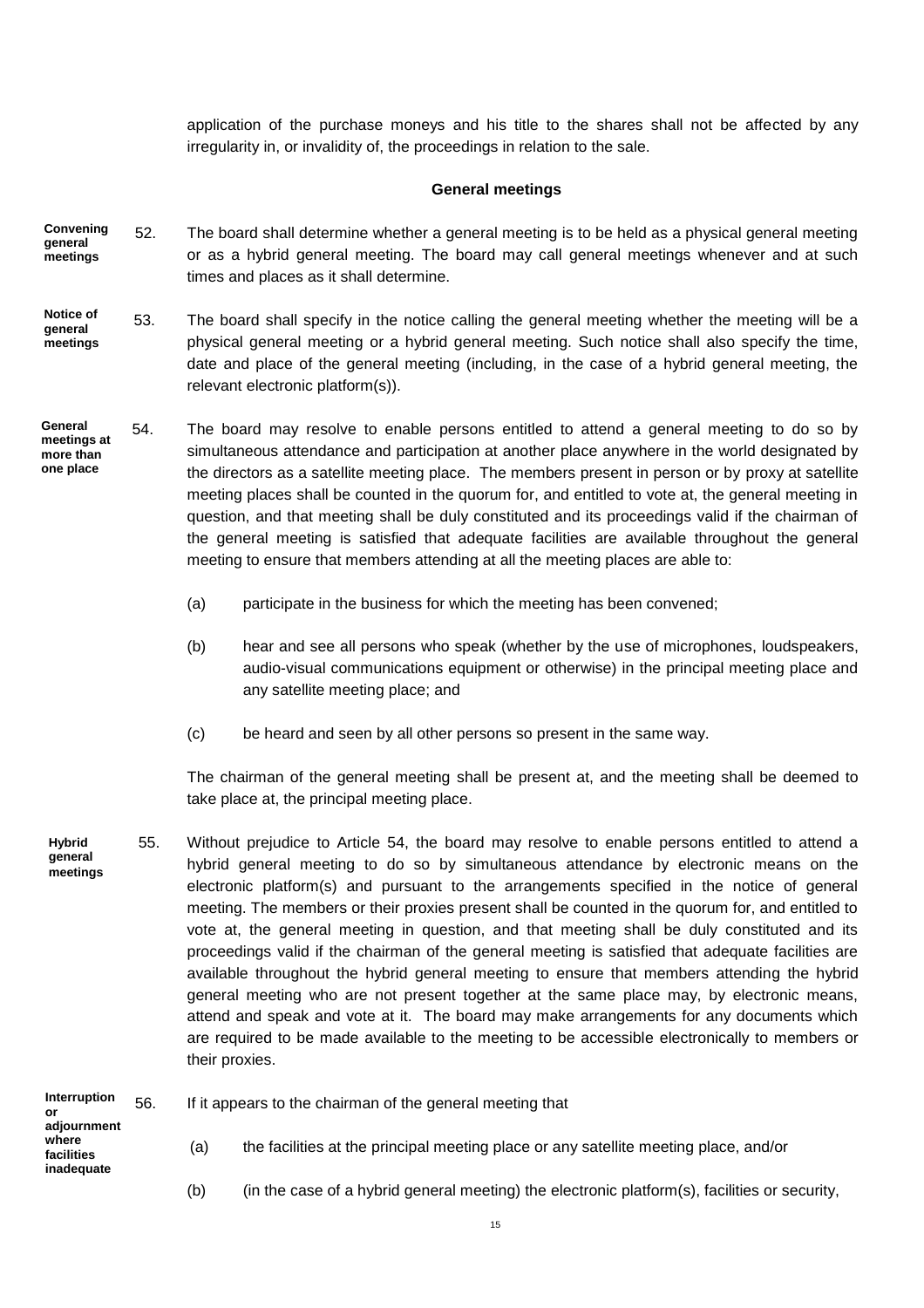have become inadequate for the purposes referred to in Articles 54 and 55, then the chairman may in his absolute discretion, without the consent of the meeting, interrupt or adjourn the general meeting and/or, in the case of a hybrid general meeting, change the electronic platform(s). All business conducted at that general meeting up to the time of that adjournment shall be valid. The provisions of Article 71 shall apply to that adjournment.

- 57. The board may make arrangements for persons entitled to attend a general meeting or an adjourned general meeting to be able to view and hear the proceedings of the general meeting or adjourned general meeting and to speak at the meeting (whether by the use of microphones, loudspeakers, audio-visual communications equipment or otherwise) by attending at a venue anywhere in the world not being a satellite meeting place. Those attending any such venue shall, unless the general meeting is being held as a hybrid general meeting and they are properly attending such hybrid general meeting by electronic means in accordance with Article 55, not be regarded as present at the general meeting or adjourned general meeting and shall not be entitled to vote at the meeting at or from that venue. The inability for any reason of any member present in person or by proxy at such a venue to view or hear all or any of the proceedings of the physical general meeting or to speak at the meeting shall not in any way affect the validity of the proceedings of the meeting. **Other arrangements for viewing and hearing proceedings**
- 58. Notices of general meetings shall include details of any arrangements made for the purpose of Article 57 (making clear that participation in those arrangements will not amount to attendance at the meeting to which the notice relates). **Article 57 arrangements**
- 59. The board may from time to time make any arrangements for controlling the level of attendance at any venue for which arrangements have been made pursuant to Article 57 (including without limitation the issue of tickets or the imposition of some other means of selection) which it in its absolute discretion considers appropriate, and may from time to time change those arrangements. If a member, pursuant to those arrangements, is not entitled to attend in person or by proxy at a particular venue, he shall be entitled to attend in person or by proxy at any other venue for which arrangements have been made pursuant to Article 57. The entitlement of any member to be present at such venue in person or by proxy shall be subject to any such arrangement then in force and stated by the notice of meeting or adjourned meeting to apply to the meeting. **Controlling level of attendance at physical general meetings**
- 60. If, after the sending of notice of a general meeting but before the meeting is held, or after the adjournment of a general meeting but before the adjourned meeting is held (whether or not notice of the adjourned meeting is required), the board decides that it is impracticable or unreasonable, for a reason beyond its control, to hold **Change in place/ electronic platform and/or time of meeting**
	- (a) a physical general meeting at the declared place (or any of the declared places, in the case of a meeting to which Article 54 applies) or
	- (b) in the case of a hybrid general meeting, to simultaneously hold the hybrid general meeting on the electronic platform(s) specified in the notice,

and/or time, it may change the place (or any of the places, in the case of a meeting to which Article 54 or 55 applies) and/or postpone the time at which the meeting is to be held. If such a decision is made, the board may then change the place (or any of the places, in the case of a meeting to which Article 54 or 55 applies) and/or postpone the time again if it decides that it is reasonable to do so. In either case: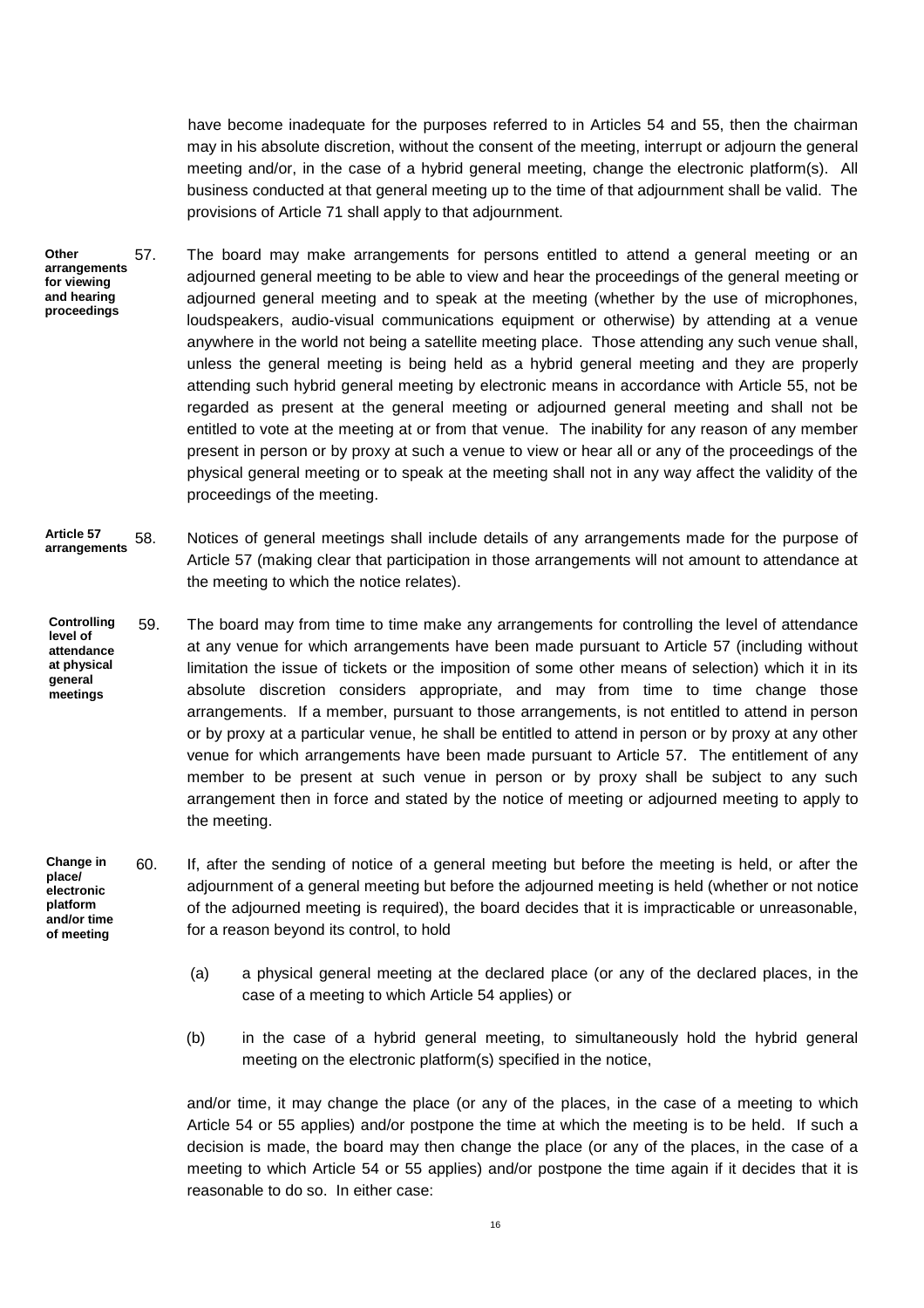- (a) no new notice of the meeting need be sent, but the board shall, if practicable, advertise the date, time and place of the meeting in at least two newspapers having a national circulation and shall make arrangements for notices of the change of place and/or postponement to appear at the original place and/or electronic platform and/or at the original time; and
- (b) a proxy appointment in relation to the meeting may, if by means of an instrument, be delivered to the office or to such other place within the United Kingdom as may be specified by or on behalf of the Company in accordance with Article 88(a) or, if contained in an electronic form, be received at the address (if any) specified by or on behalf of the Company in accordance with Article 88(a), at any time not less than 48 hours before any postponed time appointed for holding the meeting.
- 61. For the purposes of Articles 54, 56, 57, 58 and 60, in relation to physical general meetings, the right of a member to participate in the business of any general meeting shall include without limitation the right to speak, vote on a show of hands, vote on a poll, be represented by a proxy and have access to all documents which are required by the Companies Acts or these Articles to be made available at the meeting. **Meaning of participate**
	- 62. For the purposes of Articles 55, 56, 57 and 60 in relation to hybrid general meetings, the right of a member to participate in the business of any general meeting shall include without limitation the right to speak, vote on a poll, be represented by proxy and have access (including electronic access) to all documents which are required by the Companies Acts or these Articles to be made available at the meeting.
- 63. The accidental omission to send a notice of a meeting, or to send any notification where required by the Companies Acts or these Articles in relation to the publication of a notice of meeting on a website, or to send a form of proxy where required by the Companies Acts or these Articles, to any person entitled to receive it, or the non-receipt for any reason of any such notice or notification or form of proxy by that person, whether or not the Company is aware of such omission or non-receipt, shall not invalidate the proceedings at that meeting. **Accidental omission to send notice etc.**
- 64. The board and/or the chairman may make any arrangement and impose any requirement or restriction it or he considers appropriate to ensure the security of a general meeting including, without limitation, requirements for evidence of identity to be produced by those attending the meeting, the searching of their personal property and the restriction of items that may be taken into the meeting place. The board and the chairman are entitled to refuse entry to a person who refuses to comply with these arrangements, requirements or restrictions. **Security at general meetings**
- 65. In the case of hybrid general meetings, the board and/or the chairman may make any arrangement and impose any requirement or restriction as is: **Security at hybrid general meetings**
	- (a) necessary to ensure the identification of those taking part and the security of the electronic communication, and
	- (b) proportionate to those objectives.

In this respect, the Company is able to authorise any voting application, system or facility for hybrid general meetings as it sees fit.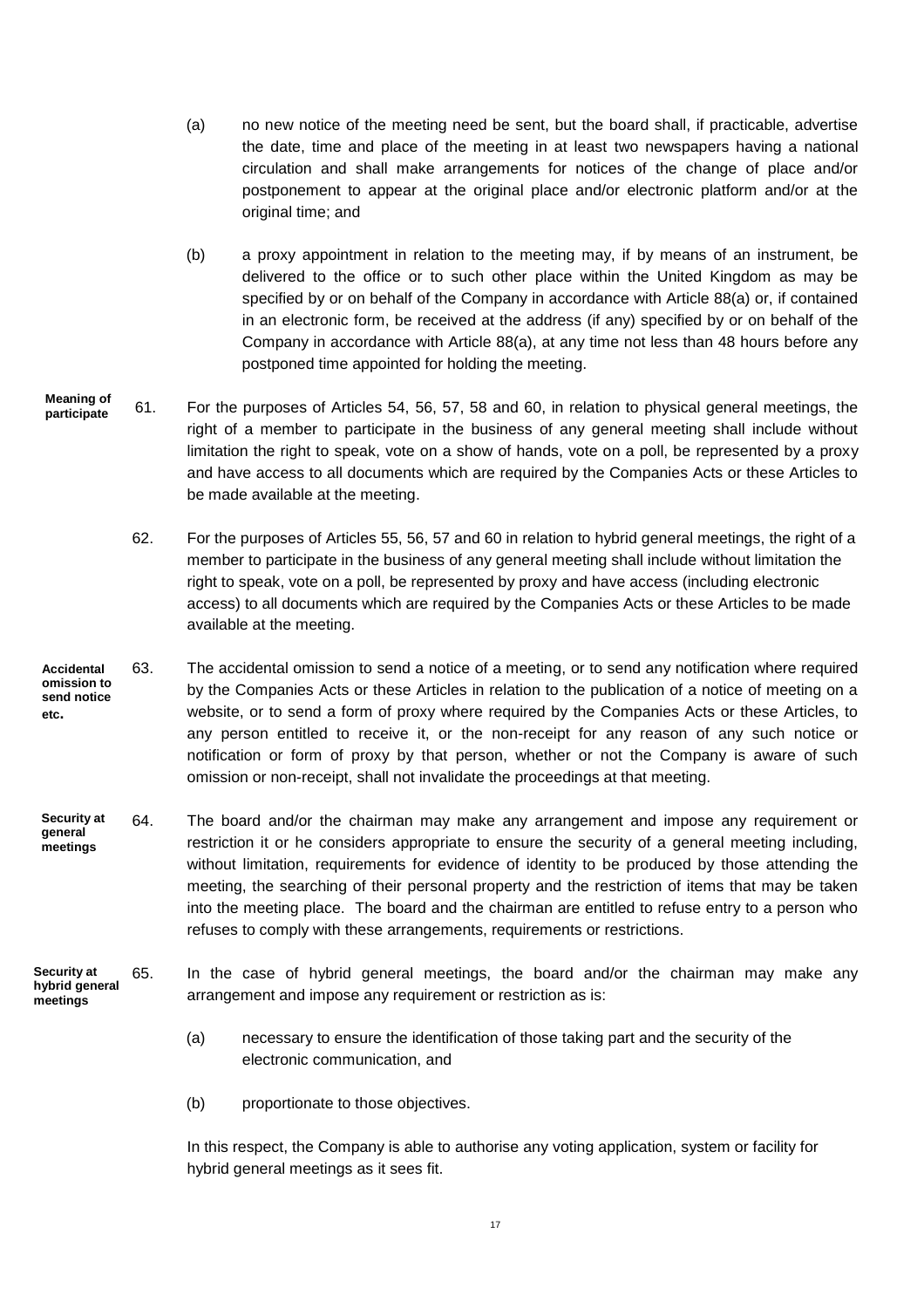## **Proceedings at general meetings**

- 66. No business shall be transacted at any general meeting unless a quorum is present, but the absence of a quorum shall not preclude the choice or appointment of a chairman, which shall not be treated as part of the business of the meeting. Save as otherwise provided by these Articles, two persons present in person or by proxy and entitled to vote on the business to be transacted shall be a quorum. **Quorum**
- 67. If such a quorum is not present within five minutes (or such longer time not exceeding 30 minutes as the chairman of the meeting may decide to wait) from the time appointed for the meeting, or if during a meeting such a quorum ceases to be present, the meeting, if convened on the requisition of members, shall be dissolved, and in any other case shall stand adjourned to such time (being not less than ten days later, excluding the day on which the meeting is adjourned and the day for which it is reconvened) and place as the chairman of the meeting may determine. If, at the adjourned meeting a quorum is not present after five minutes (or such longer time not exceeding 30 minutes as the chairman of the meeting may decide to wait) the meeting shall be dissolved. **If quorum not present**
- 68. The chairman, if any, of the board or, in his absence, any deputy chairman of the Company or, in his absence, some other director nominated by the board, shall preside as chairman of the meeting. If neither the chairman, deputy chairman nor such other director (if any) is present within five minutes after the time appointed for holding the meeting or is not willing to act as chairman, the directors present shall elect one of their number to be chairman. If there is only one director present and willing to act, he shall be chairman. If no director is willing to act as chairman, or if no director is present within five minutes after the time appointed for holding the meeting, the members present and entitled to vote shall choose one of their number to be chairman. Where a general meeting is called to investigate the conduct of any specified person that person shall be disqualified from presiding as chairman thereat. **Chairman**
- 69. A director shall, notwithstanding that he is not a member, be entitled to attend and speak at any general meeting and at any separate meeting of the holders of any class of shares in the capital of the Company. **Directors entitled to speak**
- The chairman may, with the consent of a meeting at which a quorum is present (and shall if so directed by the meeting), adjourn the meeting from time to time and from place to place. No business shall be transacted at an adjourned meeting other than business which might properly have been transacted at the meeting had the adjournment not taken place. In addition (and without prejudice to the chairman's power to adjourn a meeting conferred by Article 56), the chairman may adjourn the meeting to another time and place without such consent if it appears to him that: **Adjournment: chairman's powers**
	- (a) it is likely to be impracticable to hold or continue that meeting because of the number of members wishing to attend who are not present; or
	- (b) the unruly conduct of persons attending the meeting prevents or is likely to prevent the orderly continuation of the business of the meeting; or
	- (c) an adjournment is otherwise necessary so that the business of the meeting may be properly conducted.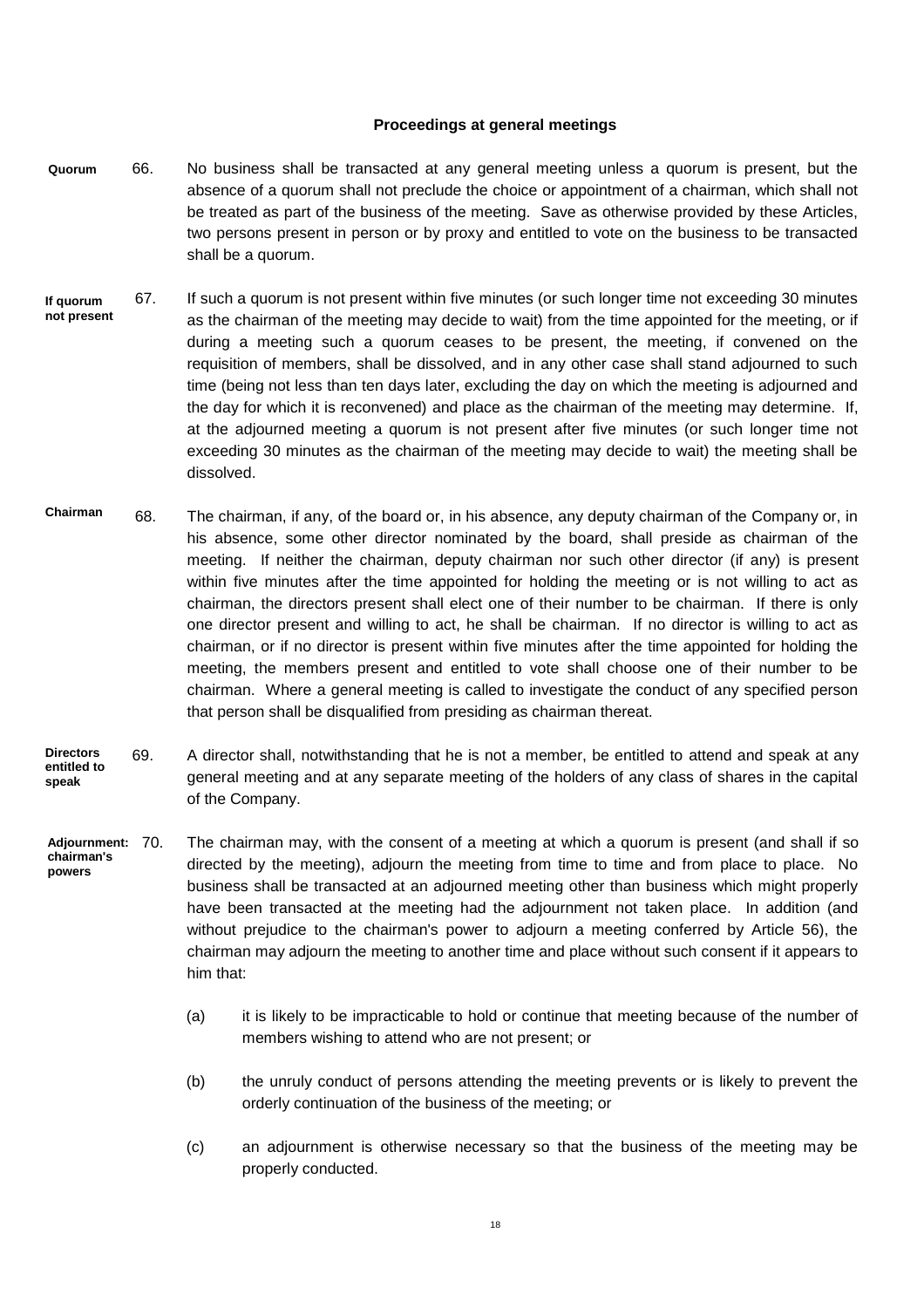- Any such adjournment may be for such time and to such other place (or, in the case of a meeting held at a principal meeting place and a satellite meeting place, such other places) as the chairman may, in his absolute discretion determine, notwithstanding that by reason of such adjournment some members may be unable to be present at the adjourned meeting. Any such member may nevertheless appoint a proxy for the adjourned meeting either in accordance with Article 88(a) or by means of an instrument which, if delivered (including by electronic means) by him at the meeting which is adjourned to the chairman or the secretary or any director, shall be valid even though it is given at less notice than would otherwise be required by Article 88(a). If the continuation of an adjourned meeting is to take place three months or more after it was adjourned, notice of the adjourned meeting shall be given as in the case of the original meeting. Except where these Articles otherwise require, it shall not be necessary to send any notice of an adjournment or of the business to be transacted at an adjourned meeting. **Adjournment: procedures**
- If an amendment is proposed to any resolution under consideration but is in good faith ruled out of order by the chairman, the proceedings on the substantive resolution shall not be invalidated by any error in such ruling. With the consent of the chairman, an amendment may be withdrawn by its proposer before it is voted on. No amendment to a resolution duly proposed as a special resolution may be considered or voted on (other than a mere clerical amendment to correct a patent error). No amendment to a resolution duly proposed as an ordinary resolution may be considered or voted on (other than a mere clerical amendment to correct a patent error) unless either (a) at least 48 hours before the time appointed for holding the meeting or adjourned meeting at which the ordinary resolution is to be considered, notice of the terms of the amendment and the intention to move it has been received by the Company, or (b) the chairman in his absolute discretion decides that the amendment may be considered and voted on. **Amendments to resolutions**
- 73. A resolution or any question put to the vote of a physical general meeting shall be decided on a show of hands unless the Company's intention to call a poll on the resolution is stated in the notice to the general meeting or, before or on the declaration of the result of a vote on the show of hands or on the withdrawal of any other demand for a poll, a poll is duly demanded. Subject to the provisions of the Companies Acts, a poll may be demanded by: **Methods of voting**
	- (a) the chairman of the meeting; or
	- (b) at least five members present in person or by proxy having the right to vote on the resolution; or
	- (c) any member or members present in person or by proxy representing not less than onetenth of the total voting rights of all the members having the right to vote on the resolution; or
	- (d) any member or members present in person or by proxy holding shares conferring a right to vote on the resolution being shares on which an aggregate sum has been paid up equal to not less than one-tenth of the total sum paid up on all the shares conferring that right.

A resolution put to the members at a hybrid general meeting shall be voted on by a poll in such manner as the board and/or the chairman of the meeting in their sole discretion deems appropriate for the purposes of the meeting.

74. Unless, in the case of a physical general meeting, a poll is duly demanded (and the demand is **Declaration of result**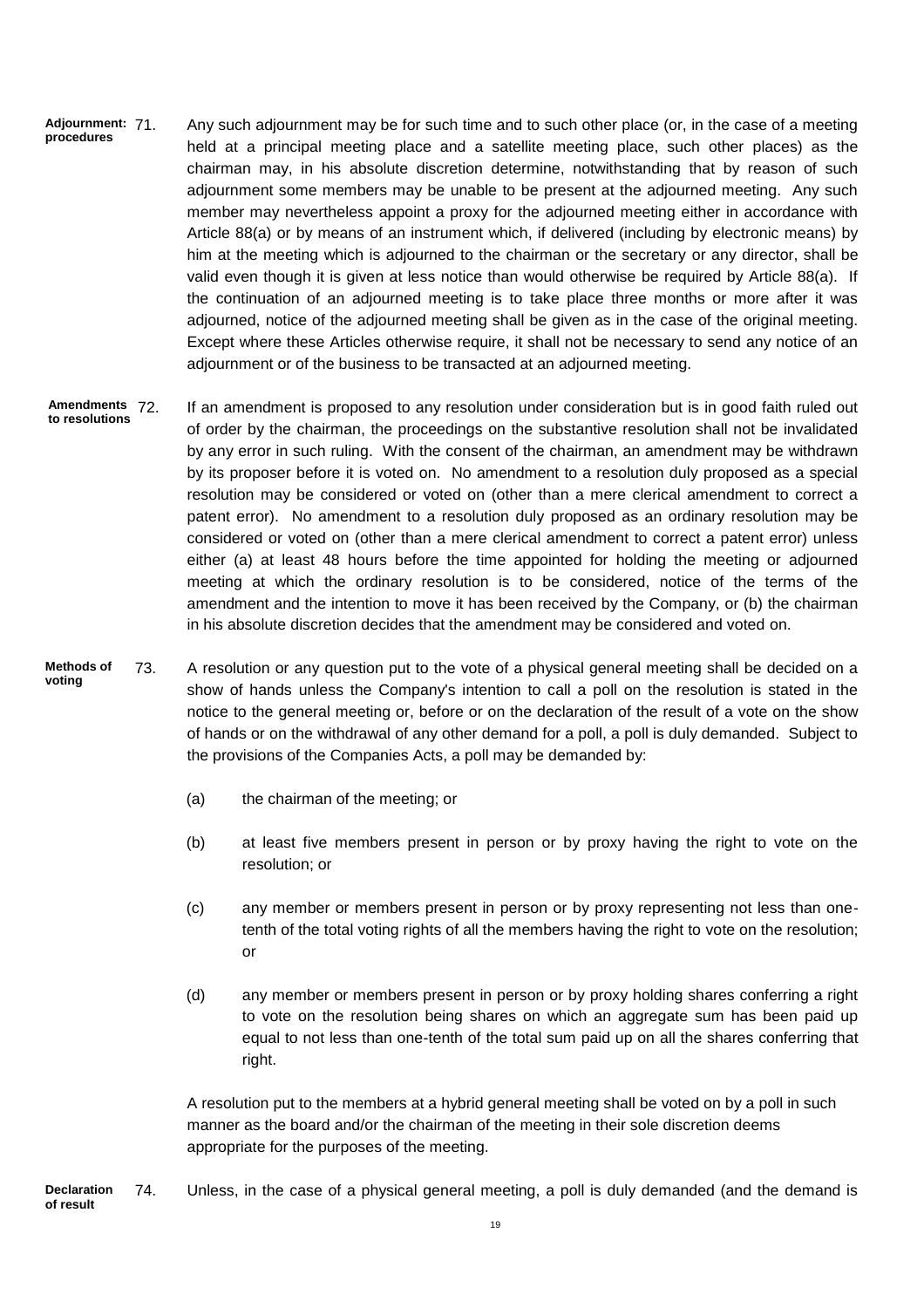not withdrawn before the poll is taken) a declaration by the chairman that a resolution has been carried or carried unanimously, or by a particular majority, or lost, or not carried by a particular majority shall be conclusive evidence of the fact without proof of the number or proportion of the votes recorded in favour of or against the resolution.

- 75. The demand for a poll in the case of a physical general meeting may be withdrawn before the poll is taken, but only with the consent of the chairman. A demand so withdrawn shall not be taken to have invalidated the result of a show of hands declared before the demand was made. If the demand for a poll is withdrawn, the chairman or any other member entitled may demand a poll. **Withdrawal of demand for poll**
- 76. Subject to Article 77, a poll shall be taken as the chairman directs and he may, and shall if required by the meeting, appoint scrutineers (who need not be members) and determine a time and place for declaring the result of the poll. The result of the poll shall be deemed to be the resolution of the meeting at which the poll was demanded. **Conduct of poll**
- 77. A poll demanded on the election of a chairman or on a question of adjournment shall be taken at the meeting at which it is demanded. A poll demanded on any other question shall be taken either at the meeting or at such time and place as the chairman directs not being more than 30 days after the poll is demanded. The demand for a poll shall not prevent the continuance of a meeting for the transaction of any business other than the question on which the poll was demanded. If a poll is demanded at a physical general meeting before the declaration of the result of a show of hands and the demand is duly withdrawn, the meeting shall continue as if the demand had not been made. **When poll to be taken**
- 78. No notice need be sent of a poll not taken at the meeting at which it is demanded if the time and place at which it is to be taken are announced at the meeting. In any other case notice shall be sent at least seven clear days before the taking of the poll specifying the time and place at which the poll is to be taken. **Notice of poll**

### **Votes of members**

Members who are present at a general meeting and duly appointed proxies present at a general meeting can vote on a show of hands. They will have one vote each. On a poll, every member present in person or by proxy will have one vote for every share he holds. **Right to vote**

> This is subject to any special rights or restrictions as to voting which are given to any shares or upon which any shares may be held at the relevant time, and to these Articles. This includes, but is not limited to, the rights of holders of Preference Shares as determined pursuant to Article 6(c).

> If a member or his duly appointed proxy present at a general meeting votes on a poll, he does not have to use all of his votes or cast all his votes in the same way.

- 80. In the case of joint holders of a share, the vote of the senior who tenders a vote, whether in person or by proxy, shall be accepted to the exclusion of the votes of the other joint holders. For this purpose seniority shall be determined by the order in which the names of the holders stand in the register. **Votes of joint holders**
- 81. A member in respect of whom an order has been made by a court or official having jurisdiction (whether in the United Kingdom or elsewhere) in matters concerning mental disorder may vote, whether on a show of hands or on a poll, by his receiver, curator bonis or other person authorised **Member under incapacity**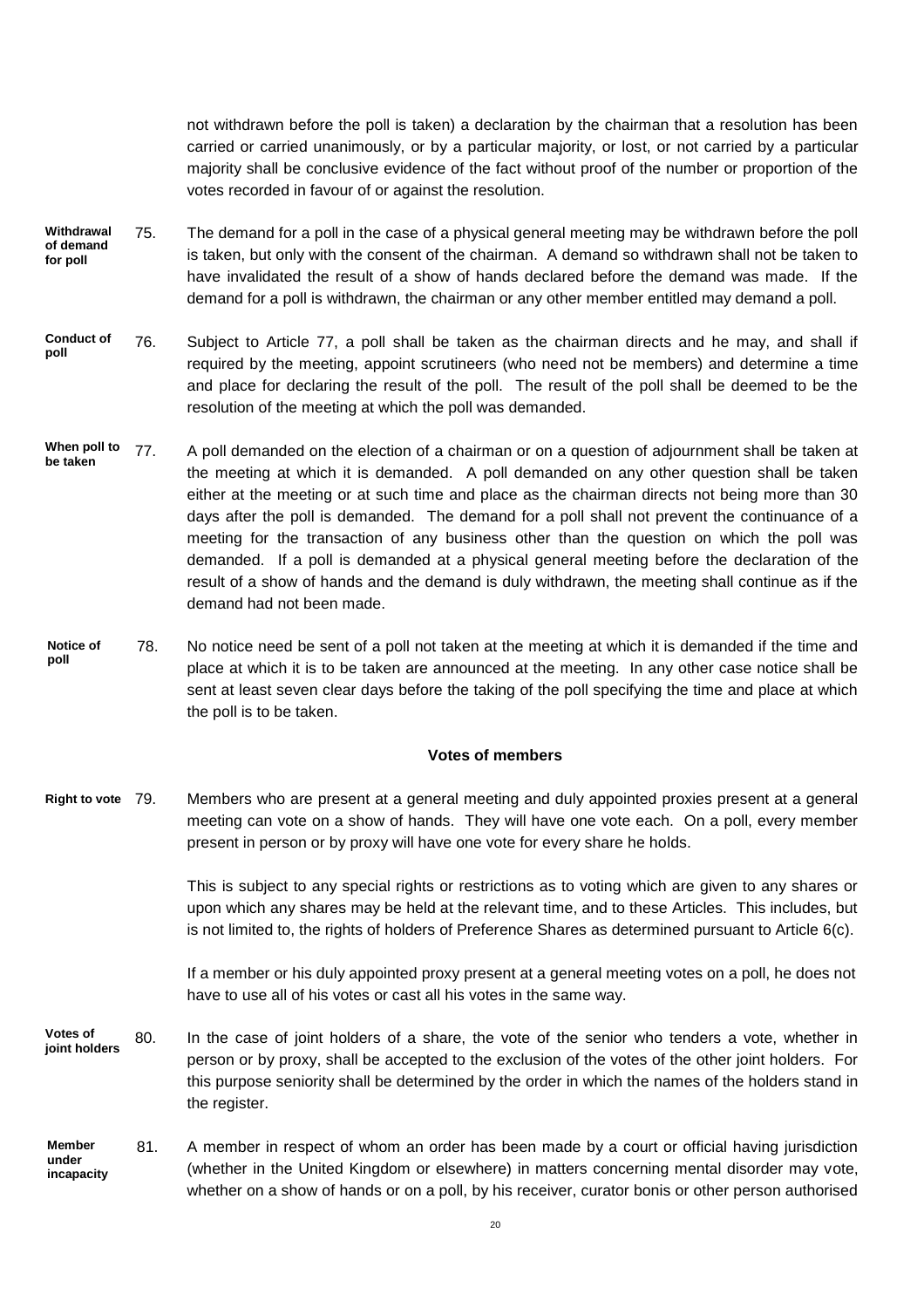for that purpose appointed by that court or official. That receiver, curator bonis or other person may, on a poll, vote by proxy. The right to vote shall be exercisable only if evidence satisfactory to the board of the authority of the person claiming to exercise the right to vote has been received by the Company, or at another place specified in accordance with these Articles for the delivery of proxy appointments, not less than 48 hours before the time appointed for holding the meeting or adjourned meeting at which the right to vote is to be exercised.

- 82. No member shall be entitled to vote at a general meeting or at a separate meeting of the holders of any class of shares in the capital of the Company, either in person or by proxy, in respect of any share held by him unless all moneys presently payable by him in respect of that share have been paid. **Calls in arrears**
- 83. If any votes are counted which ought not to have been counted, or might have been rejected, the error shall not vitiate the result of the voting unless it is pointed out at the same meeting, or at any adjournment of the meeting, and, in the opinion of the chairman, it is of sufficient magnitude to vitiate the result of the voting. **Errors in voting**
- 84. No objection shall be raised to the qualification of any voter except at the meeting or adjourned meeting or poll at which the vote objected to is tendered. Every vote not disallowed at such meeting shall be valid and every vote not counted which ought to have been counted shall be disregarded. Any objection made in due time shall be referred to the chairman whose decision shall be final and conclusive. The Company shall not be obliged to ascertain whether a proxy or representative of a corporation has voted in accordance with a member's instructions and the failure of a proxy or representative so to do shall not vitiate the decision of the meeting or adjourned meeting or poll on any resolution. **Objection to voting**
- 85. On a poll, votes may be given either personally or by proxy. A member entitled to more than one vote need not, if he votes, use all his votes or cast all the votes he uses in the same way. **Voting: additional provisions**

#### **Proxies and corporate representatives**

- The appointment of a proxy shall be in writing and shall be signed in such manner as the board may approve. Subject thereto, the appointment of a proxy shall be signed by the appointor or his attorney or, if the appointor is a corporation, signed by a duly authorised officer, attorney or other authorised person or under its common seal. If the board so determines for the purpose of this Article and Articles 87, 88, 89, and 90, a proxy appointment in electronic form need not comprise writing and need not be signed but shall instead be subject to such conditions as the board may approve. **Appointment of proxy: signing**
- 87. The appointment of a proxy shall be in any usual form or in any other form which the board may approve. Subject thereto, the appointment of a proxy may be: **Method of proxy appointment**
	- (a) by means of an instrument; or
	- (b) sent by electronic means to such address (if any) for the time being notified by or on behalf of the Company for that purpose.

The board may, if it thinks fit, at the Company's expense send forms of proxy for use at the meeting and issue invitations by electronic means to appoint a proxy in relation to the meeting in such form as may be approved by the board. The appointment of a proxy shall not preclude a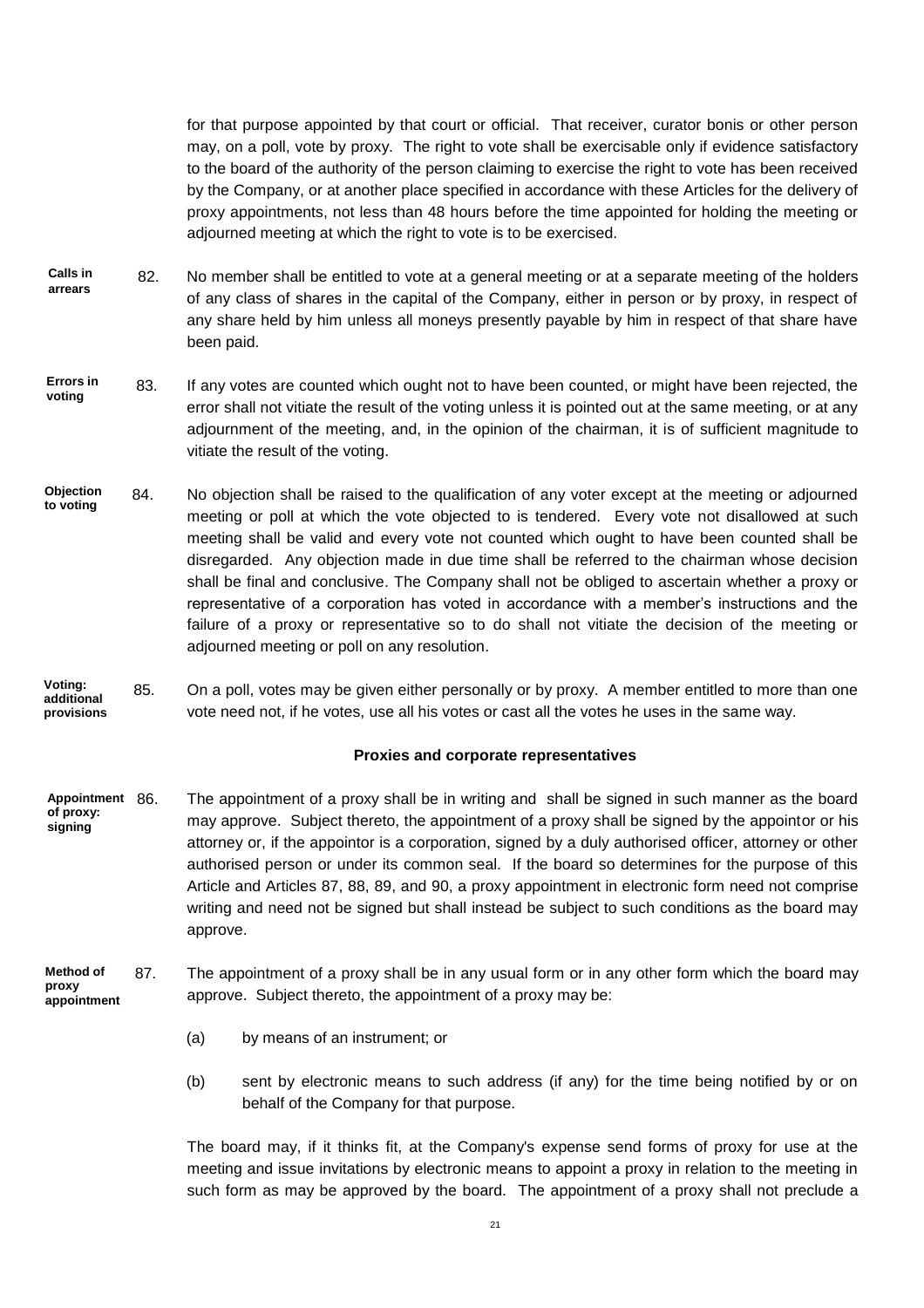member from attending and voting in person at the meeting or poll concerned. A member may appoint more than one proxy to attend on the same occasion and if he does he shall specify the number of shares in respect of which each proxy is entitled to exercise the related votes and shall ensure that no proxy is appointed to exercise the votes which any other proxy has been appointed by that member to exercise. If a member appoints more than one proxy and the proxy forms appointing those proxies would give those proxies the apparent right to exercise votes on behalf of the member in a general meeting over more shares than are held by the member, then each of those proxy forms will be invalid and none of the proxies so appointed will be entitled to attend, speak or vote at the relevant general meeting.

- Without prejudice to Article 60(b) or to the second sentence of Article 71, the appointment of a proxy shall: **Delivery/receipt of proxy appointment**
	- (a) in the case of an instrument, be delivered personally or by post to the office or such other place within the United Kingdom as may be specified by or on behalf of the Company for that purpose:
		- (i) in the notice convening the meeting, or
		- (ii) in any form of proxy sent by or on behalf of the Company in relation to the meeting,

not less than 48 hours before the time appointed for holding the meeting or adjourned meeting (or any postponed time appointed for holding the meeting pursuant to Article 60) at which the person named in the appointment proposes to vote; or

- (b) in the case of an appointment made by electronic means, where an address has been specified by or on behalf of the Company for the purpose of receiving appointment of proxies by electronic means:
	- (i) in the notice convening the meeting, or
	- (ii) in any form of proxy sent by or on behalf of the Company in relation to the meeting, or
	- (iii) in any invitation sent by electronic means to appoint a proxy issued by or on behalf of the Company in relation to the meeting,

be received at that address not less than 48 hours before the time appointed for holding the meeting or adjourned meeting at which the person named in the appointment proposes to vote; or

- (c) in either case, where a poll is taken more than 48 hours after it is demanded, be delivered or received as aforesaid after the poll has been demanded and not less than 24 hours before the time appointed for the taking of the poll; or
- (d) in the case only of an instrument, where a poll is not taken forthwith but is taken not more than 48 hours after it was demanded, be delivered at the meeting at which the poll was demanded to the chairman or to the secretary or to any director.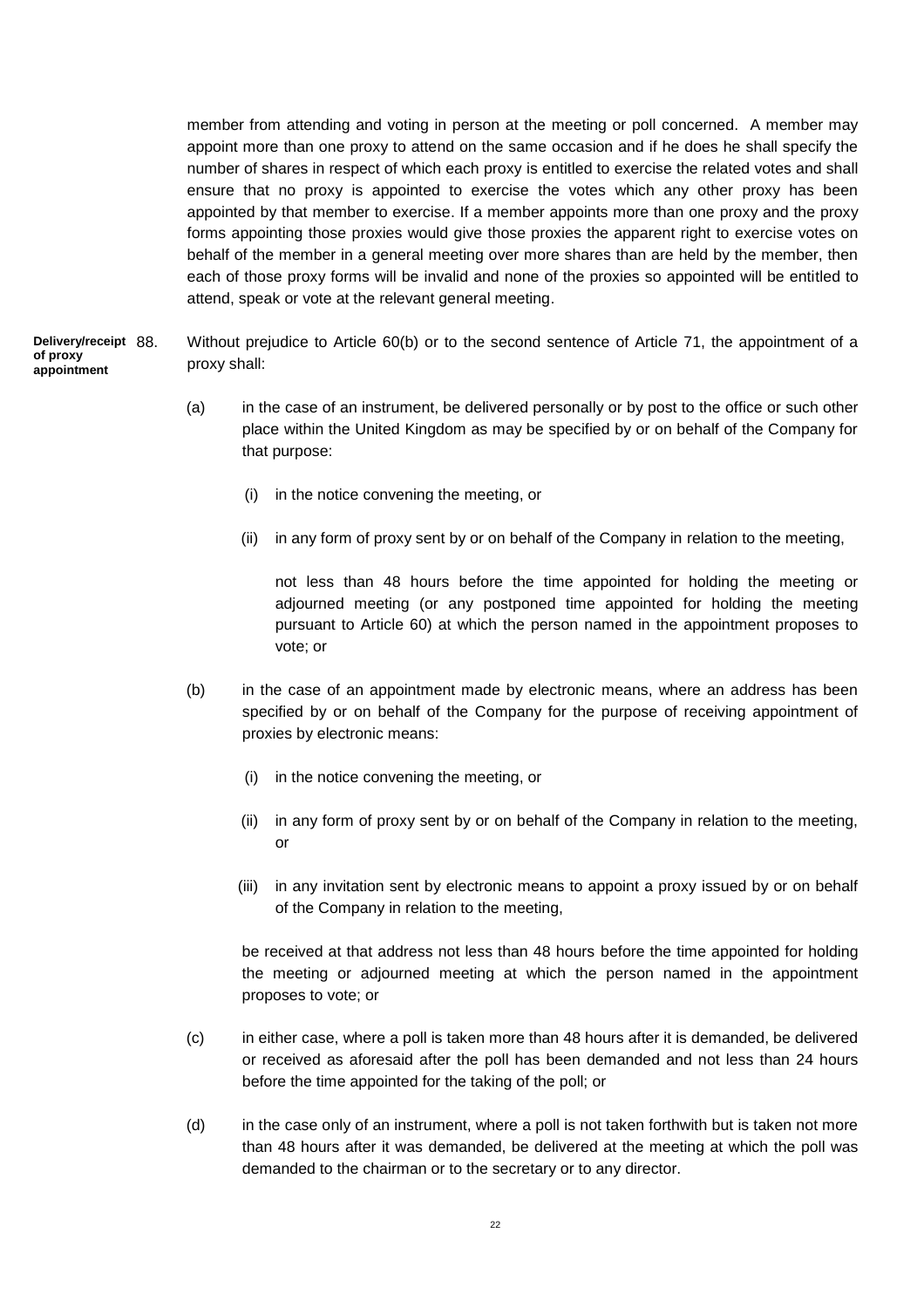The board may at its discretion determine that in calculating the periods mentioned in this Article no account shall be taken of any part of a day that is not a working day.

- 89. Where the appointment of a proxy is expressed to have been or purports to have been signed by a person on behalf of the holder of a share: **Receipt of authority**
	- (a) the Company may treat the appointment as sufficient evidence of the authority of that person to sign the appointment on behalf of that holder;
	- (b) that holder shall, if requested by or on behalf of the Company at any time, send or procure the sending of any written authority under which the appointment has been signed, or a copy of such authority certified notarially or in some other way approved by the board, to such address and by such time as may be specified in the request and, if the request is not complied with in any respect, the appointment may be treated as invalid; and
	- (c) whether or not a request under Article 89(b) has been made or complied with, the Company may determine that it has insufficient evidence of the authority of that person to sign the appointment on behalf of that holder and may treat the appointment as invalid.
- 90. A proxy appointment which is not delivered or received in accordance with Article 88, or in respect of which Article 89 has not been complied with, shall be invalid. No proxy appointment shall be valid more than twelve months after the date of its receipt save that, unless the contrary is stated in it, an appointment of a proxy shall be valid for use at an adjourned meeting or a poll after a meeting or an adjourned meeting even after twelve months, if it was valid for the original meeting. When two or more valid proxy appointments are delivered or received in respect of the same share for use at the same meeting, the one which was received last shall be treated as replacing and revoking the others as regards that share; if the Company is unable to determine which was received last, none of them shall be treated as valid in respect of that share. Any question as to whether a proxy appointment has been validly delivered or received which is unresolved at the commencement of a general meeting shall be referred to the chairman whose decision shall be final and conclusive. The proceedings at a general meeting shall not be invalidated where an appointment of a proxy in respect of that meeting is sent in electronic form as provided in these Articles, but because of a technical problem it cannot be read by the recipient. **Validity of proxy appointment**
- 91. The proxy appointment shall be deemed to confer authority to vote on any amendment of a resolution put to the meeting for which it is given as the proxy thinks fit. The proxy appointment shall, unless it provides to the contrary, be valid for any adjournment of the meeting as well as for the meeting to which it relates. **Rights of proxy**
- 92. A vote given or poll demanded by a proxy or by the duly authorised representative of a corporation shall be valid notwithstanding the previous determination of the authority of the person voting or demanding the poll unless notice of the determination was either delivered or received as mentioned in the following sentence not later than the last time at which an appointment of proxy should have been received in order to be valid for use at the meeting or on the holding of the poll at which the vote was given or the poll demanded. Such notice of determination shall be either by means of an instrument delivered to the office or to such other place within the United Kingdom as may be specified by or on behalf of the Company in accordance with Article 88(a) or delivered in electronic form to the address (if any) specified by or **Revocation of authority**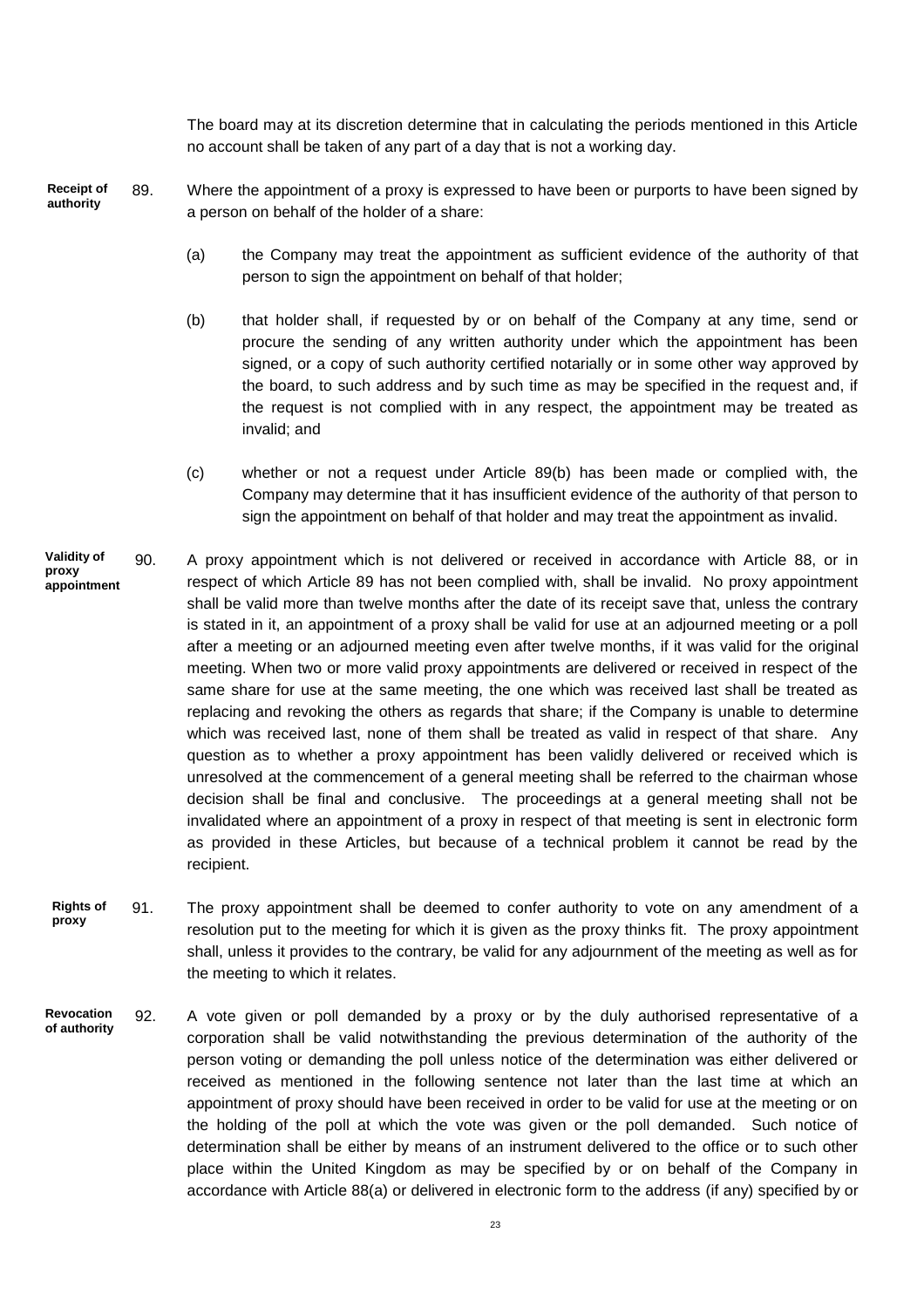on behalf of the Company in accordance with Article 88(b), regardless of whether any relevant proxy appointment was effected by means of an instrument or by electronic means. For the purpose of this Article, such a notice of determination delivered in electronic form need not comprise writing if the board has determined that the relevant proxy appointment in electronic form need not comprise writing.

## **Company investigations**

**Part 22 of the Companies Act 2006**

93. If at any time the board is satisfied that any member, or any other person appearing to be interested in shares held by such member, has been duly served with a notice under section 793 of the Act (a "**section 793 notice**") and is in default for the prescribed period in supplying to the Company the information thereby required, or, in purported compliance with such a notice, has made a statement which is false or inadequate in a material particular, then the board may, in its absolute discretion at any time thereafter by notice (a "**direction notice**") to such member direct that:

- (a) in respect of the shares in relation to which the default occurred (the "**default shares**", which expression includes any shares issued after the date of the section 793 notice in respect of those shares) the member shall not be entitled to attend or vote either personally or by proxy at a general meeting or at a separate meeting of the holders of that class of shares or on a poll; and
- (b) where the default shares represent at least ¼ of one per cent. in nominal value of the issued shares of their class (calculated exclusive of any shares of that class held as treasury shares), the direction notice may additionally direct that in respect of the default shares:
	- (i) no payment shall be made by way of dividend and no share shall be allotted pursuant to Article 160;
	- (ii) no transfer of any default share shall be registered unless:
		- (A) the member is not himself in default as regards supplying the information requested and the transfer when presented for registration is accompanied by a certificate by the member in such form as the board may in its absolute discretion require to the effect that after due and careful enquiry the member is satisfied that no person in default as regards supplying such information is interested in any of the shares the subject of the transfer; or
		- (B) the transfer is an approved transfer; or
		- (C) registration of the transfer is required by the uncertificated securities rules.

94. The Company shall send the direction notice to each other person appearing to be interested in the default shares, but the failure or omission by the Company to do so shall not invalidate such notice. **Copy of notice to interested persons**

95. Any direction notice shall cease to have effect not more than seven days after the earlier of receipt by the Company of: **When restrictions cease to have effect**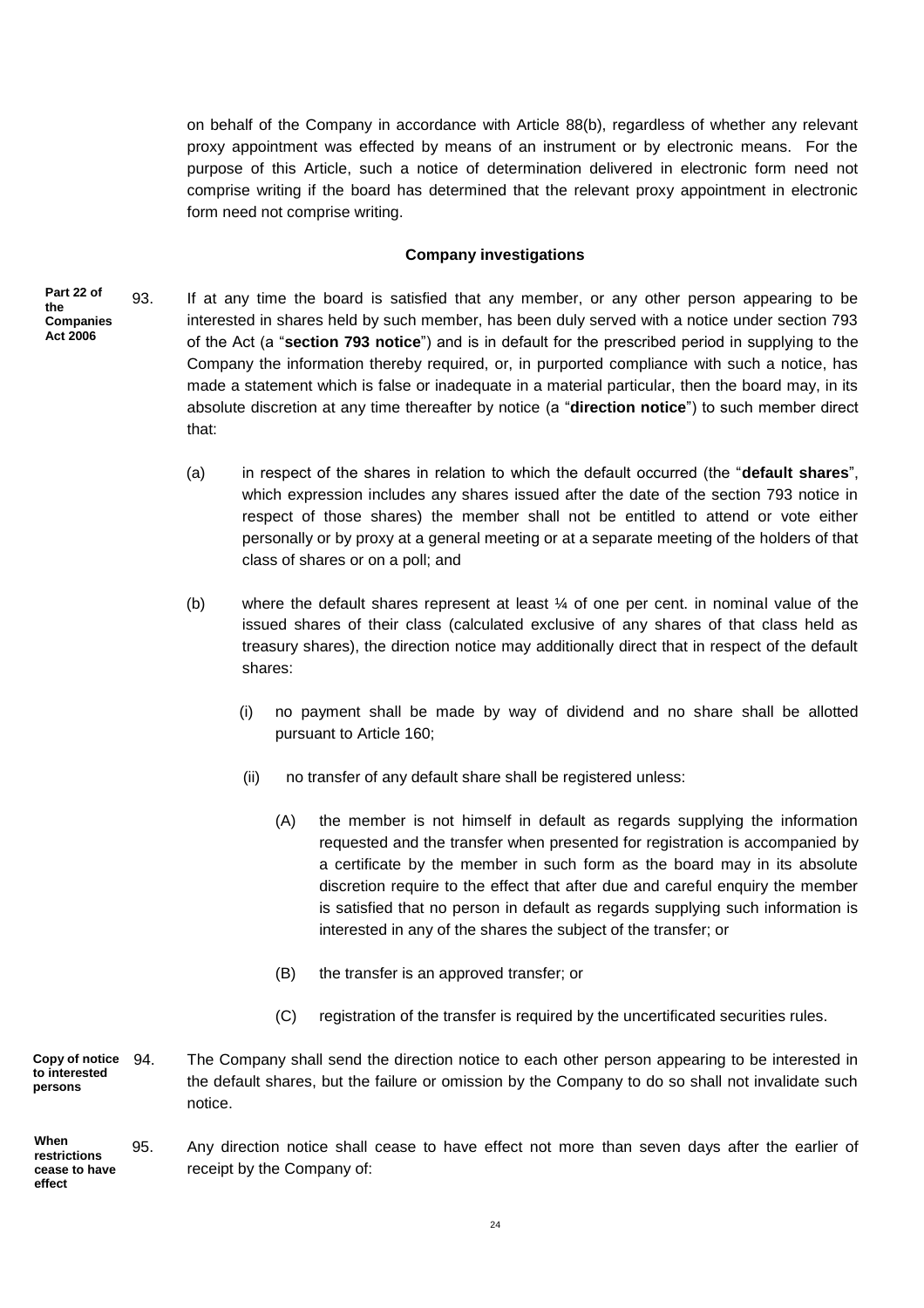- (a) a notice of an approved transfer, but only in relation to the shares transferred; or
- (b) all the information required by the relevant section 793 notice, in a form satisfactory to the board.

#### 96. The board may at any time send a notice cancelling a direction notice. **Board may cancel**

97. The Company may exercise any of its powers under Article 10 in respect of any default share that is held in uncertificated form. **Conversion of uncertificated shares**

#### 98. For the purposes of this Article and Articles 93, 94, 95, 96 and 97: **Supplementary provisions**

**restrictions**

**Act 2006**

- (a) a person shall be treated as appearing to be interested in any shares if the member holding such shares has sent to the Company a notification under section 793 of the Act which either (i) names such person as being so interested or (ii) fails to establish the identities of all those interested in the shares, and (after taking into account the said notification and any other relevant section 793 notification) the Company knows or has reasonable cause to believe that the person in question is or may be interested in the shares;
- (b) the prescribed period is 14 days from the date of service of the section 793 notice; and
- (c) a transfer of shares is an approved transfer if:
	- (i) it is a transfer of shares pursuant to an acceptance of a takeover offer (within the meaning of section 974 of the Act); or
	- (ii) the board is satisfied that the transfer is made pursuant to a sale of the whole of the beneficial ownership of the shares the subject of the transfer to a party unconnected with the member and with any other person appearing to be interested in the shares; or
	- (iii) the transfer results from a sale made through a recognised investment exchange as defined in the Financial Services and Markets Act 2000 or any other stock exchange outside the United Kingdom on which the Company's shares are normally traded.

99. Nothing contained in 93, 94, 95, 96 and 97 limits the power of the Company under section 794 of the Act. **Section 794 of the Companies** 

#### **Number of directors**

100. Unless otherwise determined by ordinary resolution, the number of directors (other than alternate directors) shall be not fewer than 8 nor more than 20. **Limits on number of directors**

## **Election and retirement of directors**

| Number of<br>directors to<br>retire | 101. | At every annual general meeting any director:                                        |  |
|-------------------------------------|------|--------------------------------------------------------------------------------------|--|
|                                     |      | who has been appointed by the board since the last annual general meeting, or<br>(a) |  |

(b) who held office at the time of the two preceding annual general meetings and who did not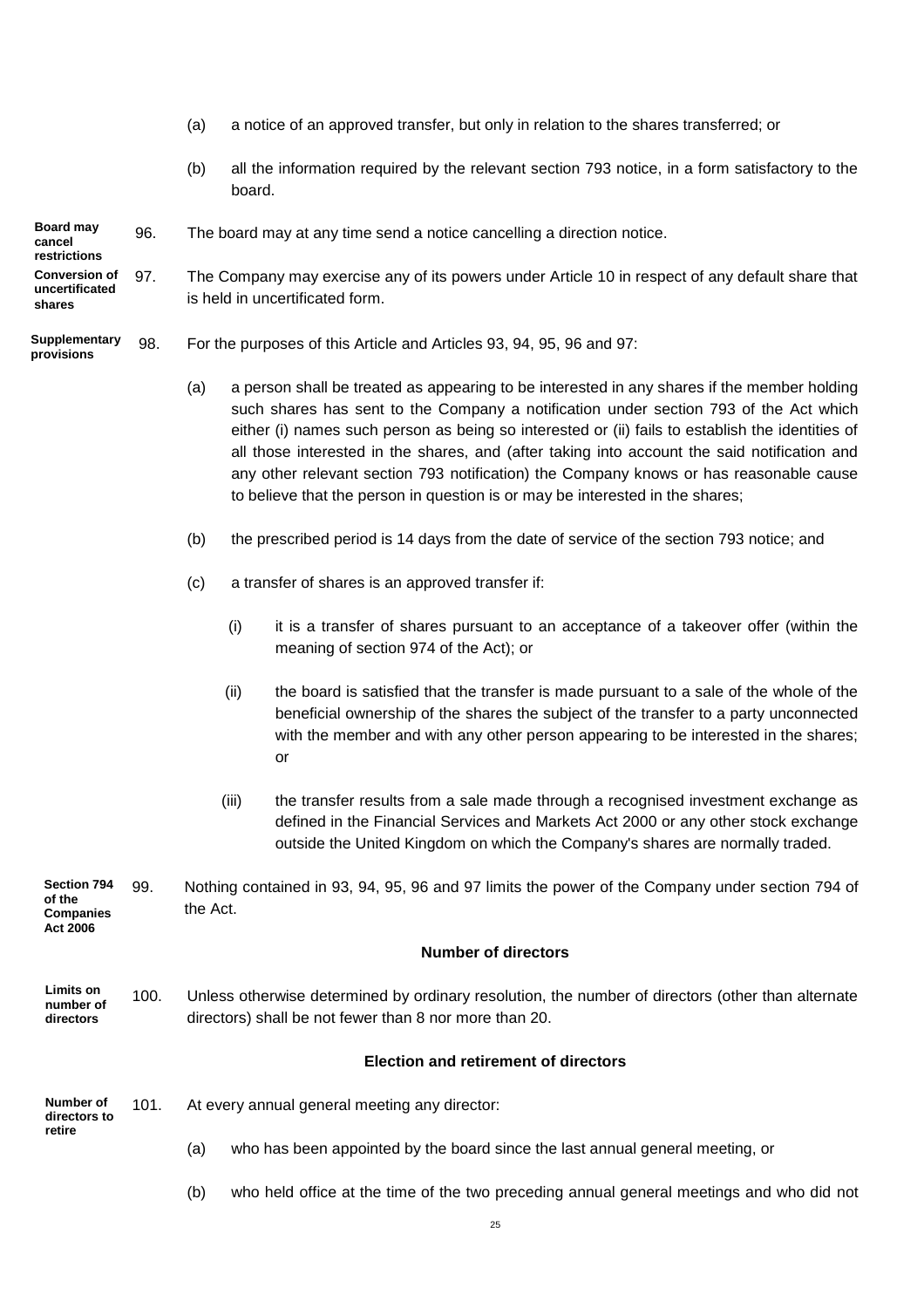retire at either of them, or

(c) who has held office with the Company, other than employment or executive office, for a continuous period of nine years or more at the date of the meeting,

shall retire from office and may offer himself for election/re-election by the members.

102. If the Company does not fill the vacancy at the meeting at which a director retires by rotation or otherwise, the retiring director shall, if willing to act, be deemed to have been re-elected unless at the meeting it is resolved not to fill the vacancy or unless a resolution for the re-election of the director is put to the meeting and lost. **When director deemed to be re-elected**

- 103. No person other than a director retiring by rotation shall be elected as a director at any general meeting unless: **Eligibility for election**
	- (a) he is recommended by the board; or
	- (b) not less than seven nor more than 42 days before the date appointed for the meeting, notice signed by three or more members entitled to attend and vote at the meeting holding between them shares of any class of an aggregate nominal value of at least £10,000 (none of them being the person to be proposed) has been received by the Company of the intention to propose that person for election stating the particulars which would, if he were so elected, be required to be included in the Company's register of directors, together with notice signed by that person of his willingness to be elected.
- 104. Except as otherwise authorised by the Companies Acts, the election of any person proposed as a director shall be effected by a separate resolution. **Separate resolutions on election**
- 105. The Company may by ordinary resolution elect a person who is willing to act to be a director either to fill a vacancy or as an additional director. The election of a person to fill a vacancy or as an additional director shall take effect from the end of the meeting. **Additional powers of the Company**
- 106. The board may appoint a person who is willing to act to be a director, either to fill a vacancy or as an additional director and in either case whether or not for a fixed term, provided that the appointment does not cause the number of directors to exceed the number, if any, determined by or in accordance with these Articles as the maximum number of directors. Irrespective of the terms of his appointment, a director so appointed shall hold office only until the next following general meeting. If not elected at such general meeting, he shall vacate office at its conclusion. **Appointment by board**
- 107. A director who retires at an annual general meeting may, if willing to act, be re-elected. If he is not re-elected or deemed re-elected, he shall retain office until the meeting elects someone in his place, or if it does not do so, until the end of the meeting or when a resolution to re-elect the director is put to the meeting and lost. **Position of retiring directors**
- 108. The qualification of every director shall be the beneficial ownership of that number of shares as may from time to time be determined by ordinary resolution at any general meeting of the Company. A director may act before acquiring his qualification but shall in any case unless already qualified acquire the same within one year of his election. **Share qualification**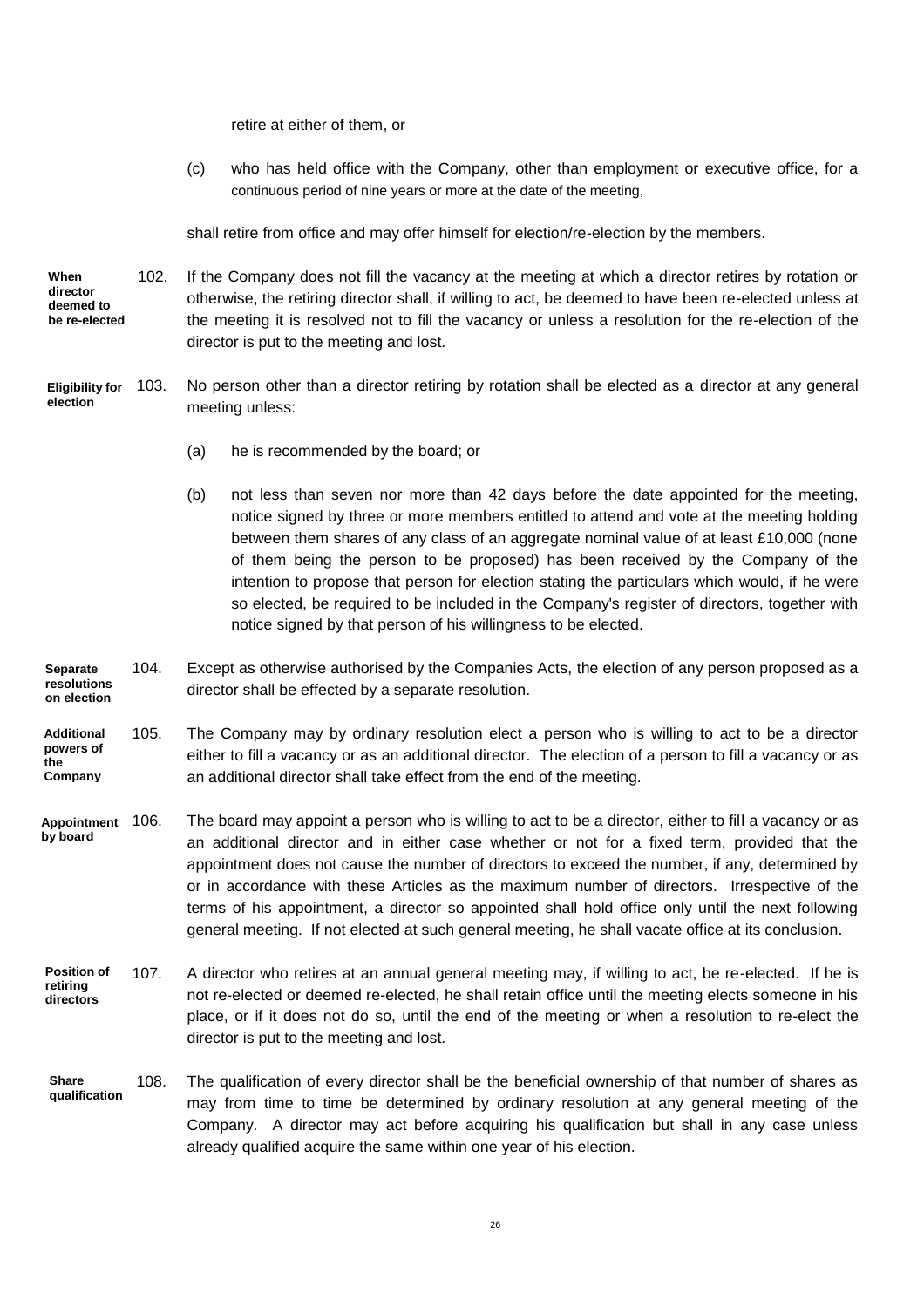### **Alternate directors**

- 109. Any director (other than an alternate director) may appoint any other director, or any other person approved by resolution of the board and willing to act, to be an alternate director and may remove from office an alternate director so appointed by him. An alternate director shall not be required to hold any share qualification. **Power to appoint alternates**
- 110. An alternate director shall be entitled to receive notice of all meetings of the board and of all meetings of committees of the board of which his appointor is a member, to attend and vote at any such meeting at which his appointor is not personally present, and generally to perform all the functions of his appointor (except as regards power to appoint an alternate) as a director in his absence. It shall not be necessary to send notice of such a meeting to an alternate director who is absent from the United Kingdom. **Alternates entitled to receive notice**
- 111. A director or any other person may act as alternate director to represent more than one director, and an alternate director shall be entitled at meetings of the board or any committee of the board to one vote for every director whom he represents (and who is not present) in addition to his own vote (if any) as a director, but he shall count as only one for the purpose of determining whether a quorum is present. **Alternates representing more than one director**
- 112. An alternate director may be repaid by the Company such expenses as might properly have been repaid to him if he had been a director but shall not be entitled to receive any remuneration from the Company in respect of his services as an alternate director. An alternate director shall be entitled to be indemnified by the Company to the same extent as if he were a director. **Expenses and remuneration of alternates**
- **Termination of**
- **appointment**
- 113. An alternate director shall cease to be an alternate director:
	- (a) if his appointor ceases to be a director; but, if a director retires but is re-elected or deemed to have been re-elected at the meeting at which he retires, any appointment of an alternate director made by him which was in force immediately prior to his retirement shall remain in force as though he had not retired; or
	- (b) on the happening of any event which, if he were a director, would cause him to vacate his office as director; or
	- (c) if he resigns his office by notice to the Company.
- 114. Any appointment or removal of an alternate director shall be by notice to the Company signed by the director making or revoking the appointment and shall take effect in accordance with the terms of the notice (subject to any approval required by Article 109) on receipt of such notice by the Company which shall, in the case of a notice contained in an instrument, be at the office or, in the case of a notice delivered by electronic means, be at such address (if any) for the time being notified by or on behalf of the Company for that purpose. **Method of appointment and revocation**
- Except as otherwise expressly provided in these Articles, an alternate director shall be deemed for all purposes to be a director. Accordingly, except where the context otherwise requires, a reference to a director shall be deemed to include a reference to an alternate director. An alternate director shall alone be responsible for his own acts and defaults and he shall not be deemed to be the agent of the director appointing him. **Alternate not an agent of appointor**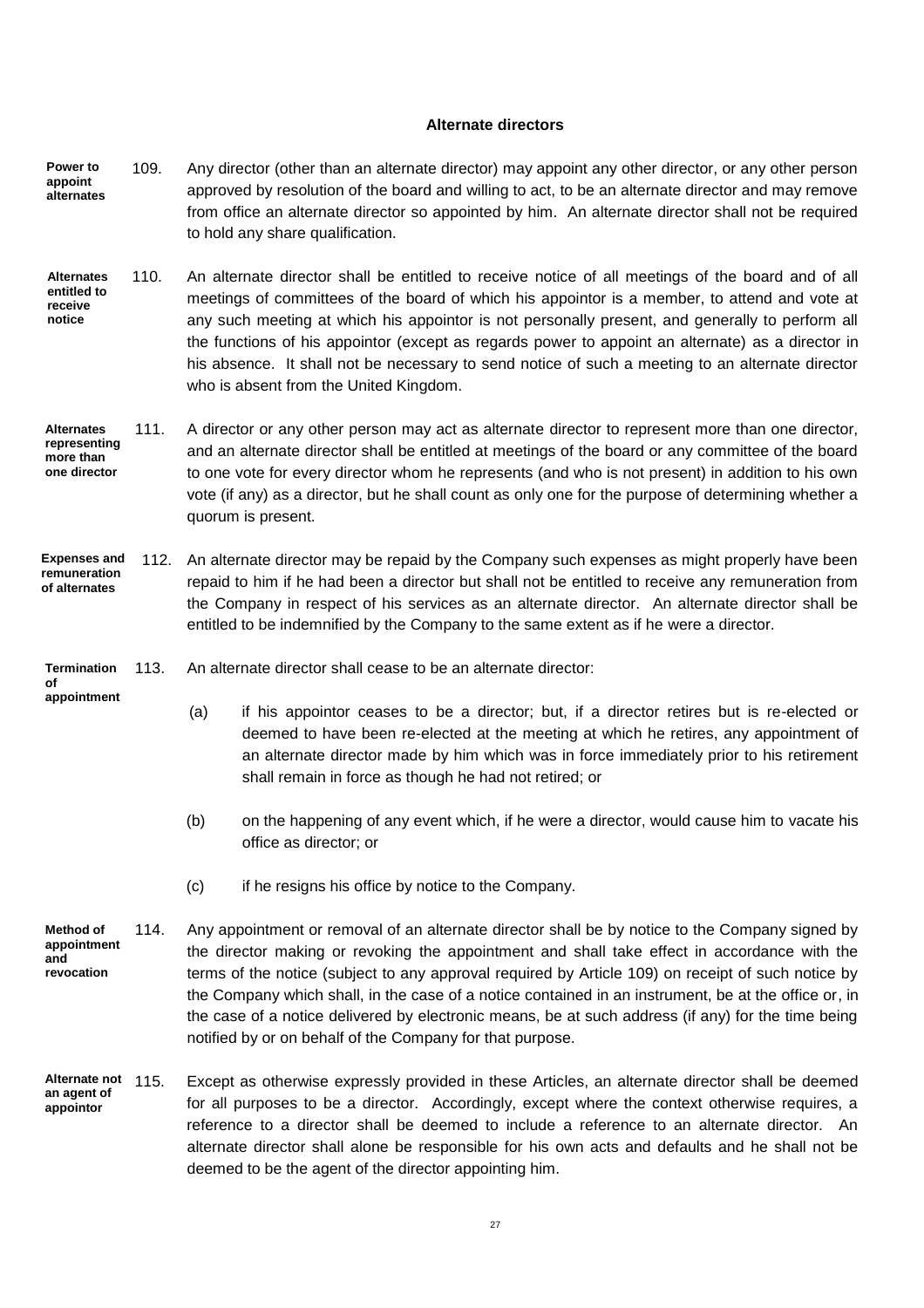#### **Powers of the board**

- 116. Subject to these Articles and to any directions given by special resolution, the business of the Company shall be managed by the board which may exercise all the powers of the Company, including without limitation the power to dispose of all or any part of the undertaking of the Company. No alteration of these Articles and no such direction or regulation made by the Company in general meeting shall invalidate any prior act of the board which would have been valid if that alteration or the regulation had not been made or the direction had not been given. The powers given by this Article shall not be limited by any special power given to the board by these Articles. A meeting of the board at which a quorum is present may exercise all powers exercisable by the board. **Business to be managed by board**
- 117. The board may exercise the voting power conferred by the shares in any body corporate held or owned by the Company in such manner in all respects as it thinks fit (including without limitation the exercise of that power in favour of any resolution appointing its members or any of them directors of such body corporate, or voting or providing for the payment of remuneration to the directors of such body corporate). **Exercise by Company of voting rights**

#### **Delegation of powers of the board**

- 118. The board may delegate any of its powers to any committee consisting of such directors, or any other person, as the board thinks fit. The board may also delegate to any director holding any executive office such of its powers as the board considers desirable to be exercised by him. Any such delegation shall, in the absence of express provision to the contrary in the terms of delegation, be deemed to include authority to sub-delegate to one or more directors (whether or not acting as a committee) or to any employee or agent of the Company all or any of the powers delegated and may be made subject to such conditions as the board may specify, and may be revoked or altered. Any person other than a director who the directors co-opt onto any committee may enjoy voting rights in the committee. Subject to any conditions imposed by the board, the proceedings of a committee with two or more members shall be governed by these Articles regulating the proceedings of directors so far as they are capable of applying and are not superseded by any conditions made by the board under this Article. Any committee formed to consider the remuneration of the directors shall consist exclusively of non-executive directors. **Committees of the board**
- 119. The board may from time to time provide for management and transaction of the affairs of the Company in any specified locality whether at home or abroad in such manner as they think fit and the provisions contained in the next Article shall be without prejudice to the general power conferred by this Article. **Local management**
- The board may establish local or divisional boards or agencies for managing any of the affairs of the Company, either in the United Kingdom or elsewhere, and may appoint any persons to be members of the local or divisional boards, or any managers or agents, and may determine their remuneration. The board may delegate to any local or divisional board, manager or agent any of the powers, authorities and discretions vested in or exercisable by the board, with power to subdelegate, and may authorise the members of any local or divisional board, or any of them, to fill any vacancies and to act notwithstanding vacancies. Any appointment or delegation made pursuant to this Article may be made on such terms and subject to such conditions as the board may decide. The board may remove any person so appointed and may revoke or vary the delegation but no person dealing in good faith and without notice of the revocation or variation shall be affected by it. **Local boards etc.**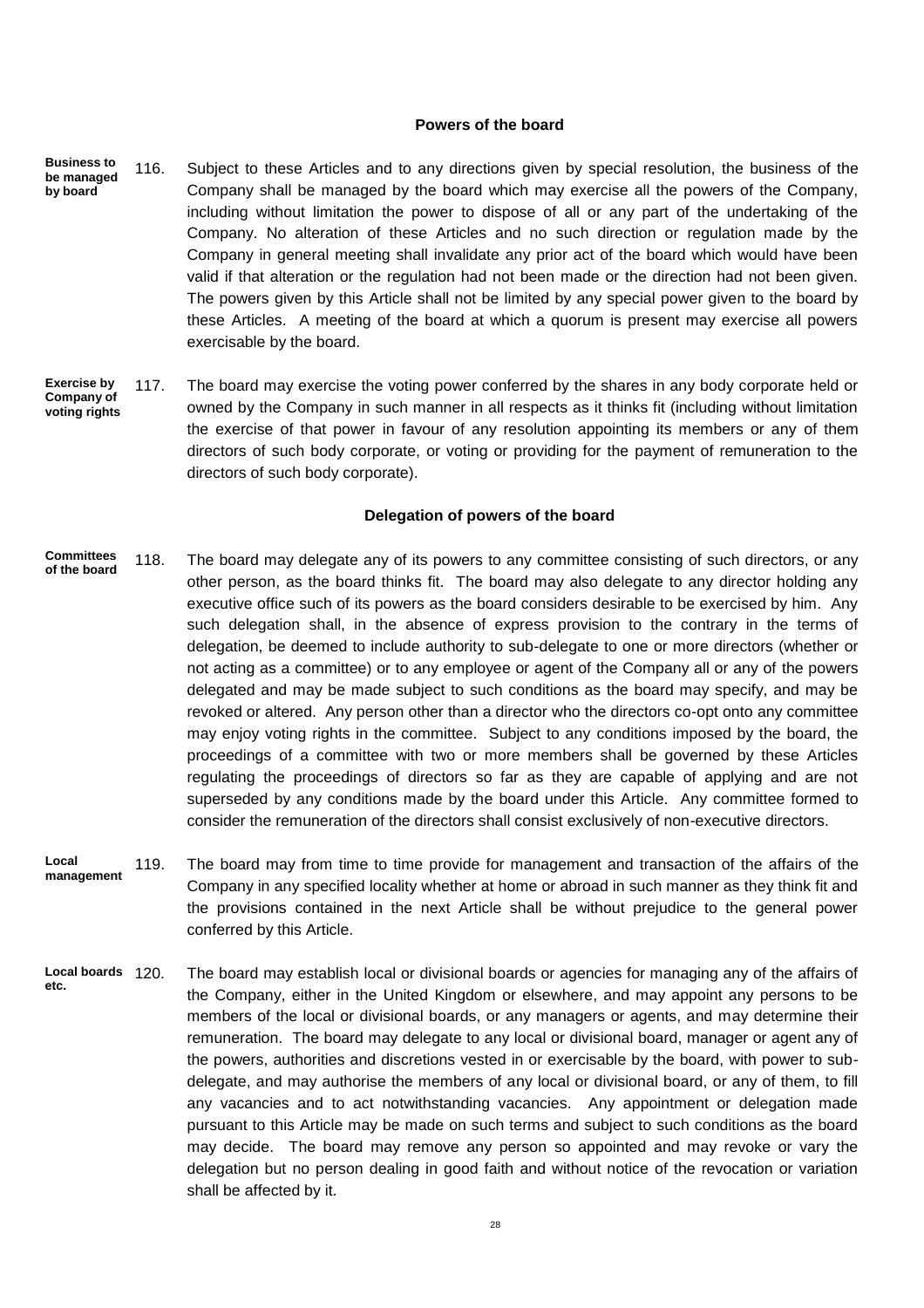- 121. The board may, by power of attorney or otherwise, appoint any person to be the agent of the Company for such purposes, with such powers, authorities and discretions (not exceeding those vested in the board) and on such conditions as the board determines, including without limitation authority for the agent to delegate all or any of his powers, authorities and discretions, and may revoke or vary such delegation. **Agents**
- 122. The board may appoint any person to any office or employment having a designation or title including the word "director" (whether as associate group directors, divisional, departmental, deputy, assistant, local, advisory or otherwise) or attach to any existing office or employment with the Company such a designation or title and may define, vary, limit and restrict the powers, authorities and directions of persons so appointed and may determine their recommendations and duties and, subject to any contract between such a person and the Company, may terminate any such appointment or the use of any such designation or title. The inclusion of the word "director" in the designation or title of any such office or employment shall not imply that the holder is a director of the Company, and the holder shall not thereby be empowered in any respect to act as, or be deemed to be, a director of the Company for any of the purposes of these Articles. **Offices including title "director"**

## **Disqualification and removal of directors**

- **Disqualification** 123. The office of a director shall be vacated and he shall automatically cease to be a member of any committee if: **as a director**
	- (a) he ceases to be a director by virtue of any provisions of the Companies Acts or these Articles or he becomes prohibited by law from being a director; or
	- (b) he becomes bankrupt or makes any arrangement or composition with his creditors generally or shall apply to the court for an interim order under section 253 of the Insolvency Act 1986 in connection with a voluntary arrangement under that Act; or
	- (c) he is admitted to hospital in pursuance of an application for admission for treatment under the Mental Health Act 1983 or, in Scotland, an application for admission under the Mental Health (Scotland) Act 1984; or
	- (d) an order is made by a court having jurisdiction (whether in the United Kingdom or elsewhere) in matters concerning mental disorder for his detention or for the appointment of a receiver, curator bonis or other person to exercise powers with respect to his property or affairs; or
	- (e) a registered medical practitioner who is treating him gives a written opinion to the Company stating that that person has become physically or mentally incapable of acting as a director and may remain so for more than three months;
	- (f) he resigns his office by written notice received by the Company or if he tenders his resignation in writing to the board and the board resolves to accept it or, having been appointed for a fixed term, the term expires or his office as a director is vacated pursuant to Article 106; or
	- (g) he has been absent for more than six consecutive months without permission of the board from meetings of the board held during that period and his alternate director (if any)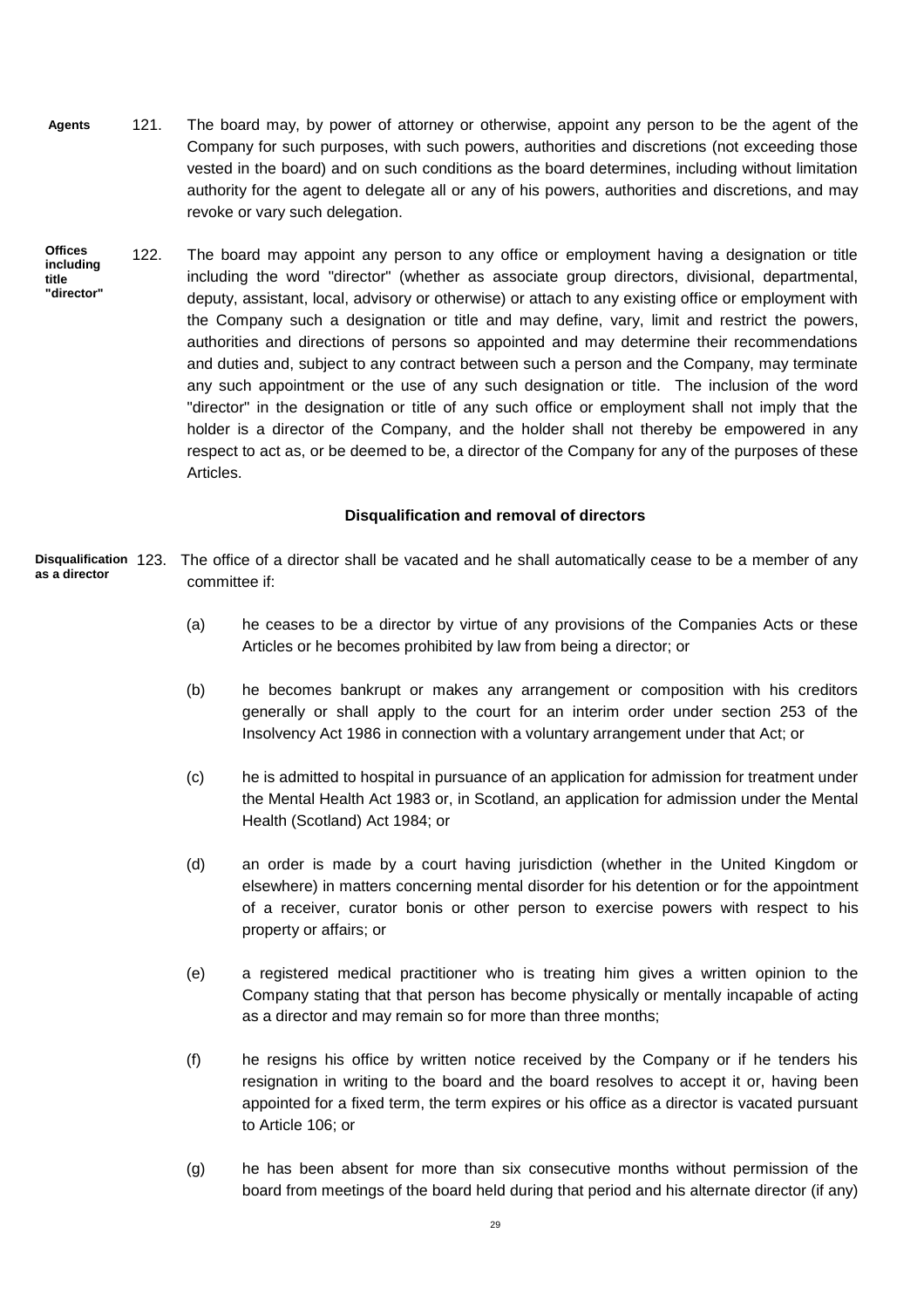has not attended in his place during that period and the board resolves that his office be vacated;

- (h) he is requested to resign by a notice in writing signed by no fewer than three-quarters of the other directors received by the Company. Such a request can consist of several documents in the same form signed by one or more directors. In calculating the number of directors who are required to make such a request to the director, (i) an alternate director appointed by him acting in his capacity as such shall be excluded; and (ii) a director and any alternate director appointed by him and acting in his capacity as such shall constitute a single director for this purpose, so that signature by either shall be sufficient;
- (i) he is removed from office by a resolution of the board passed at a meeting of the board at which every director is present (other than the holder of the office to be vacated) and in respect of which no fewer than three-quarters of the other directors have voted in favour. In calculating the number of directors who are required to pass such a resolution, (i) an alternate director appointed by him acting in his capacity as such shall be excluded; and (ii) a director and any alternate director appointed by him and acting in his capacity as such shall constitute a single director for this purpose;
- (j) he ceases to hold the required amount of shares to qualify him for office or does not (unless already qualified) acquire the same within one year after election or appointment;
- (k) without the approval of the board he is or becomes a director, auditor or other officer of any company carrying on business similar to that carried on by the Company or any subsidiary of the Company and the board resolves that his office be vacated; or
- (l) being the holder of any other office or place of profit under the Company or under any subsidiary of the Company he vacates or is removed from that office or place of profit for any reason and the board passes a resolution or signs a notice in accordance with paragraph (h) or (i) above that his office of director be vacated.
- 124. The Company may, without prejudice to the provisions of the Companies Acts, by ordinary resolution remove any director from office (notwithstanding any provision of these Articles or of any agreement between the Company and such director, but without prejudice to any claim he may have for damages for breach of any such agreement). Special notice must be given of any resolution to remove a director in accordance with this Article but no director proposed to be removed in accordance with this Article has any special right to protest against his removal. The Company may, by ordinary resolution, elect another person in place of a director removed from office in accordance with this Article. Any person so elected shall, for the purpose of determining the time at which he or any other director is to retire by rotation, be treated as if he had become a director on the day on which the director in whose place he is elected was last elected a director. In default of such appointment the vacancy arising on the removal of a director from office may be filled as a casual vacancy. **Power of Company to remove director**

## **Remuneration of non-executive directors**

125. The ordinary remuneration of the directors who do not hold executive office for their services shall be such amount as the board may from time to time determine and shall be divided among the **Ordinary remuneration**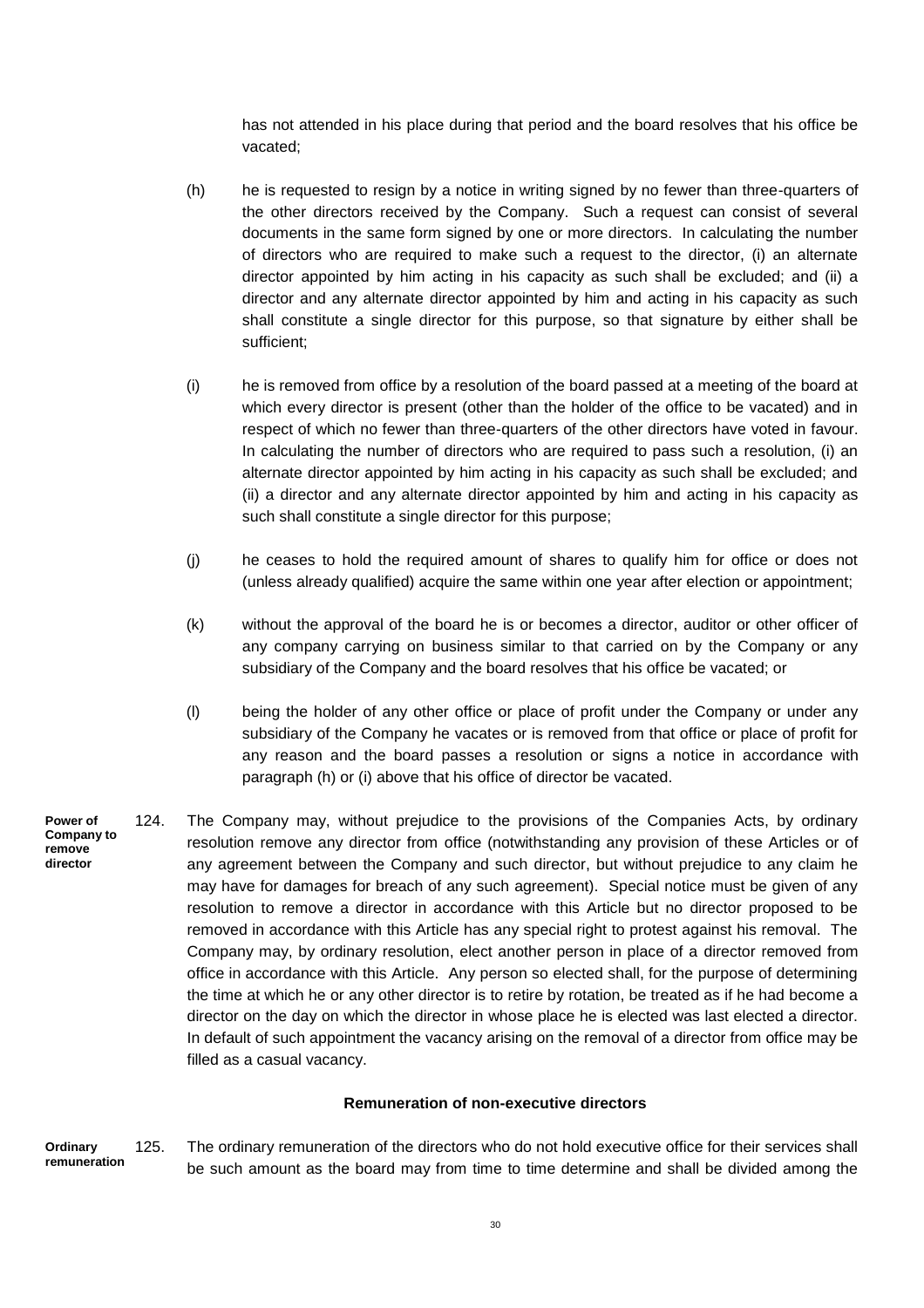non-executive directors in such proportion or manner as the board may determine.

126. Any director who does not hold executive office and who by the request of the board goes or resides abroad for any purpose of the Company or otherwise performs special services which in the opinion of the board are outside the scope of the ordinary duties of a director, may (without prejudice to the provisions of Article 125) be paid such extra remuneration by way of salary, commission or otherwise as the board may determine. **Additional remuneration for special services**

#### **Directors' expenses**

127. The directors may be paid all travelling, hotel, and other expenses properly incurred by them in connection with their attendance at meetings of the board or committees of the board, general meetings or separate meetings of the holders of any class of shares or of debentures of the Company or otherwise in connection with the discharge of their duties. The Company may also fund a director's expenditure and that of a director of any subsidiary of the Company for the purposes permitted under the Companies Acts and may do anything to enable a director or a director of any subsidiary of the Company to avoid incurring such expenditure as provided in the Companies Acts. **Directors may be paid expenses**

### **Executive directors**

- 128. The board may appoint one or more of its body to be the holder of any executive office (except that of auditor) in the Company and may enter into an agreement or arrangement with any director for his employment by the Company or for the provision by him of any services outside the scope of the ordinary duties of a director. Any such appointment, agreement or arrangement may be made on such terms, including without limitation terms as to remuneration, as the board determines. The board may revoke or vary any such appointment but without prejudice to any rights or claims which the person whose appointment is revoked or varied may have against the Company because of the revocation or variation. **Appointment to executive office**
	- 129. Any appointment of a director to an executive office shall terminate if he ceases to be a director but without prejudice to any rights or claims which he may have against the Company by reason of such cessation. A director appointed to an executive office shall not cease to be a director merely because his appointment to such executive office terminates.
- 130. The emoluments of any director holding executive office for his services as such shall be determined by the board or a remuneration committee established by the board for this purpose, and may be of any description, including without limitation admission to, or continuance of, membership of any scheme (including any share acquisition scheme) or fund instituted or established or financed or contributed to by the Company for the provision of pensions, life assurance or other benefits for employees or their dependants, or the payment of a pension or other benefits to him or his dependants on or after retirement or death, apart from membership of any such scheme or fund. **Emoluments to be determined by the Board**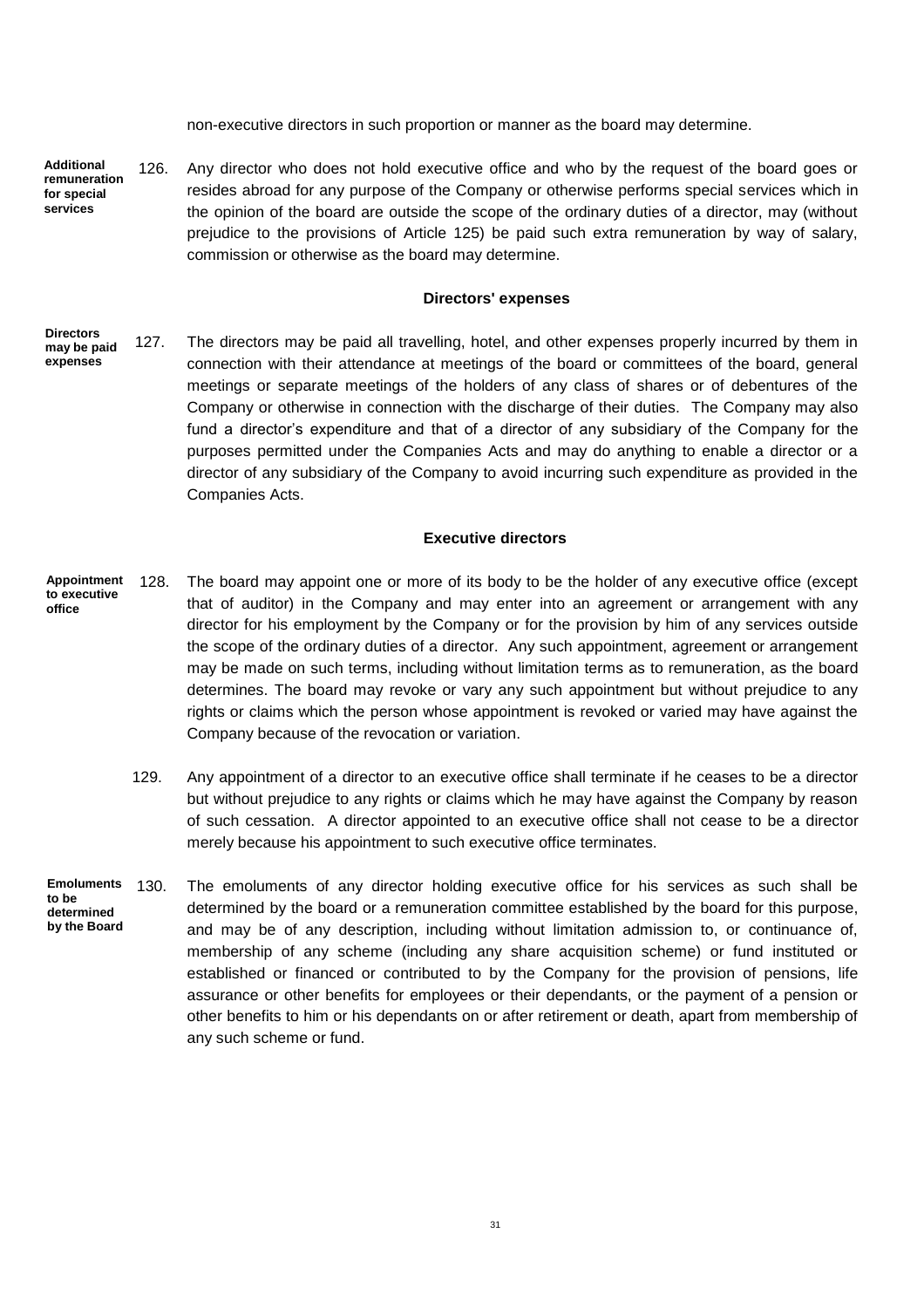### **Directors' interests**

131. **Conflicts of interest requiring board authorisation**

- (a) The board may, subject to the quorum and voting requirements set out in this Article, authorise any matter which would otherwise involve a director breaching his duty under the Companies Acts to avoid conflicts of interest ("**Conflict**").
- (b) A director seeking authorisation in respect of a Conflict shall declare to the board the nature and extent of his interest in a Conflict as soon as is reasonably practicable. The director shall provide the board with such details of the relevant matter as are necessary for the board to decide how to address the Conflict together with such additional information as may be requested by the board.
- (c) Any director (including the relevant director) may propose that the relevant director be authorised in relation to any matter the subject of a Conflict. Such proposal and any authority given by the board shall be effected in the same way that any other matter may be proposed to and resolved upon by the board under the provisions of these Articles save that:
	- (i) the relevant director and any other director with a similar interest shall not count towards the quorum nor vote on any resolution giving such authority; and
	- (ii) the relevant director and any other director with a similar interest may, if the other members of the board so decide, be excluded from any board meeting while the Conflict is under consideration.
- (d) Where the board gives authority in relation to a Conflict, or where any of the situations described in Article 132(b) apply in relation to a director ("**Relevant Situation**"):
	- (i) the board may (whether at the time of giving the authority or subsequently) (a) require that the relevant director is excluded from the receipt of information, the participation in discussion and/or the making of decisions (whether at meetings of the board or otherwise) related to the Conflict or Relevant Situation; and (b) impose upon the relevant director such other terms for the purpose of dealing with the Conflict or Relevant Situation as it may determine;
	- (ii) the relevant director will be obliged to conduct himself in accordance with any terms imposed by the board in relation to the Conflict or Relevant Situation;
	- (iii) the board may provide that where the relevant director obtains (otherwise than through his position as a director of the Company) information that is confidential to a third party, the director will not be obliged to disclose that information to the Company, or to use or apply the information in relation to the Company's affairs, where to do so would amount to a breach of that confidence;
	- (iv) the terms of the authority shall be recorded in writing (but the authority shall be effective whether or not the terms are so recorded); and
	- (v) the board may revoke or vary such authority at any time but this will not affect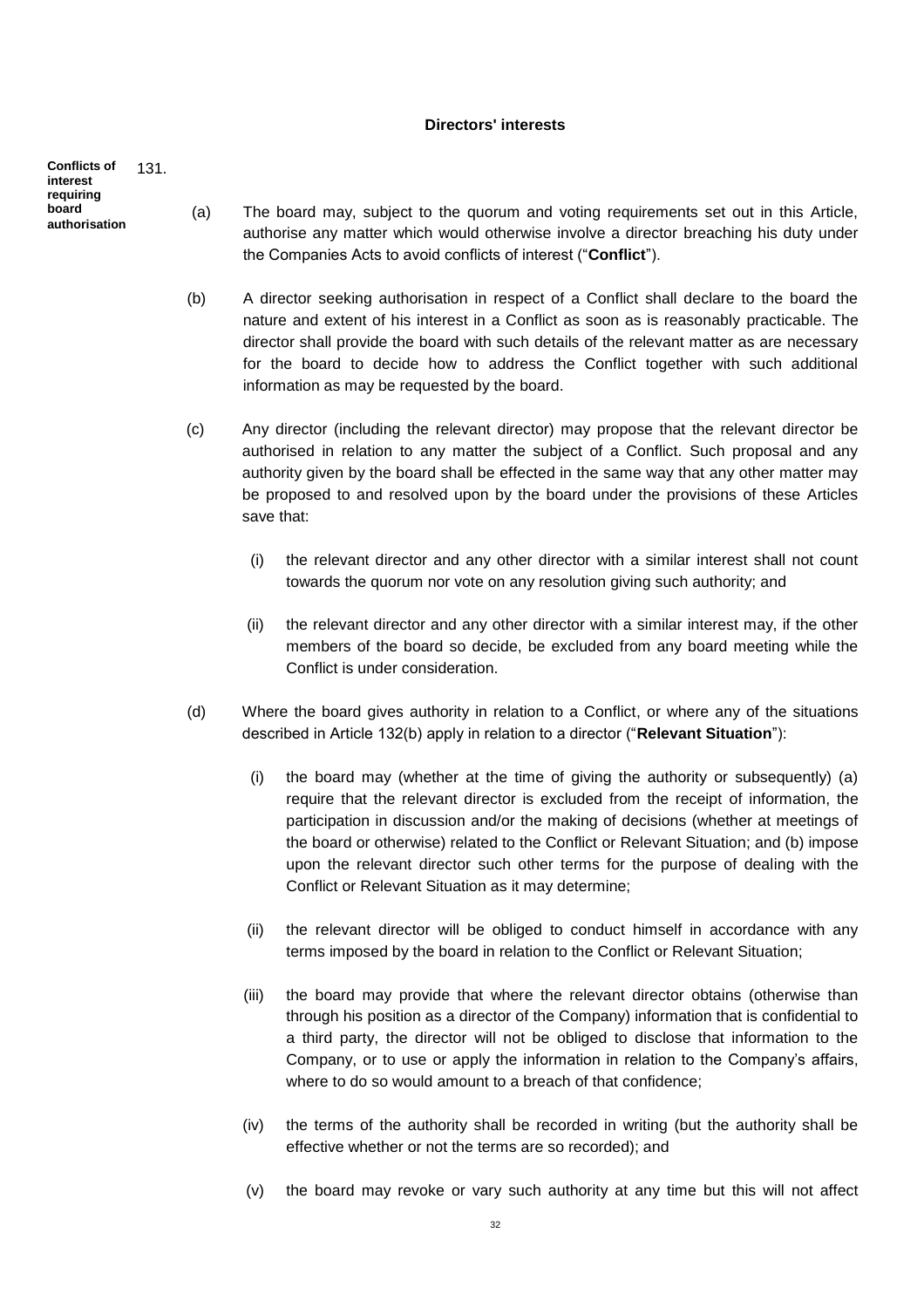anything done by the relevant director prior to such revocation in accordance with the terms of such authority.

132. **Other conflicts of interest** 

- (a) If a director is in any way directly or indirectly interested in a proposed contract with the Company or a contract that has been entered into by the Company, he must declare the nature and extent of that interest to the directors in accordance with the Companies Acts.
- (b) Provided he has declared his interest in accordance with paragraph (a), a director may:
	- (i) be party to, or otherwise interested in, any contract with the Company or in which the Company has a direct or indirect interest;
	- (ii) hold any other office or place of profit with the Company (except that of auditor) in conjunction with his office of director for such period and upon such terms, including as to remuneration, as the board may decide;
	- (iii) act by himself or through a firm with which he is associated in a professional capacity for the Company or any other company in which the Company may be interested (otherwise than as auditor);
	- (iv) be or become a director or other officer of, or employed by, or a party to a transaction or arrangement with, or otherwise be interested in any holding company or subsidiary company of the Company or any other company in which the Company may be interested; and
	- (v) be or become a director of any other company in which the Company does not have an interest and which cannot reasonably be regarded as giving rise to a conflict of interest at the time of his appointment as a director of that other company.
- 133. A director shall not, by reason of his office or of the fiduciary relationship thereby established, be liable to account to the Company for any remuneration, profit or other benefit realised by reason of his having any type of interest authorised under Article 131(a) or permitted under Article 132(b) and no contract shall be liable to be avoided on the grounds of a director having any type of interest authorised under Article 131(a) or permitted under Article 132(b). **Benefits**

134. **Quorum and voting requirements**

- (a) A director shall not vote on or be counted in the quorum in relation to any resolution of the board concerning his own appointment, or the settlement or variation of the terms or the termination of his own appointment, as the holder of any office or place of profit with the Company or any other company in which the Company is interested.
- (b) Where proposals are under consideration concerning the appointment, or the settlement or variation of the terms or the termination of the appointment, of two or more directors to offices or places of profit with the Company or any other company in which the Company is interested, a separate resolution may be put in relation to each director and in that case each of the directors concerned shall be entitled to vote and be counted in the quorum in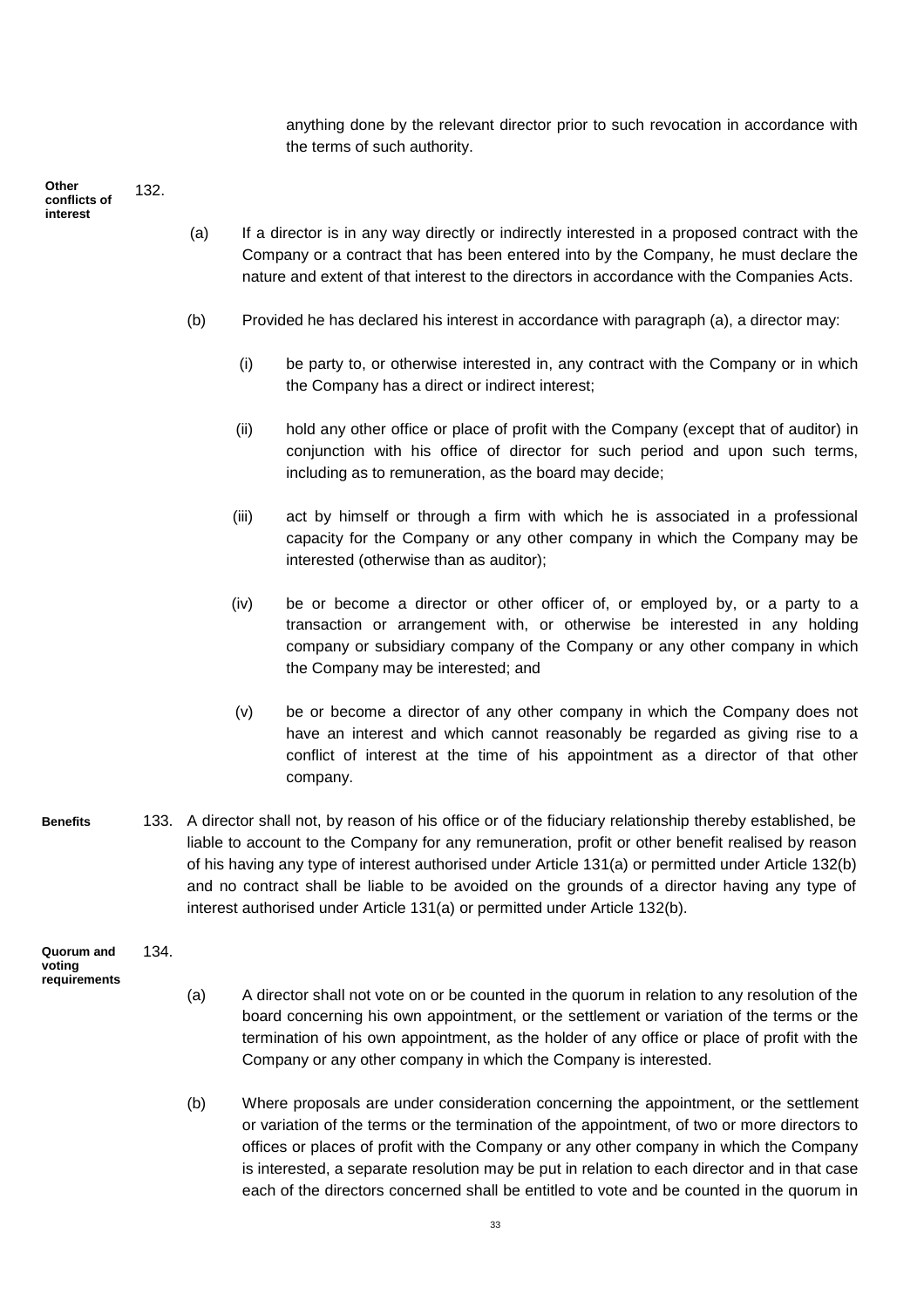respect of each resolution unless it concerns his own appointment or the settlement or variation of the terms or the termination of his own appointment or the appointment of another director to an office or place of profit with a company in which the Company is interested and the director seeking to vote or be counted in the quorum has a Relevant Interest in it.

- (c) A director shall not vote on, or be counted in the quorum in relation to, any resolution of the board in respect of any contract in which he has an interest and, if he shall do so, his vote shall not be counted, but this prohibition shall not apply to any resolution where that interest cannot reasonably be regarded as likely to give rise to a conflict of interest or where that interest arises only from one or more of the following matters:-
	- (i) the giving to him of any guarantee, indemnity or security in respect of money lent or obligations undertaken by him or by any other person at the request of or for the benefit of the Company or any of its subsidiary undertakings;
	- (ii) the giving to a third party of any guarantee, indemnity or security in respect of a debt or obligation of the Company or any of its subsidiary undertakings for which he himself has assumed responsibility in whole or in part under a guarantee or indemnity or by the giving of security;
	- (iii) the giving to him of any other indemnity where all other directors are also being offered indemnities on substantially the same terms;
	- (iv) the funding by the Company of his expenditure on defending proceedings or the doing by the Company of anything to enable him to avoid incurring such expenditure where all other directors are being offered substantially the same arrangements;
	- (v) where the Company or any of its subsidiary undertakings is offering securities in which offer the director is or may be entitled to participate as a holder of securities or in the underwriting or sub-underwriting of which the director is to participate;
	- (vi) any contract in which he is interested by virtue of his interest in shares or debentures or other securities of the Company or by reason of any other interest in or through the Company;
	- (vii) any contract concerning any other company (not being a company in which the director has a Relevant Interest) in which he is interested directly or indirectly whether as an officer, shareholder, creditor or otherwise howsoever;
	- (viii) any contract concerning the adoption, modification or operation of a pension fund, superannuation or similar scheme or retirement, death or disability benefits scheme or employees' share scheme which relates both to directors and employees of the Company or of any of its subsidiary undertakings and does not provide in respect of any director as such any privilege or advantage not accorded to the employees to which the fund or scheme relates;
	- (ix) any contract for the benefit of employees of the Company or of any of its subsidiary undertakings under which he benefits in a similar manner to the employees and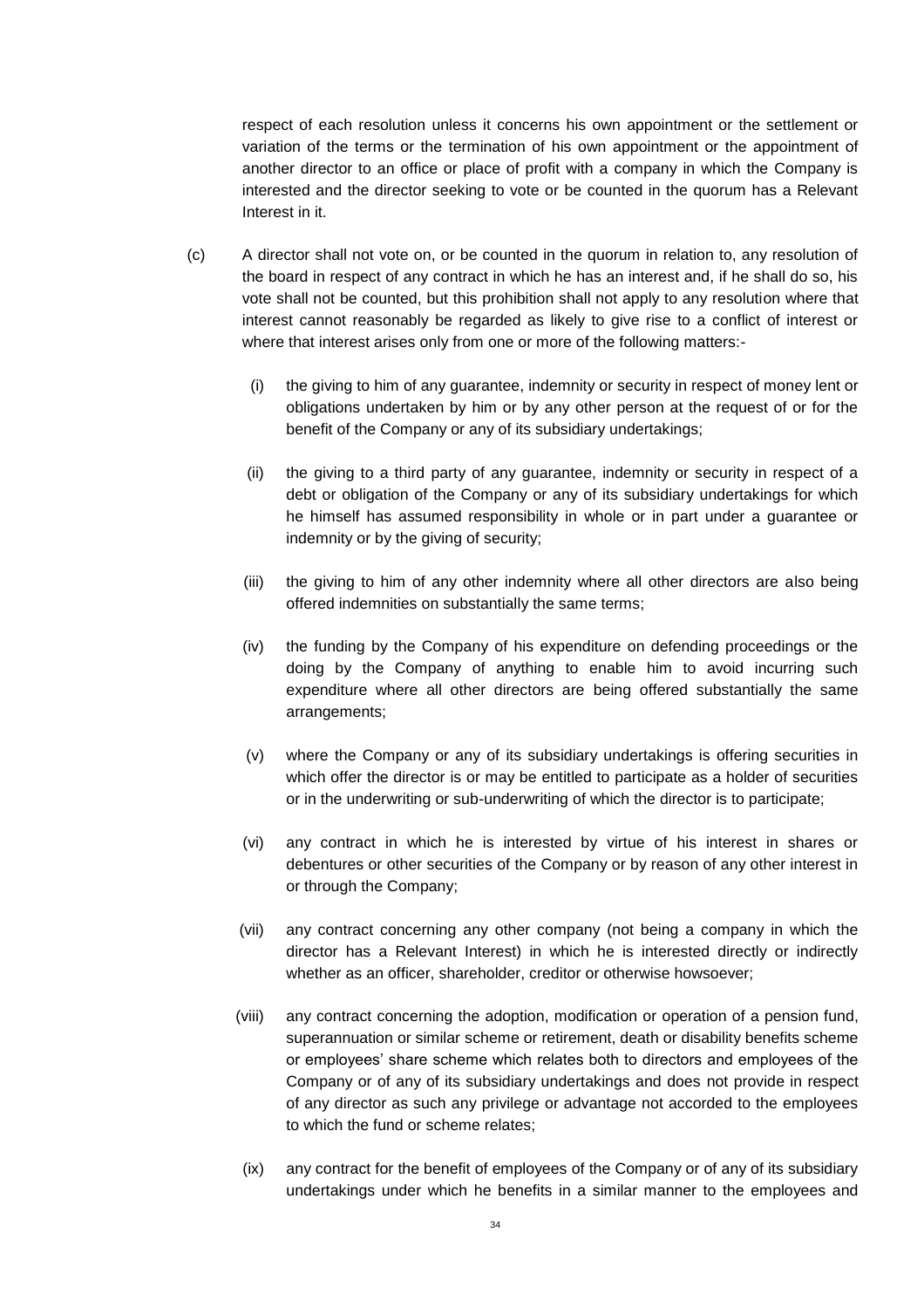which does not accord to any director as such any privilege or advantage not accorded to the employees to whom the contract relates; and

- (x) any contract for the purchase or maintenance of insurance against any liability for, or for the benefit of, any director or directors or for, or for the benefit of, persons who include directors.
- (d) In relation to an alternate director, an interest of his appointor shall be treated as an interest of the alternate director without prejudice to any interest which the alternate director has otherwise.
- (e) Where a company in which a director has a Relevant Interest is interested in a contract, he also shall be deemed interested in that contract.
- (f) If any question shall arise at any meeting of the board as to the interest of a director (other than the chairman of the meeting) in a contract and whether it is likely to give rise to a conflict of interest or as to the entitlement of any director (other than the chairman of the meeting) to vote or be counted in the quorum and the question is not resolved by his voluntarily agreeing to abstain from voting or not to be counted in the quorum, the question shall be referred to the chairman of the meeting and his ruling in relation to the director concerned shall be conclusive except in a case where the nature or extent of the director's interest (so far as it is known to him) has not been fairly disclosed to the board. If any question shall arise in respect of the chairman of the meeting, the question shall be decided by a resolution of the board (for which purpose the chairman of the meeting shall not vote on the matter) and the resolution shall be conclusive except in a case where the nature or extent of the interest of the chairman of the meeting (so far as it is known to him) has not been fairly disclosed to the board.
- (g) Subject to these Articles, the board may also cause any voting power conferred by the shares in any other company held or owned by the Company or any power of appointment to be exercised in such manner in all respects as it thinks fit, including the exercise of the voting power or power of appointment in favour of the appointment of the directors or any of them as directors or officers of the other company, or in favour of the payment of remuneration to the directors or officers of the other company. Subject to these Articles, a director may also vote on and be counted in the quorum in relation to any of such matters.

#### 135. **General**

- (a) References in these Articles to
	- (i) a *contract* include references to any proposed contract and to any transaction or arrangement or proposed transaction or arrangement whether or not constituting a contract; and
	- (ii) a *conflict of interest* include a conflict of interest and duty and a conflict of duties.
- (b) A *Relevant Interest* means an interest in one per cent. or more of any class of the equity share capital of a company (calculated exclusive of any shares of that class in that company held as treasury shares) or of the voting rights available to members of that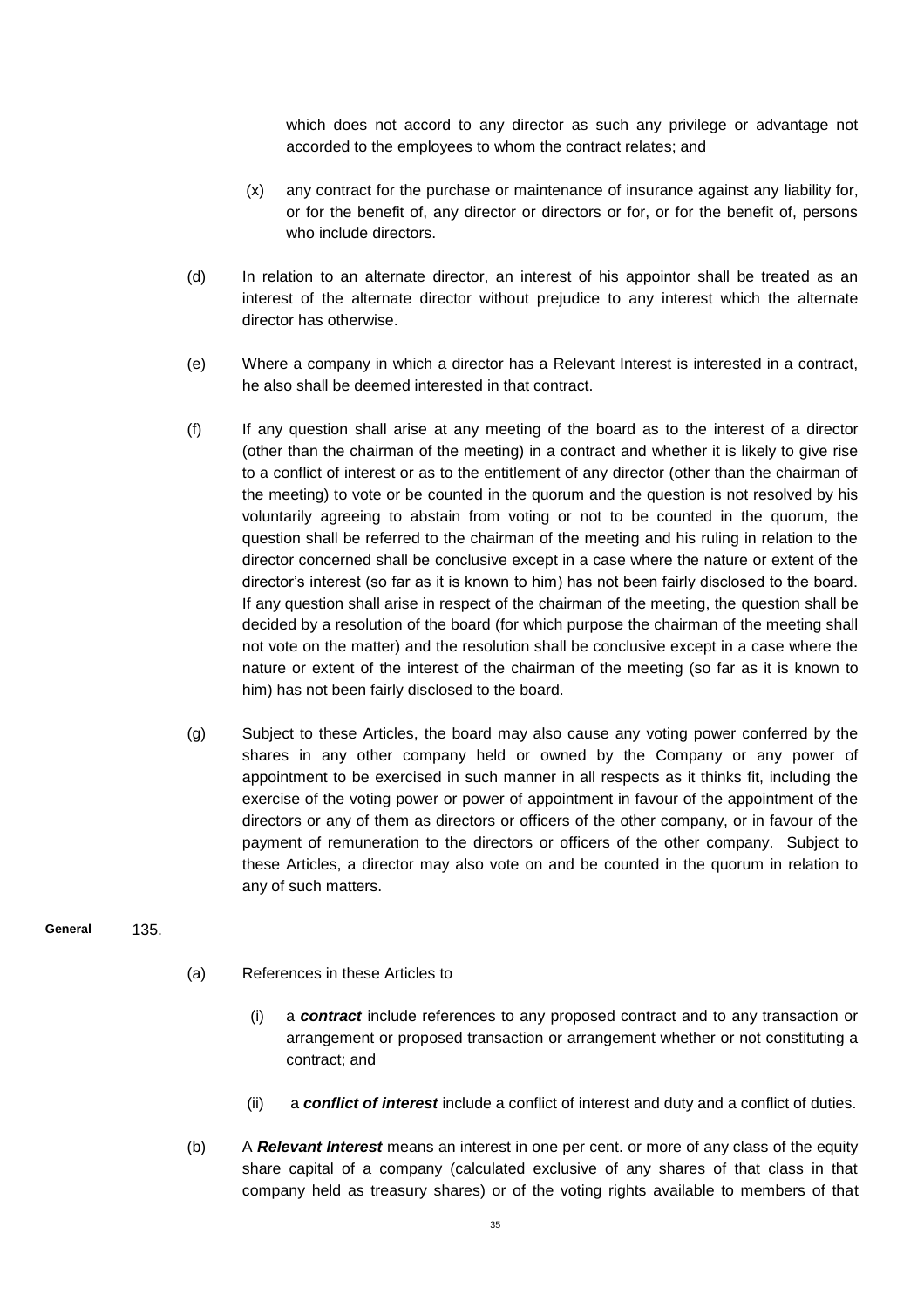company if and so long as the director is to his knowledge (either directly or indirectly) the holder of or beneficially interested in such interest.

(c) The Company may by ordinary resolution suspend or relax the provisions of this Article to any extent or ratify any contract not properly authorised by reason of a contravention of these Articles.

#### **Proceedings of the board**

- 136. Subject to the provisions of these Articles, the board may regulate its proceedings as it thinks fit. A director may, and the secretary (or one of the secretaries if there be more than one) at the request of a director shall, call a meeting of the board. Notice of a board meeting shall be deemed to be properly sent to a director if it is given to him personally or by word of mouth or sent by instrument to him, at his last known address or such other address (if any) as may for the time being be notified by him or on his behalf to the Company for that purpose, or sent by electronic means to such address (if any) for the time being notified by him or on his behalf to the Company for that purpose. It shall not be necessary to send notice of a board meeting to a director who is for the time being absent from his last known address or such other address (if any) for the time being notified by him or on his behalf to the Company and who has provided no forwarding address or who, having provided such address, cannot be contacted after reasonable attempts to do so. Questions arising at a meeting shall be decided by a majority of votes. In the case of an equality of votes, the chairman shall have a second or casting vote. Any director may waive notice of a meeting and any such waiver may be retrospective. Any communication by electronic means pursuant to this Article need not comprise writing if the board so determines. **Convening meetings**
- 137. The quorum for the transaction of the business of the board may be determined by the board and unless so determined at any other number shall be two. A person who holds office only as an alternate director shall, if his appointor is not present, be counted in the quorum. Any director who ceases to be a director at a board meeting may continue to be present and to act as a director and be counted in the quorum until the termination of the board meeting if no director objects. **Quorum**
- 138. The continuing directors or a sole continuing director may act notwithstanding any vacancies in their number, but, if the number of directors is less than the number determined to be the quorum, the continuing directors or director may act only for the purpose of filling vacancies or of calling a general meeting. **Powers of directors if number falls below minimum**
- 139. The board may appoint one of their number to be the chairman, and one of their number to be the deputy chairman, of the board and may at any time remove either of them from such office. Unless he is unwilling to do so, the director appointed as chairman, or in his stead the director appointed as deputy chairman, shall preside at every meeting of the board at which he is present. If there is no director holding either of those offices, or if neither the chairman nor the deputy chairman is willing to preside or neither of them is present within five minutes after the time appointed for the meeting, the directors present may appoint one of their number to be chairman of the meeting. **Chairman and deputy chairman**
- 140. All acts done by a meeting of the board, or of a committee of the board, or by a person acting as a director or alternate director, shall, notwithstanding that it be afterwards discovered that there was a defect in the appointment of any director or any member of the committee or alternate director or that any of them were disqualified from holding office, or had vacated office, or were **Validity of acts of the board**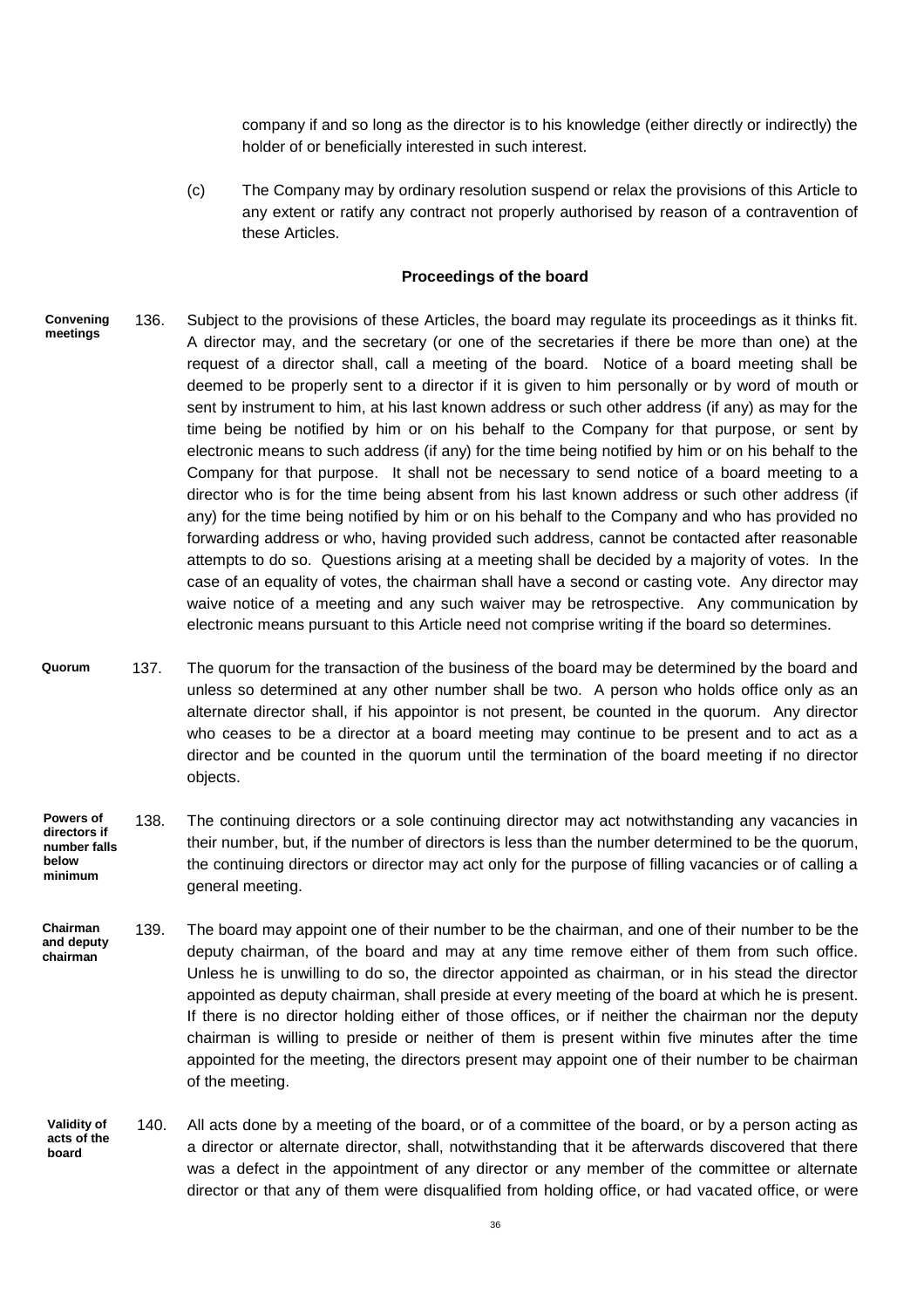not entitled to vote, be as valid as if every such person had been duly appointed and was qualified and had continued to be a director or, as the case may be, an alternate director and had been entitled to vote.

- 141. A resolution in writing signed by all the directors entitled to receive notice of a meeting of the board or of a committee of the board (not being less than the number of directors required to form a quorum of the board) shall be as valid and effectual as if it had been passed at a meeting of the board or (as the case may be) a committee of the board duly convened and held. For this purpose: **Resolutions in writing**
	- (a) a resolution may be by means of an instrument or a communication in electronic form sent to such address (if any) for the time being notified by the Company for that purpose;
	- (b) a resolution may consist of several instruments or communications in electronic form, each signed by one or more directors, or a combination of both;
	- (c) a resolution signed by an alternate director need not also be signed by his appointor; and
	- (d) a resolution signed by a director who has appointed an alternate director need not also be signed by the alternate director in that capacity.
- 142. Without prejudice to the first sentence of Article 136, a person entitled to be present at a meeting of the board or of a committee of the board shall be deemed to be present for all purposes if he is able (directly or by telephone) to speak to and be heard by all those present or deemed to be present simultaneously. A director so deemed to be present shall be entitled to vote and be counted in a quorum accordingly. Such a meeting shall be deemed to take place where it is convened to be held or (if no director is present in that place) where the largest group of those participating is assembled, or, if there is no such group, where the chairman of the meeting is. The word *meeting* in these Articles shall be construed accordingly. **Meetings by telephone etc.**

## **Borrowing powers**

- 143. The board may exercise all the powers of the Company to borrow money, to guarantee, to indemnify, to mortgage or charge its undertaking, property, assets (present and future) and uncalled capital, and to issue debentures and other securities whether outright or as collateral security for any debt, liability or obligation of the Company or of any third party. **Power to borrow**
- 144. The board shall restrict the borrowings of the Company and exercise all voting and other rights or powers of control exercisable by the Company in relation to its subsidiary undertakings (if any) so as to secure (but as regards subsidiary undertakings, only so far as by the exercise of such rights or powers of control the board can secure) that, save with the previous sanction of an ordinary resolution and subject as provided below, no money shall be borrowed if the principal amount outstanding of all Borrowings by the Company and its subsidiary undertakings (if any), then exceeds, or would as a result of such borrowing exceed, an amount equal to the aggregate of the Share Capital and Consolidated Reserves and one tenth of the Insurance Funds of the Company and each of its subsidiary undertakings as shown in the Audited Consolidated Balance Sheet. **Borrowing limit**
- 145. No person dealing with the Company shall be concerned to see or enquire whether the restriction imposed by Article 144 is observed and no debt incurred or security given in excess of such limit shall be invalid or ineffectual unless the lender or the recipient of the security had, at the time **Persons dealing with the Company**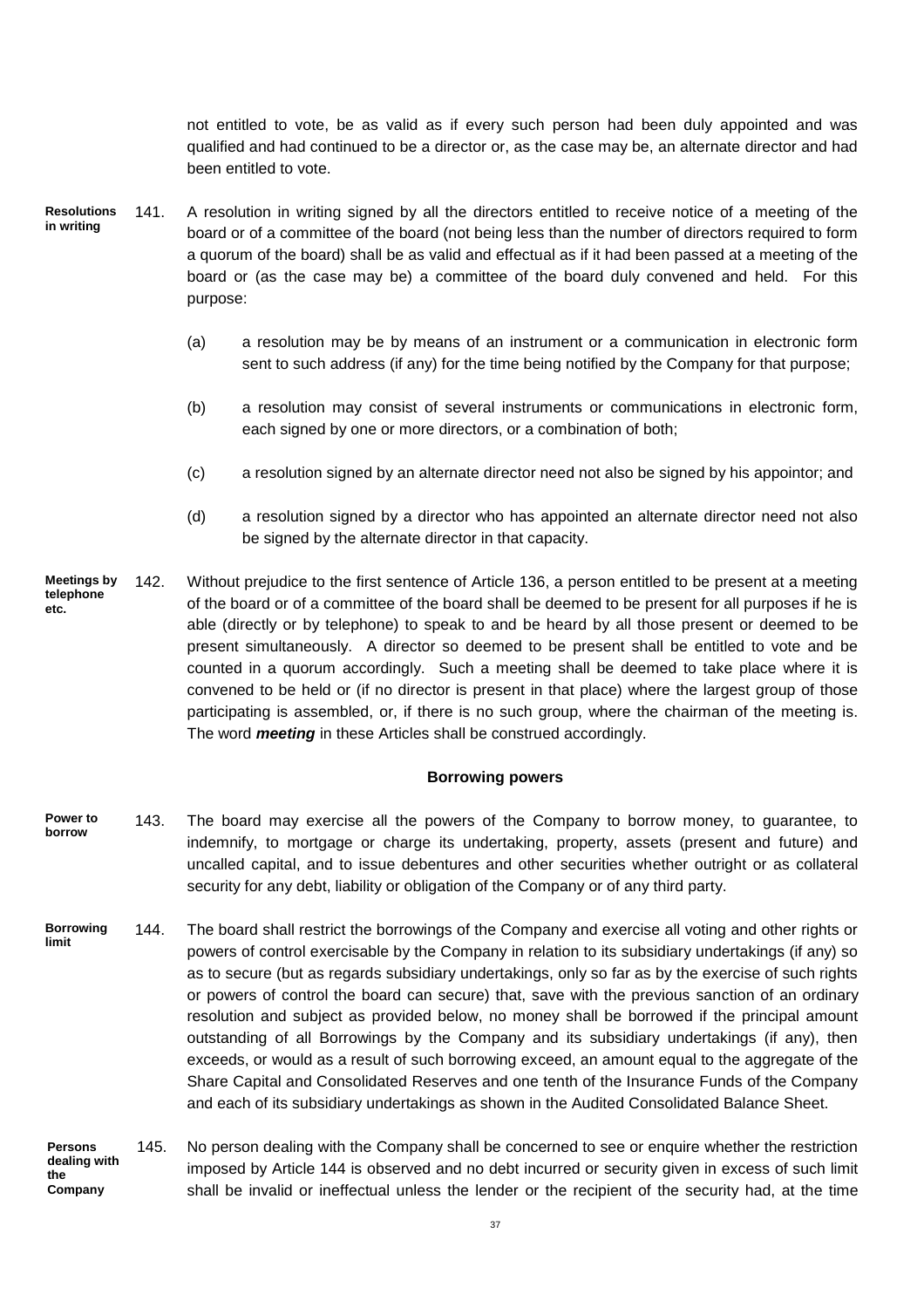when the debt was incurred or security given, express notice that the said limit had been or would thereby be exceeded.

- 146. A determination by the auditors as to the amount of Borrowings or the amount of the Share Capital and Consolidated Reserves or to the effect that the limit imposed by Article 144 has not been or will not be exceeded at any particular time or times shall be conclusive evidence of such amount or fact for the purposes of Article 144. Nevertheless for the purposes of Article 144 the board may at any time act in reliance on a bona fide estimate of the amount of the Borrowings or Share Capital and Consolidated Reserves. **Determining whether limit breached**
- 147. For the purposes of this Article and Articles 143 to 146: **Definitions**

*Audited Consolidated Balance Sheet* means the most recent audited consolidated balance sheet of the Company prepared in accordance with the Companies Acts dealing with the state of affairs of the Group;

The Company may from time to time change the accounting convention on which the audited consolidated balance sheet is based provided that any new convention adopted complies with the requirements of the Companies Acts. If the Company should prepare its main audited consolidated balance sheet on the basis of one convention, but a supplementary audited consolidated balance sheet on the basis of another, the main audited consolidated balance sheet shall be taken as the audited consolidated balance sheet;

*Borrowings* means the aggregate amount of all liabilities of the Group which in accordance with the accounting bases and principles of the Group are treated as borrowings in the Audited Consolidated Balance Sheet of the Group or which are determined by the directors to have the character of borrowed money but:

- (a) adjusted as appropriate in respect of any variation to borrowings since the date of the latest Audited Consolidated Balance Sheet as determined by the board;
- (b) making such other adjustments (if any) as the directors of the Company consider appropriate;
- (c) shall be deemed not to include the following:
	- (i) borrowings incurred in connection with the investment assets held in respect of Insurance Funds;
	- (ii) moneys deposited with the Company or any of its subsidiary undertakings in connection with insurance business or with any staff saving scheme;
	- (iii) amounts secured by policies, guarantees, indemnities, bonds or contracts issued or given by the Company or any of its subsidiary undertakings in the course of its business as an insurance company;
	- (iv) moneys deposited with, borrowings made by or amounts secured by guarantees, indemnities, bonds or contracts issued or given by the Company or any of its subsidiary undertakings in connection with the business of banking or deposit taking;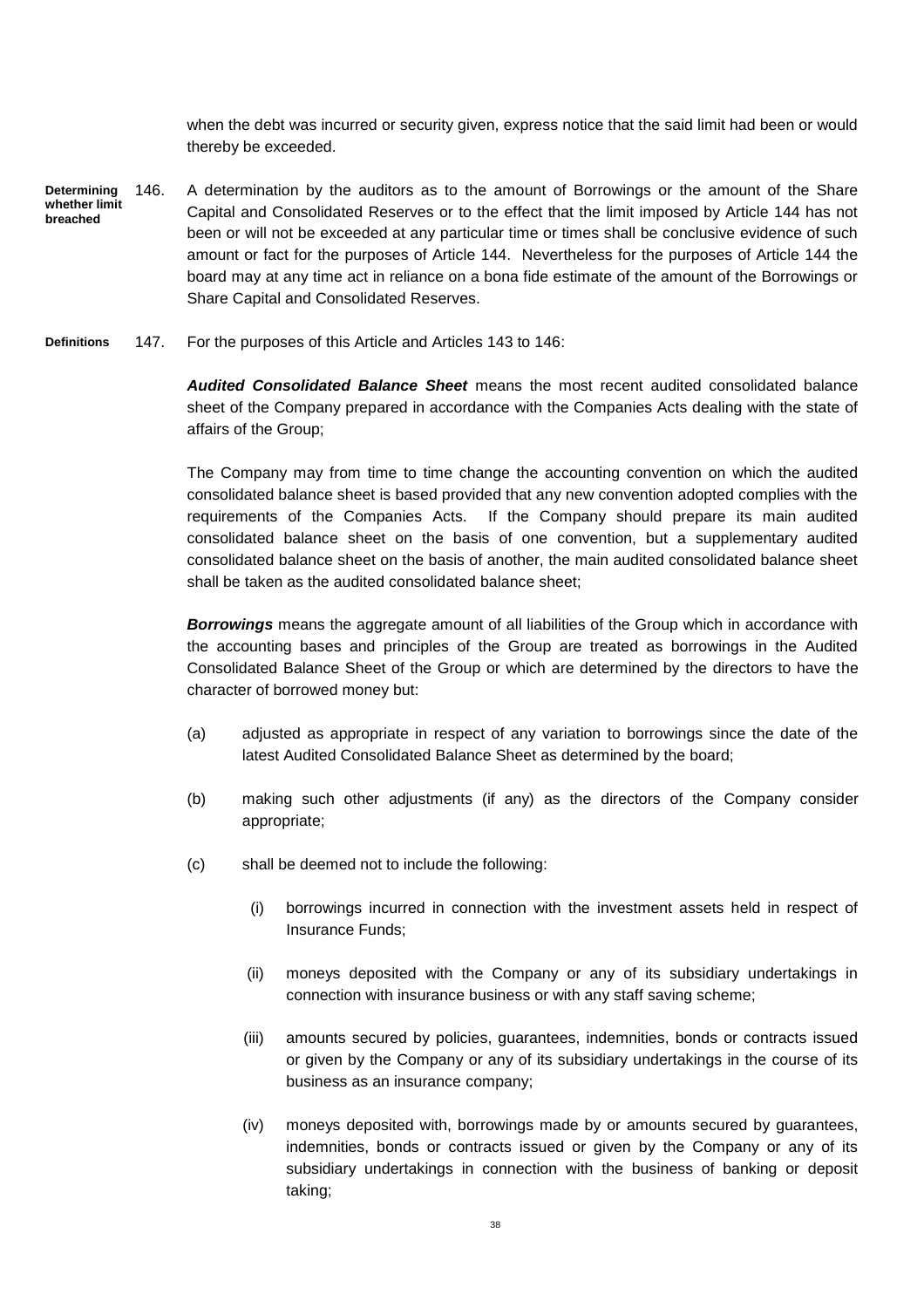- (v) without prejudice to the generality of sub-paragraph (c)(iv), the borrowings of any subsidiary undertaking the shares of which are listed on any Stock Exchange;
- (vi) borrowings attributable to any undertaking the Company's interest in which is equity accounted in the Audited Consolidated Balance Sheet;
- (vii) any intra-Group borrowings; and
- (viii) any indebtedness for borrowed money incurred in respect of which the person to whom such indebtedness is owed has no recourse whatsoever to the issuer or any member of the Group, other than recourse for amounts limited to the cash flow or net cash flow (other than historic cash flow or historic net cash flow) directly or indirectly attributable to specified assets or contracts (or a specified class of asset or contract) or the profits or regulatory surplus emerging from specified assets or contracts (or a specified class thereof);

borrowings expressed in a currency other than sterling shall be converted into sterling as follows:

- (d) as regards a borrowing shown as outstanding in whole or in part in the then latest Audited Consolidated Balance Sheet, at the rate of exchange adopted for the purpose of that balance sheet;
- (e) as regards other borrowings (that is to say those borrowings no part of which was outstanding at the date of the relevant balance sheet) at the rates of exchange ruling in London at the close of business on the date upon which they were incurred; but so that
- (f) an overdraft or other borrowing on current account expressed in a currency other than sterling shall be converted:
	- (i) if at the date of the relevant balance sheet any amount was outstanding on that overdraft or current account, at the rates indicated in clauses (i) or (ii) above; and
	- (ii) if no such amount was then outstanding at the rates of exchange ruling in London at the close of business on the date upon which, since the date of such balance sheet, the overdraft or current account was first in debit,

notwithstanding, in either case, its subsequent repayment and a later borrowing on the same account;

*Group* means the Company and its subsidiary undertakings;

*Insurance Funds* means the technical provisions maintained by the Group in respect of insurance and investment contracts and any unallocated surplus in respect of the Group's long term insurance business;

*Share Capital and Consolidated Reserves* means the capital and reserves as shown by the then latest Audited Consolidated Balance Sheet but: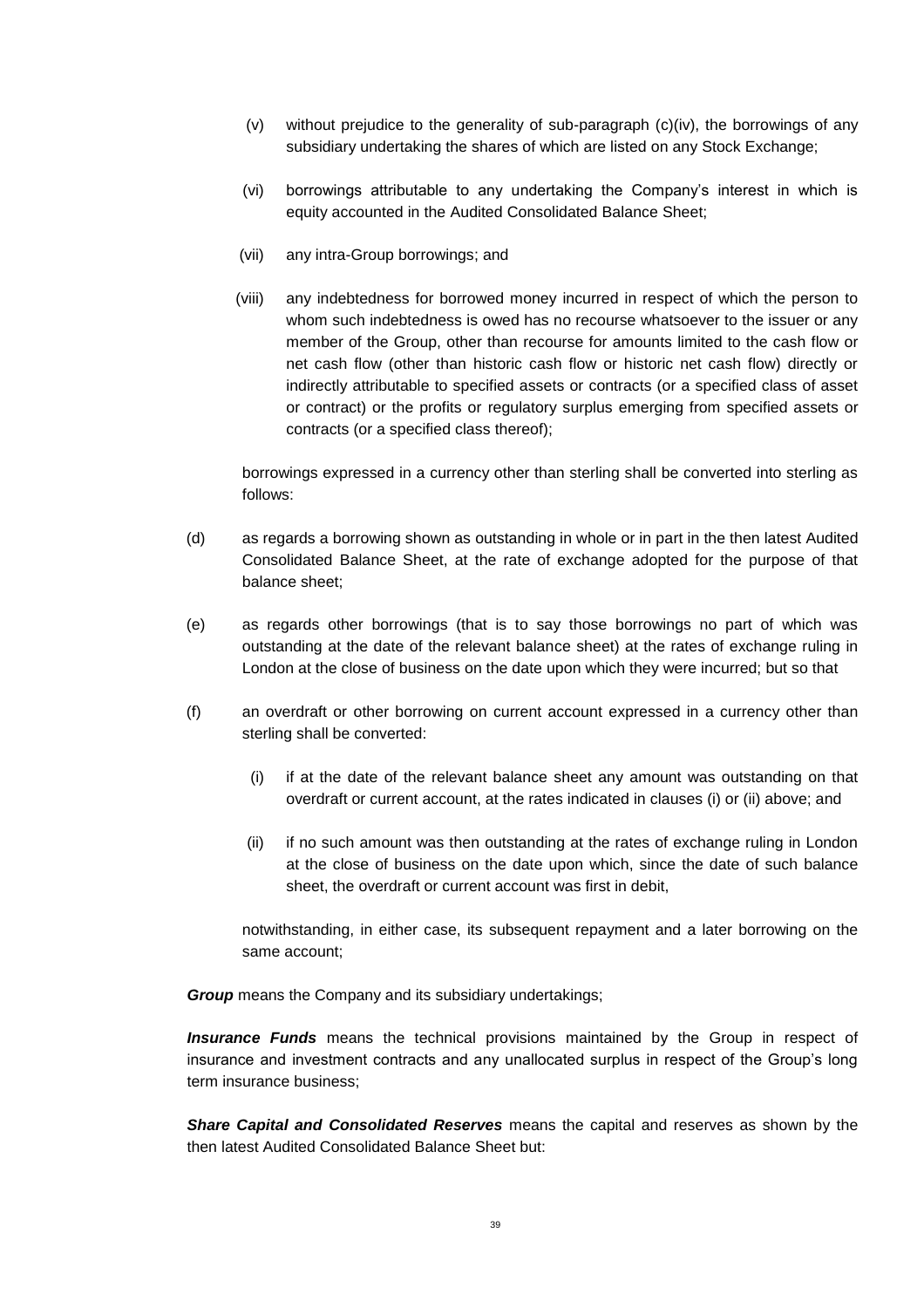- (a) adjusted as may be appropriate in respect of (i) any subsequent variation in the paid up share capital or share premium account of the Company, and so that for this purpose if the Company has issued any shares for cash and the issue has been underwritten then the amount (including any premium) of the subscription moneys (not being moneys payable later than three months after the date of the allotment) shall be deemed to have been paid up at the date when the underwriting became unconditional; (ii) any companies which since the date of such balance sheet have become or have ceased to be subsidiary undertakings; and (iii) any companies which will become or cease to be subsidiary undertakings as a result of the transaction in relation to which the calculation falls to be made;
- (b) after making an appropriate deduction in respect of any distribution other than to the Company or another subsidiary undertaking out of profits earned prior to the date of such balance sheet and not provided for therein;
- (c) deducting any amounts attributable to goodwill or other intangible assets shown as such in the latest Audited Consolidated Balance Sheet (such as, but not limited to, the present value acquired in-force long term business and present value future margins relating to advances from insurers);
- (d) excluding any amounts set aside for taxation and any amounts attributable to minority interests in subsidiary undertakings;
- (e) deducting a sum equivalent to any debit balance on profit and loss account;
- (f) after making such other adjustments (if any) as the directors may consider appropriate; and
- (g) excluding the effect on the reserves of the Company of any retirement benefits scheme surplus or deficit which would otherwise be reflected in accordance with any applicable accounting standard; and

*Sterling* means the lawful currency of the United Kingdom and the certificate of the auditors as to any relevant rate of exchange shall be conclusive and binding.

#### **Gratuities, pensions and insurance**

- 148. Without prejudice to the general powers conferred by Article 116 and so as not to limit or restrict those powers, the board may, subject to such conditions as they may determine (by establishment of, or maintenance of, schemes or otherwise) establish and support or aid in the establishment of such associations, institutions, clubs, trusts, funds or provide benefits, whether by the payment of gratuities or pensions or by insurance or otherwise, for any past or present director or employee or ex-employee of the Company or any of its subsidiary undertakings or any body corporate associated with, or any business acquired by, any of them, and for any member of his family (including a spouse and a former spouse) or any person who is or was dependent on him, and may (as well before as after he ceases to hold such office or employment) contribute to any fund and pay premiums for the purchase or provision of any such benefit. **Gratuities and pensions**
- 149. Without prejudice to the provisions of Article 194, the board may exercise all the powers of the Company to purchase and maintain insurance for or for the benefit of any person who is or was: **Insurance**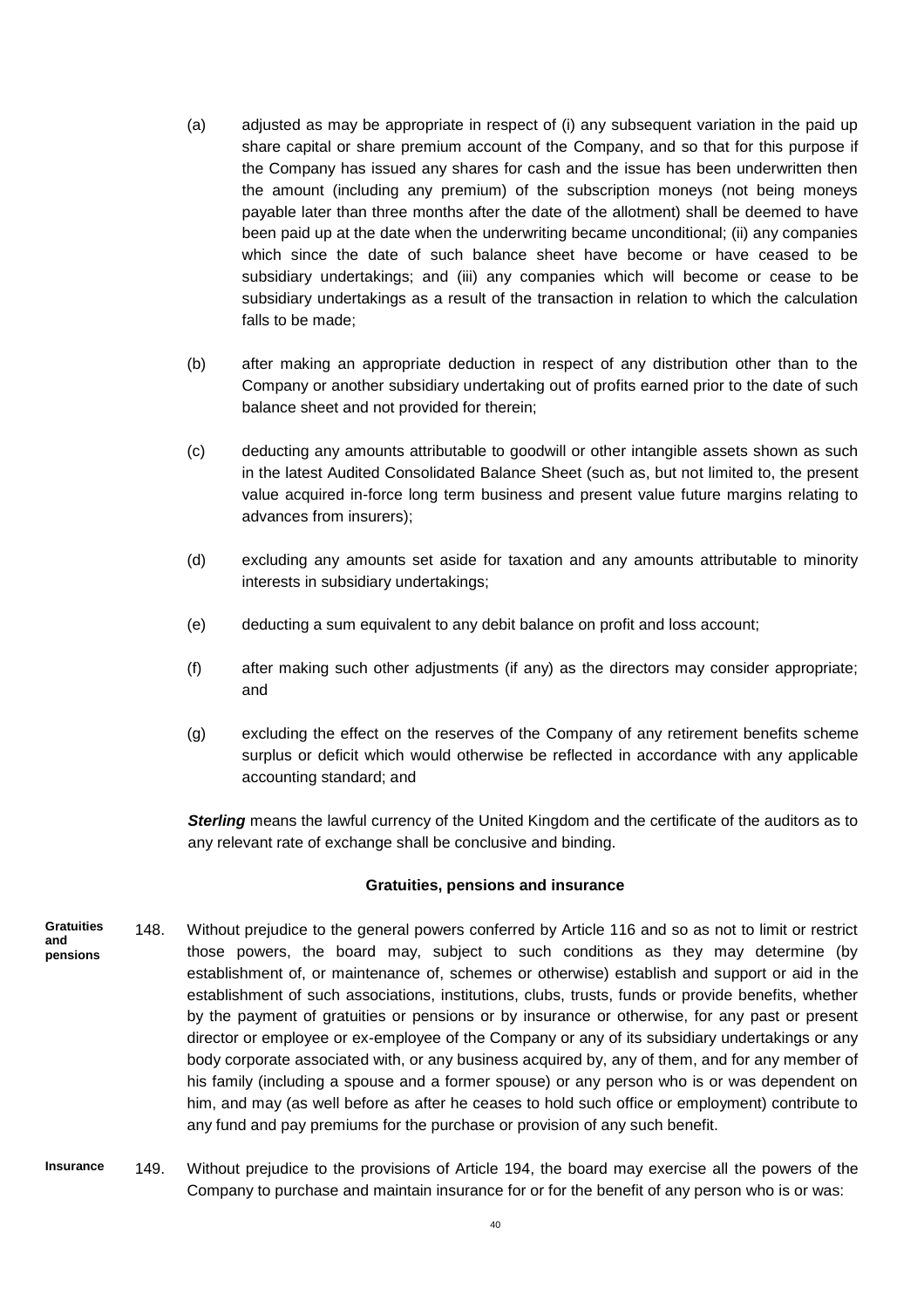- (a) a director, officer, or employee of the Company, or any body which is or was the holding company or subsidiary undertaking of the Company, or in which the Company or such holding company or subsidiary undertaking has or had any interest (whether direct or indirect) or with which the Company or such holding company or subsidiary undertaking is or was in any way allied or associated; or
- (b) a trustee of any pension fund in which employees of the Company or any other body referred to in Article 149(a) is or has been interested,

including without limitation insurance against any liability incurred by such person in respect of any act or omission in the actual or purported execution or discharge of his duties or in the exercise or purported exercise of his powers or otherwise in relation to his duties, powers or offices in relation to the relevant body or fund.

- No director or former director shall be accountable to the Company or the members for any benefit provided pursuant to Articles 148 and 149. The receipt of any such benefit shall not disqualify any person from being or becoming a director of the Company. **Directors not liable to account**
- The board is hereby authorised to make such provision as may seem appropriate for the benefit of any persons employed or formerly employed by the Company or any of its subsidiary undertakings in connection with the cessation or the transfer of the whole or part of the undertaking of the Company or any subsidiary undertaking. Any such provision shall be made by a resolution of the board in accordance with the Companies Acts. **Provision for employees**

#### **The seal**

- 152. Any instrument executed under the seal shall be signed by at least one director and the secretary or by at least two directors or by one director in the presence of a witness who attests the signature or by such other person or persons as the board may approve. Any instrument may be executed under the seal by impressing the seal by mechanical means or by printing the seal or a facsimile of it on the instrument or by applying the seal or a facsimile of it by any other means to the instrument. For the purpose of the preceding sentence only, "secretary" shall have the same meaning as in the Companies Acts and not the meaning given to it by Article 2. **Authority required for execution of deed**
- The board may by resolution determine either generally or in any particular case that any certificate for shares or debentures or representing any other form of security may have any signature affixed to it by some mechanical or electronic means, or printed on it or, in the case of a certificate executed under the seal, need not bear any signature. **Certificates for shares and debentures**

#### **Registers**

- 154. Subject to the provisions of the Companies Acts and the uncertificated securities rules, the Company may keep an overseas or local or other register in any place, and the board may make, amend and revoke any regulations it thinks fit about the keeping of that register. **Overseas and local registers**
- 155. Any director or the secretary or any other person appointed by the board for the purpose shall have power to authenticate and certify as true copies of and extracts from: **Authentication and certification of copies and extracts**
	- (a) any document comprising or affecting the constitution of the Company, whether in physical form or electronic form;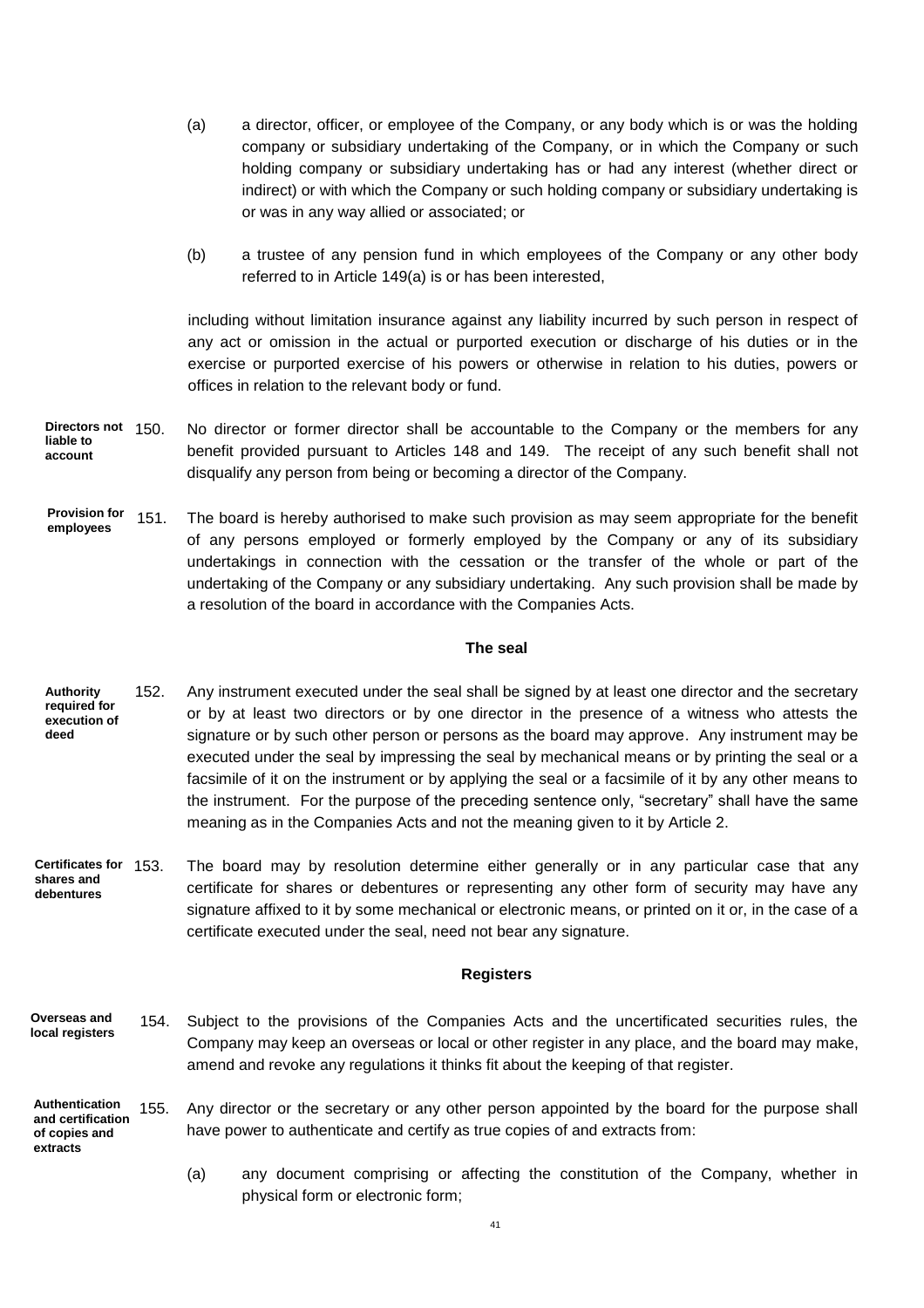- (b) any resolution passed by the Company, the holders of any class of shares in the capital of the Company, the board or any committee of the board, whether in physical form or electronic form; and
- (c) any book, record and document relating to the business of the Company, whether in physical form or electronic form (including without limitation the accounts).

If certified in this way, a document purporting to be a copy of a resolution, or the minutes or an extract from the minutes of a meeting of the Company, the holders of any class of shares in the capital of the Company, the board or a committee of the board, whether in physical form or electronic form, shall be conclusive evidence in favour of all persons dealing with the Company in reliance on it or them that the resolution was duly passed or that the minutes are, or the extract from the minutes is, a true and accurate record of proceedings at a duly constituted meeting.

#### **Dividends**

- 156. The members of the Company may declare a final dividend in accordance with the respective rights of the members by passing an ordinary resolution at a general meeting of the Company. No such dividend may exceed the amount recommended by the directors. **Payment of dividends**
	- 157. The directors may at any time and in accordance with the Companies Acts (i) recommend to the shareholders that a final dividend be declared and recommend the amount of any such dividend and (ii) pay a distribution by way of an interim dividend out of the profits of the Company. No such recommendation shall be made or interim dividend paid unless it appears to the directors to be justified by the position of the Company in accordance with the respective rights of the members. If the share capital is divided into different classes, the board may recommend that final dividends be declared, or pay interim dividends on shares which confer deferred or non-preferred rights with regard to dividend as well as on shares which confer preferential rights with regard to dividend, but no dividend shall be paid on shares carrying deferred or non-preferred rights if, at the time of payment, any preferential dividend is in arrear. The board may also pay at intervals settled by it any dividend payable at a fixed rate if it appears to the board that the profits available for distribution justify payment. If the board acts in good faith it shall not incur any liability to the holders of shares conferring preferred rights for any loss they may suffer by the lawful payment of a dividend on any shares having deferred or non-preferred rights.
- 158. Except as otherwise provided by the rights attached to shares, all dividends shall be paid according to the amounts paid up on the shares; but no amount paid on a share in advance of the date on which a call is payable shall be treated for the purpose of this Article as paid on the share. All dividends shall be apportioned and paid proportionately to the amounts paid up on the shares during any portion or portions of the period in respect of which the dividend is paid; but, if any share is allotted or issued on terms providing that it shall rank for dividend as from a particular date, that share shall rank for dividend accordingly. **Apportionment of dividends**
- 159. The board may at any time and from time to time in its absolute discretion, direct that any dividend may be satisfied wholly or partly by the distribution of assets, including without limitation paid up shares or debentures of another body corporate. The board may make any arrangements it thinks fit to settle any difficulty arising in connection with the distribution, including without limitation (a) the determining of the value for distribution of any assets, (b) the payment of cash to any member on the basis of that value in order to adjust the rights of members, and (c) the vesting of any asset in a trustee. **Dividends in specie**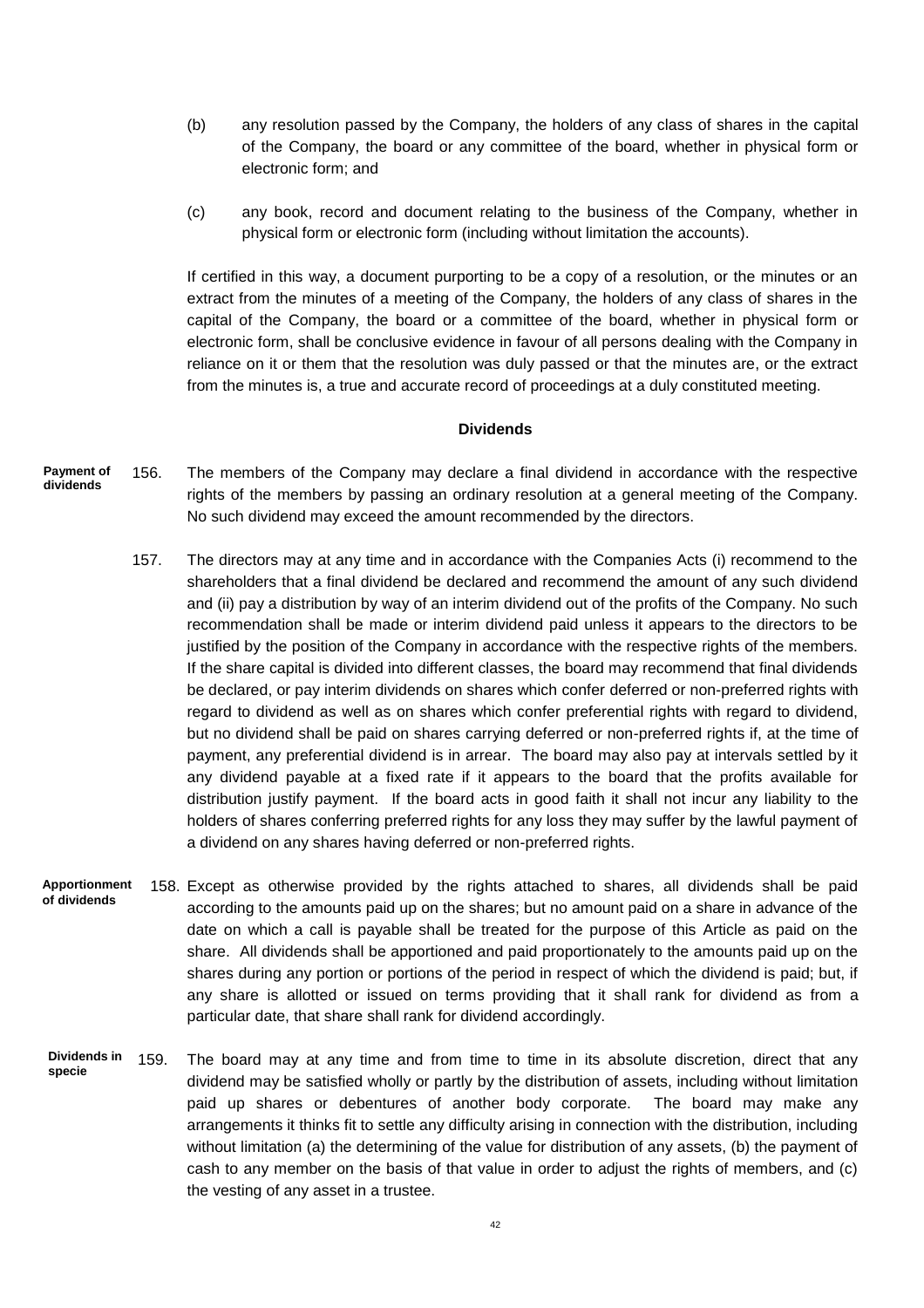160. The directors may in their absolute discretion offer to members (excluding any member holding shares as treasury shares) the right to elect to receive additional shares credited as fully paid ("**Extra Shares**") instead of cash in respect of any dividend or any part of any dividend announced and payable in accordance with Articles 156 and 157 subject to the provisions set out below: **Extra Shares instead of cash dividend**

- (a) The directors may specify a particular dividend or dividends or all or any dividends to be paid within a specified period or all dividends to be paid until notice is given that such offer is withdrawn.
- (b) The entitlement of each member to Extra Shares shall be such that the value (calculated in accordance with sub-article (c)) of each Extra Share shall be as nearly as possible equal to (but not greater than) the cash amount that the member would have received by way of dividend. No fraction of a share shall be allotted and the directors may make such provision as they think fit for any fractional entitlements including provision:
	- (i) for the whole or part of the benefit of fractional entitlements to be disregarded or to accrue to the Company; or
	- (ii) for the value thereof to be accumulated on behalf of any member, without entitlement to interest and applied subsequently in paying up in full the appropriate number of unissued shares or in payment to such member in cash.
- (c) Extra Shares whensoever allotted shall be allotted at the average of such number of middle market quotations of a share on the London Stock Exchange as the directors may determine (and at such times and by reference to such sources as the directors may determine) during each of at least three consecutive business days determined by the directors on which the shares are quoted ex the relevant dividend.
- (d) The directors, either before or after determining the price and/or basis of allotment, will notify the members in writing of the right of election offered to them and shall send with or following such notice forms of election and specify the procedures to be followed and the place at which the latest date and time by which duly completed forms of election must be received in order to be effective. The directors may permit members to make an election under this Article for more than one dividend.
- (e) The dividend (or that part of the dividend in respect of which a right of election has been accorded) shall not be payable on shares in respect whereof the share election has been duly exercised (the "**Elected Shares**"), and in lieu thereof Extra Shares shall be allotted to the holders of the Elected Shares on the basis of allotment determined as aforesaid and for such purpose the directors shall capitalise, out of such of the sums standing to the credit of reserves (including any share premium account or capital redemption reserve fund) or profit and loss account as the directors may determine a sum equal to the aggregate nominal amount of additional shares to be allotted on such basis and apply the same in paying up in full the appropriate number of unissued shares for allotment and distribution to and amongst the holders of the Elected Shares on such basis.
- (f) The directors may on any occasion determine that rights of election shall not extend to any members either where the directors believe that the extension of that right may or would involve the contravention of the laws of any territory or for any other reason that the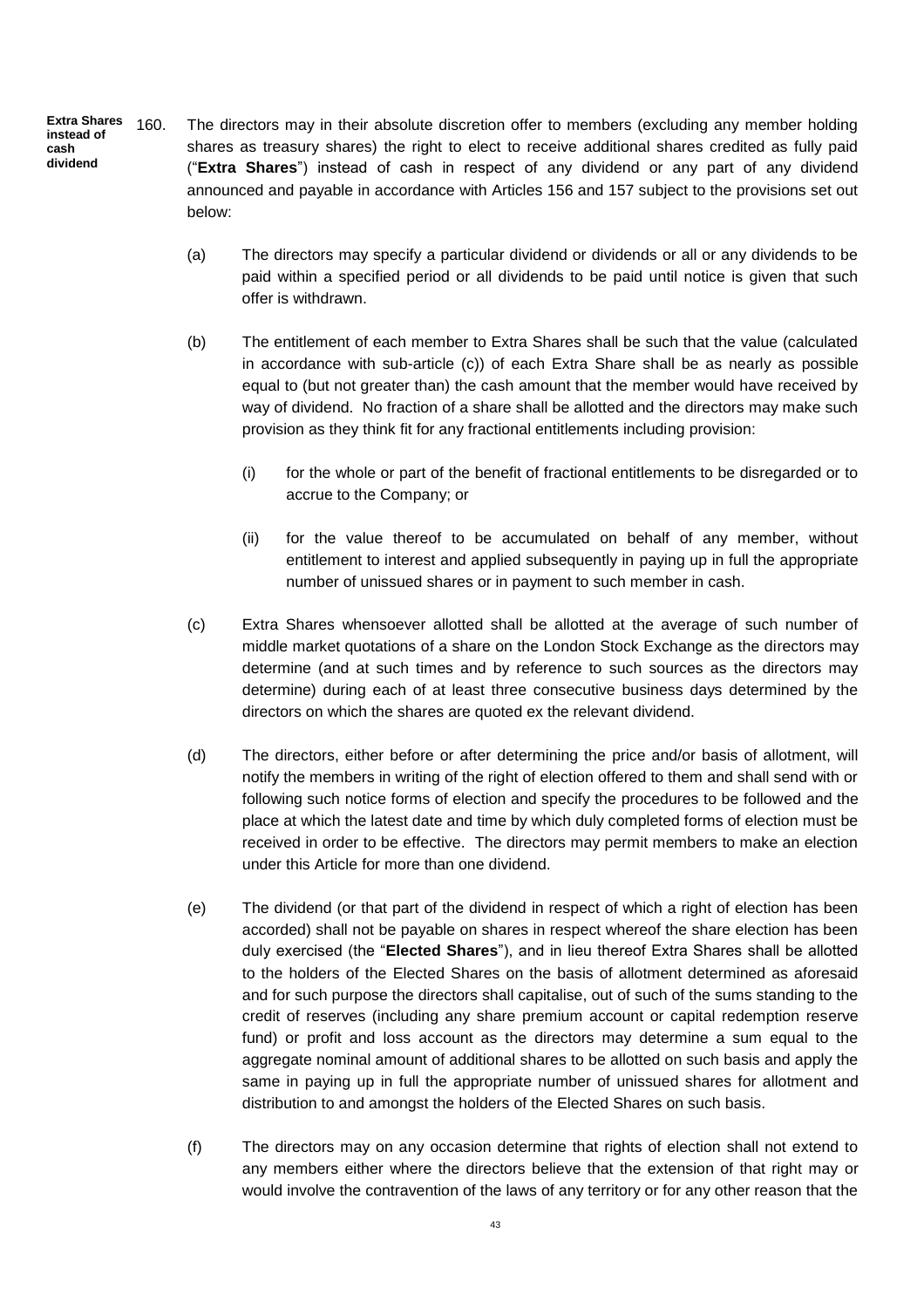|                                                     |      |                                                                                                                                              | directors consider in their absolute discretion appropriate and in such event the foregoing<br>provisions of this Article shall be read and construed subject to such determination.                                                                                                                                                                                                          |
|-----------------------------------------------------|------|----------------------------------------------------------------------------------------------------------------------------------------------|-----------------------------------------------------------------------------------------------------------------------------------------------------------------------------------------------------------------------------------------------------------------------------------------------------------------------------------------------------------------------------------------------|
|                                                     |      | (g)                                                                                                                                          | The Extra Shares allotted in lieu of any dividend shall rank pari passu in all respects with<br>the fully paid shares in issue at the date of allotment except that they will not be entitled<br>to participate in the relevant dividend or share election in lieu.                                                                                                                           |
| <b>Permitted</b><br>deductions<br>and<br>retentions | 161. | share.                                                                                                                                       | The board may deduct from any dividend or other moneys payable to any member in respect of a<br>share any moneys presently payable by him to the Company in respect of that share. Where a<br>person is entitled by transmission to a share, the board may retain any dividend payable in<br>respect of that share until that person (or that person's transferee) becomes the holder of that |
| <b>Procedure</b><br>for payment<br>to holders       | 162. |                                                                                                                                              | Any dividend or other moneys payable in respect of a share may be paid:                                                                                                                                                                                                                                                                                                                       |
| and others<br>entitled                              |      | (a)                                                                                                                                          | in cash; or                                                                                                                                                                                                                                                                                                                                                                                   |
|                                                     |      | (b)                                                                                                                                          | by cheque or warrant made payable to or to the order of the holder or person entitled to<br>payment; or                                                                                                                                                                                                                                                                                       |
|                                                     |      | (c)                                                                                                                                          | by any direct debit, bank or other funds transfer system to the holder or person entitled to<br>payment or, if practicable, to a person designated by notice to the Company by the holder<br>or person entitled to payment;                                                                                                                                                                   |
|                                                     |      | (d)                                                                                                                                          | in respect of an uncertificated share by means of the relevant system (subject to the<br>facilities and requirements of the relevant system); or                                                                                                                                                                                                                                              |
|                                                     |      | (e)                                                                                                                                          | by any other method approved by the board and agreed (in such form as the Company<br>thinks appropriate) by the holder or person entitled to payment.                                                                                                                                                                                                                                         |
| Joint<br>entitlement                                | 163. | If two or more persons are registered as joint holders of any share, or are entitled by transmission<br>jointly to a share, the Company may: |                                                                                                                                                                                                                                                                                                                                                                                               |
|                                                     |      | (a)                                                                                                                                          | pay any dividend or other moneys payable in respect of the share to any one of them and<br>any one of them may give effectual receipt for that payment; and                                                                                                                                                                                                                                   |
|                                                     |      | (b)                                                                                                                                          | for the purpose of Article 162, rely in relation to the share on the written direction,<br>designation or agreement of, or notice to the Company by, any one of them.                                                                                                                                                                                                                         |
| <b>Payment by</b><br>post                           | 164. | A cheque or warrant may be sent by post:                                                                                                     |                                                                                                                                                                                                                                                                                                                                                                                               |
|                                                     |      | (a)                                                                                                                                          | where a share is held by a sole holder, to the registered address of the holder of the<br>share; or                                                                                                                                                                                                                                                                                           |
|                                                     |      | (b)                                                                                                                                          | if two or more persons are the holders, to the registered address of either person who is<br>named in the register; or                                                                                                                                                                                                                                                                        |
|                                                     |      | (c)                                                                                                                                          | if a person is entitled by transmission to the share, as if it were a notice to be sent under<br>Article 180; or                                                                                                                                                                                                                                                                              |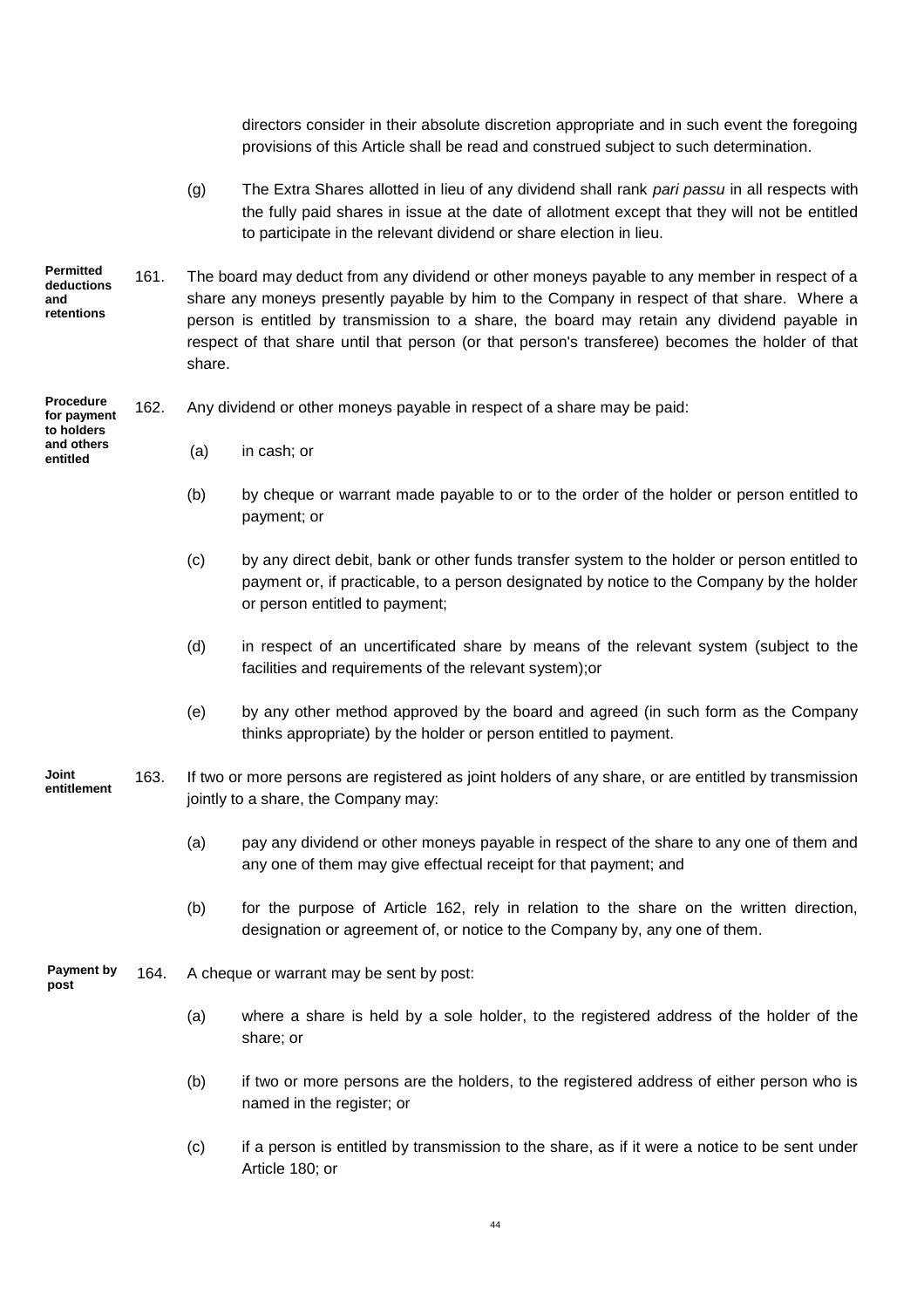- (d) in any case, to such person and to such address as the person entitled to payment may direct by notice to the Company.
- 165. Payment of a cheque or warrant by the bank on which it was drawn or the transfer of funds by the bank instructed to make the transfer or, in respect of an uncertificated share, the making of payment in accordance with the facilities and requirements of the relevant system (which, if the relevant system is CREST, may be the creation of an assured payment obligation in respect of the dividend or other moneys payable in favour of the settlement bank of the member or other person concerned) shall be a good discharge to the Company. Every cheque or warrant sent in accordance with these Articles shall be at the risk of the holder or person entitled. The Company shall have no responsibility for any sums lost or delayed in the course of payment by any other method used by the Company in accordance with Article 162. **Discharge to Company and risk**
- 166. No dividend or other moneys payable in respect of a share shall bear interest against the Company unless otherwise provided by the rights attached to the share. **Interest not payable**
- 167. Any dividend which has remained unclaimed for 12 years from the date when it became due for payment shall, if the board so resolves, be forfeited and cease to remain due for payment by the Company. The payment of any unclaimed dividend or other moneys payable in respect of a share may (but need not) be paid by the Company into an account separate from the Company's own account. Such payment shall not constitute the Company a trustee in respect of it. The Company shall be entitled to cease sending dividend warrants and cheques by post or otherwise to a member if those instruments have been returned undelivered to, or left uncashed by, that member on at least two consecutive occasions, or, following one such occasion, reasonable enquiries have failed to establish the member's new address. The entitlement conferred on the Company by this Article in respect of any member shall cease if the member claims a dividend or cashes a dividend warrant or cheque. **Forfeiture of unclaimed dividends**

## **Capitalisation of profits and reserves**

- 168. The directors may before making any such distribution out of the profits of the Company under Articles 156 and 157 deduct and set aside such sum or sums as they may think fit as a reserve or reserves (including retained earnings) which shall at the discretion of the directors be applicable for any purpose to which the profits of the Company may be properly applied and pending such application may at the like discretion be invested or employed in the business of the Company as the directors may decide. The directors may also without placing the same to any reserve carry forward any profits which they may think it prudent to carry forward. **Power to transfer profits to reserves**
- 169. The board may with the authority of an ordinary resolution of the Company: **Power to capitalise**
	- (a) subject to the provisions of this Article, resolve to capitalise any undistributed profits of the Company not required for paying any preferential dividend (whether or not they are available for distribution) or any sum standing to the credit of any reserve or other fund (including retained earnings), including without limitation the Company's share premium account and capital redemption reserve, if any;
	- (b) appropriate the sum resolved to be capitalised to the members or any class of members on the record date specified in the relevant resolution who would have been entitled to it if it were distributed by way of dividend and in the same proportions;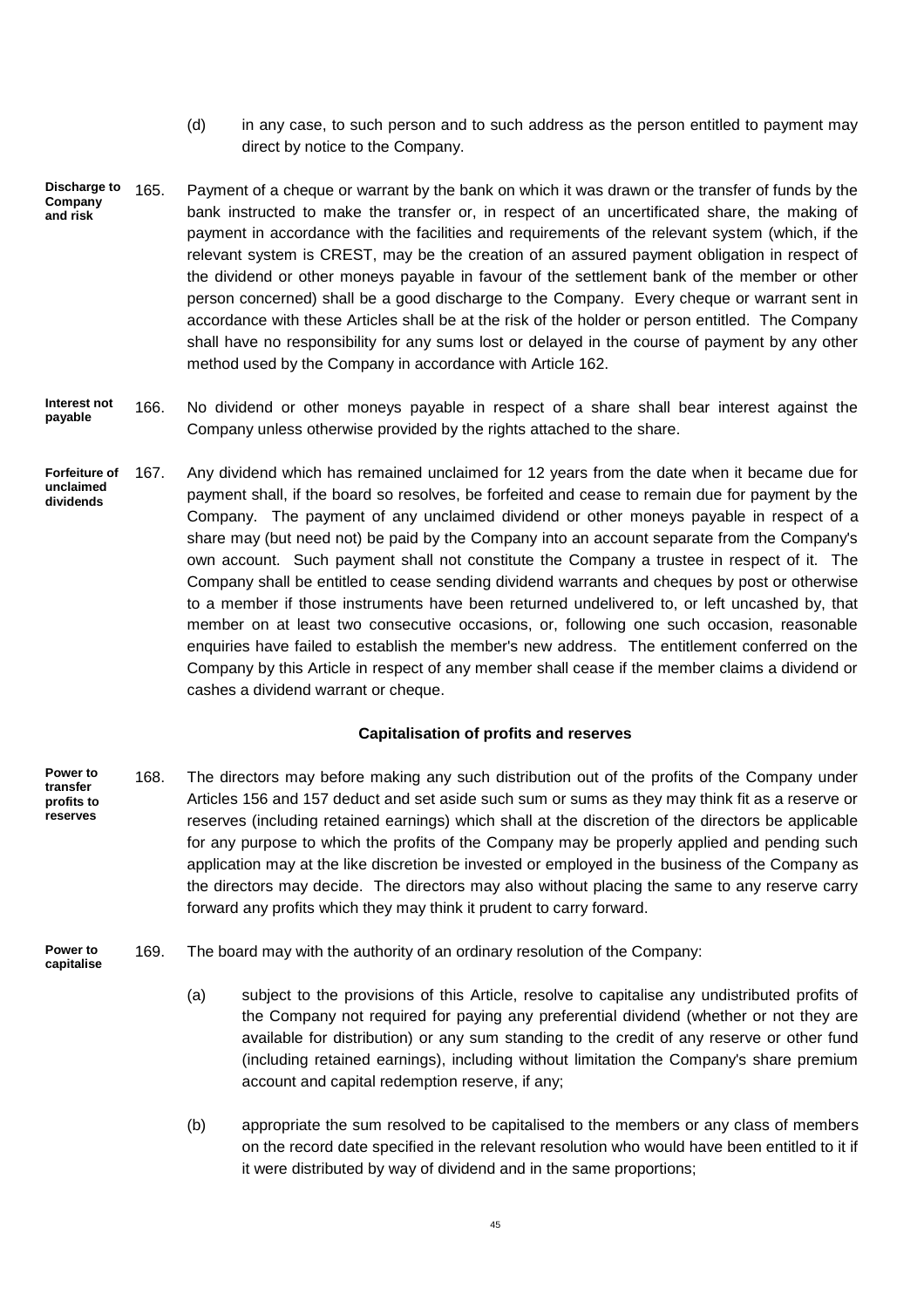- (c) apply that sum on their behalf either in or towards paying up the amounts, if any, for the time being unpaid on any shares held by them respectively, or in paying up in full unissued shares, debentures or other obligations of the Company of a nominal amount equal to that sum but the share premium account, the capital redemption reserve, and any profits which are not available for distribution may, for the purposes of this Article, only be applied in paying up unissued shares to be allotted to members credited as fully paid and where the amount capitalised is applied in paying up in full unissued shares, the Company will also be entitled to participate in the relevant distribution in relation to any shares of the relevant class held by it as treasury shares and the proportionate entitlement of the relevant class of members to the distribution will be calculated accordingly;
- (d) allot the shares, debentures or other obligations credited as fully paid to those members, or as they may direct, in those proportions, or partly in one way and partly in the other;
- (e) where shares or debentures become, or would otherwise become, distributable under this Article in fractions, make such provision as they think fit for any fractional entitlements including without limitation authorising their sale and transfer to any person, resolving that the distribution be made as nearly as practicable in the correct proportion but not exactly so, ignoring fractions altogether or resolving that cash payments be made to any members in order to adjust the rights of all parties;
- (f) authorise any person to enter into an agreement with the Company on behalf of all the members concerned providing for either:
	- (i) the allotment to the members respectively, credited as fully paid, of any shares, debentures or other obligations to which they are entitled on the capitalisation; or
	- (ii) the payment up by the Company on behalf of the members of the amounts, or any part of the amounts, remaining unpaid on their existing shares by the application of their respective proportions of the sum resolved to be capitalised,

and any agreement made under that authority shall be binding on all such members; and

(g) generally do all acts and things required to give effect to the ordinary resolution.

## **Record dates**

- 170. Notwithstanding any other provision of these Articles, the Company or the board may:
	- (a) determine any date as the record date for any dividend, distribution, allotment or issue, which may be on or at any time before or after any date on which the dividend, distribution, allotment or issue is recommended, paid or made;
	- (b) for the purpose of determining which persons are entitled to attend and vote at a general meeting of the Company, or a separate general meeting of the holders of any class of shares in the capital of the Company, and how many votes such persons may cast, specify in the notice of meeting a time, not more than 48 hours before the time determined for the meeting, by which a person must be entered on the register in order to have the right to attend or vote at the meeting; changes to the register after the time

**Record dates for dividends etc.**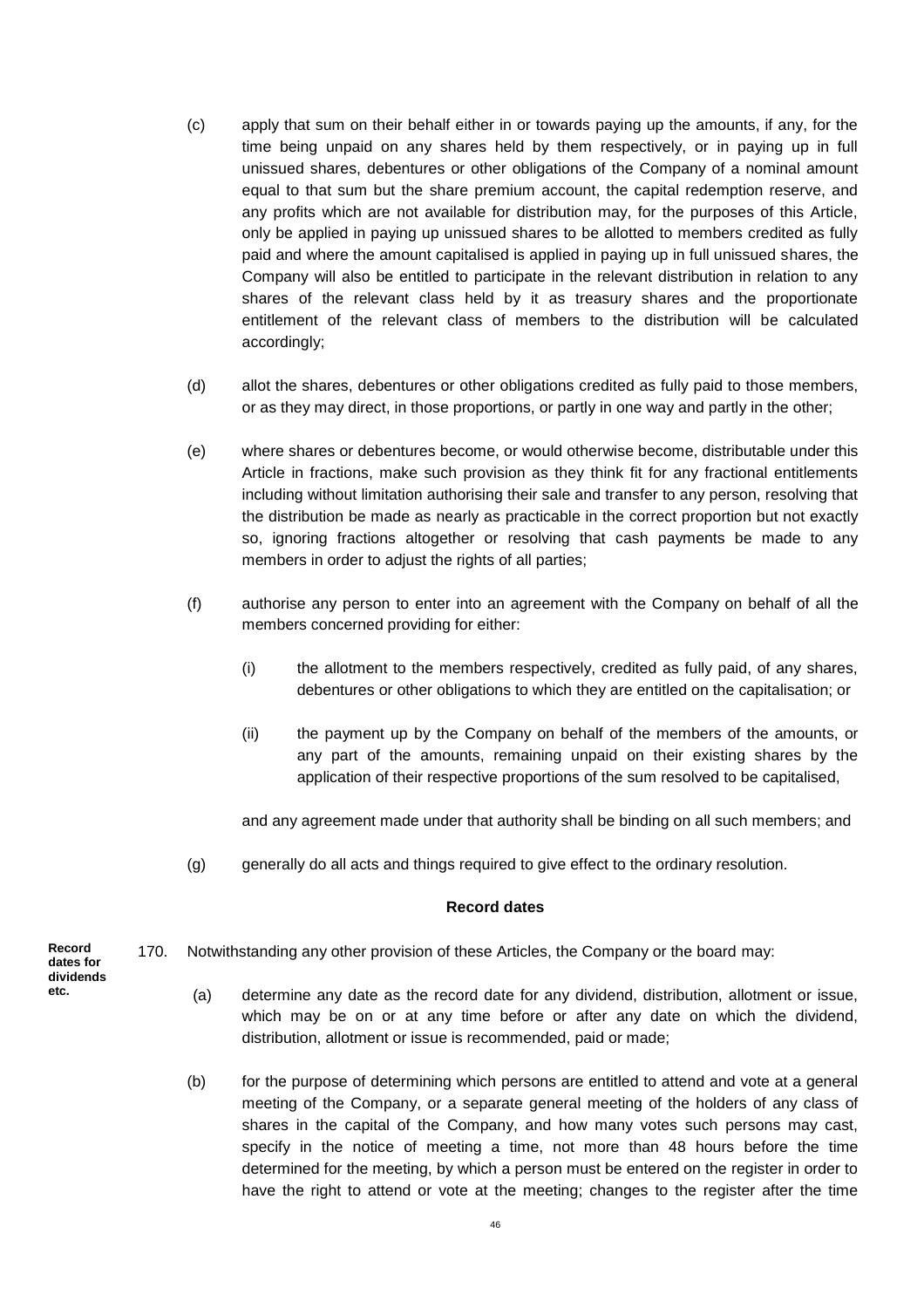specified by virtue of this Article 170(b) shall be disregarded in determining the rights of any person to attend or vote at the meeting; and

(c) for the purpose of sending any notice or other document or information pursuant to these Articles, the Companies Acts or other rules and regulations applicable to the Company, determine that the persons entitled to receive such notices, documents or information are those persons entered on the register at the close of business on a day determined by the Company or the board, which day shall not be more than 21 days before the day that such the relevant notice, document or information is sent.

#### **Accounts**

171. No member shall (as such) have any right to inspect any accounting records or other book or document of the Company except as conferred by statute or authorised by the board or by ordinary resolution of the Company or order of a court of competent jurisdiction. **Rights to inspect records**

#### **Notices**

- 172. The Company shall send any notice or other document or information pursuant to these Articles, the Companies Acts or other rules and regulations applicable to the Company to a member by whichever of the following methods it may in its absolute discretion determine: **Methods of Company sending notice**
	- (a) personally; or
	- (b) by posting the notice or other document in a prepaid envelope addressed, in the case of a member, to his registered address, or in any other case, to the person's usual address; or
	- (c) by leaving the notice or other document at that address; or
	- (d) if the member has agreed (generally or specifically) that the document or information may be sent or supplied using electronic means (and has not revoked that agreement), by sending the notice or other document using electronic means to such address (if any) for the time being notified to the Company by or on behalf of the member for that purpose (generally or specifically); or
	- (e) in accordance with Article 173; or
	- (f) by any other method approved by the board.
- 173. The Company may also send any notice or other document or information pursuant to these Articles, the Companies Acts or other rules and regulations applicable to the Company to a member by publishing that notice or other document or information on a website where: **Website publication** 
	- (a) the member has agreed (or is taken to have agreed in accordance with the Companies Acts) to him having access to the notice or document or information on a website (instead of it being sent to him);
	- (b) the notice or document is one to which that agreement applies;
	- (c) the member is notified, in writing, of: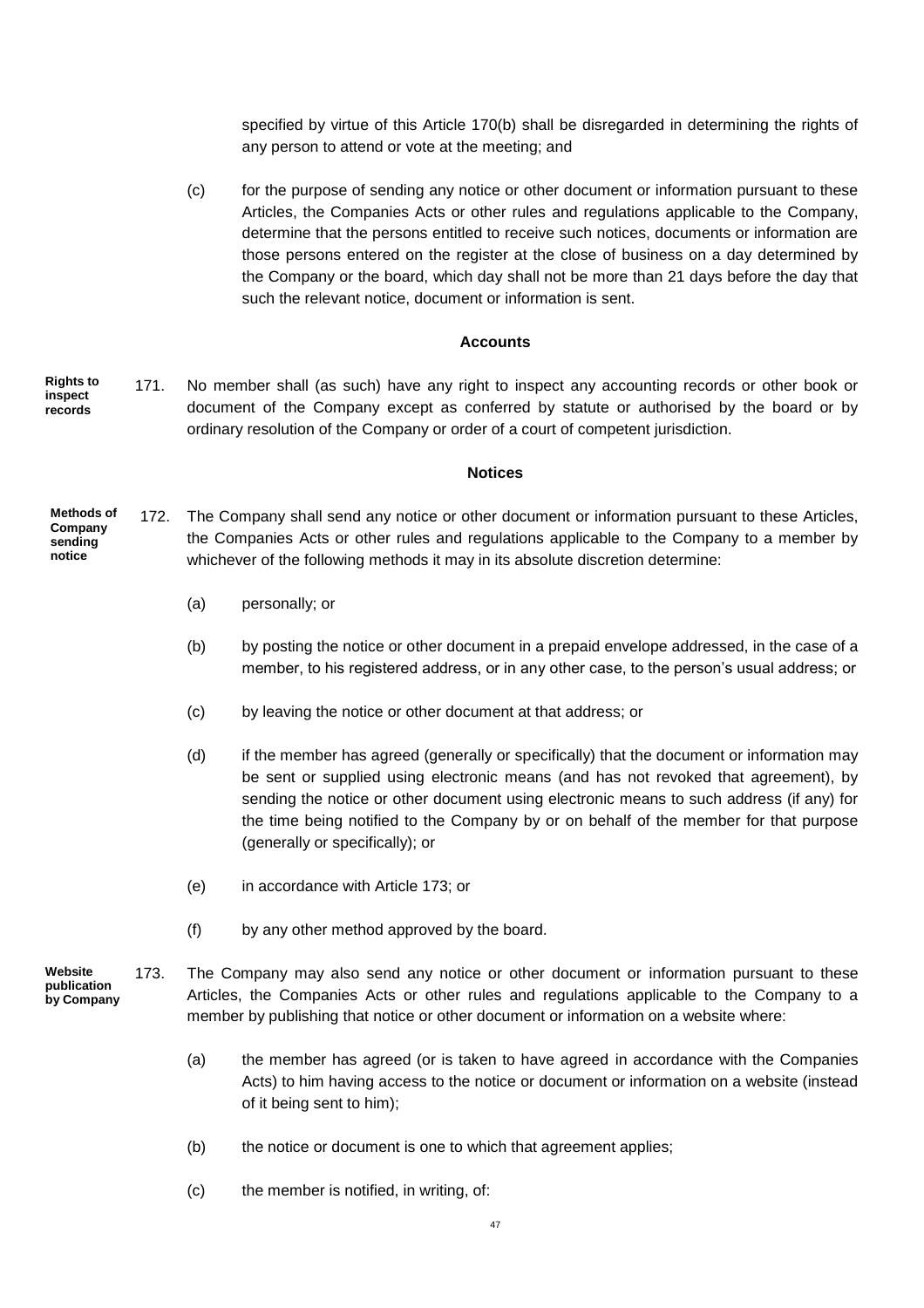- (i) the publication of the notice or document on a website;
- (ii) the address of that website;
- (iii) the place on that website where the notice or document may be accessed, and how it may be accessed; and
- (d) the notice or document is published on that website throughout the publication period, provided that, if the notice or document is published on that website for a part, but not all of, the publication period, the notice or document shall be treated as being published throughout that period if the failure to publish that notice or document throughout that period is wholly attributable to circumstances which it would not be reasonable to have expected the Company to prevent or avoid.

**Publication Period**

## 174. In Article 173 *publication period* means:

- (a) in the case of a notice of an adjourned meeting pursuant to Article 71 a period of not less than seven clear days before the date of the adjourned meeting, beginning on the day following that on which the notification referred to in Article 173(c) above is sent or (if later) is deemed sent;
- (b) in the case of a notice of a poll a period of not less than seven clear days before the taking of the poll, beginning on the day following that on which the notification referred to in Article 173(c) above is sent or (if later) is deemed sent;
- (c) otherwise, for the applicable notice period specified in these Articles or any applicable provision of the Companies Act; and
- (d) in any other case, a period of not less than 28 days, beginning on the day following that on which the notification referred to in Article 174(c) above is sent or (if later) is deemed sent.
- 175. Unless otherwise provided by these Articles, a member or a person entitled by transmission to a share shall send any notice or other document pursuant to these Articles to the Company by whichever of the following methods he may in his absolute discretion determine: **Methods of member etc. sending notice**
	- (a) by posting the notice or other document in a prepaid envelope addressed to the office; or
	- (b) by leaving the notice or other document at the office; or
	- (c) by sending the notice or other document by electronic means to such address (if any) for the time being notified by or on behalf of the Company for that purpose.
- 176. In the case of joint holders of a share, all notices or other documents shall be sent to the joint holder whose name stands first in the register in respect of the joint holding. Any notice or other document so sent shall be deemed for all purposes sent to all the joint holders. Anything to be agreed or specified in relation to any notice, document or other information to be served on or sent or supplied to joint holders may be agreed or specified by any one of the joint holders and the agreement or specification of the senior shall be accepted to the exclusion of that of the other joint holders and, for this purpose, seniority shall be determined by the order in which the names **Notice to joint holders**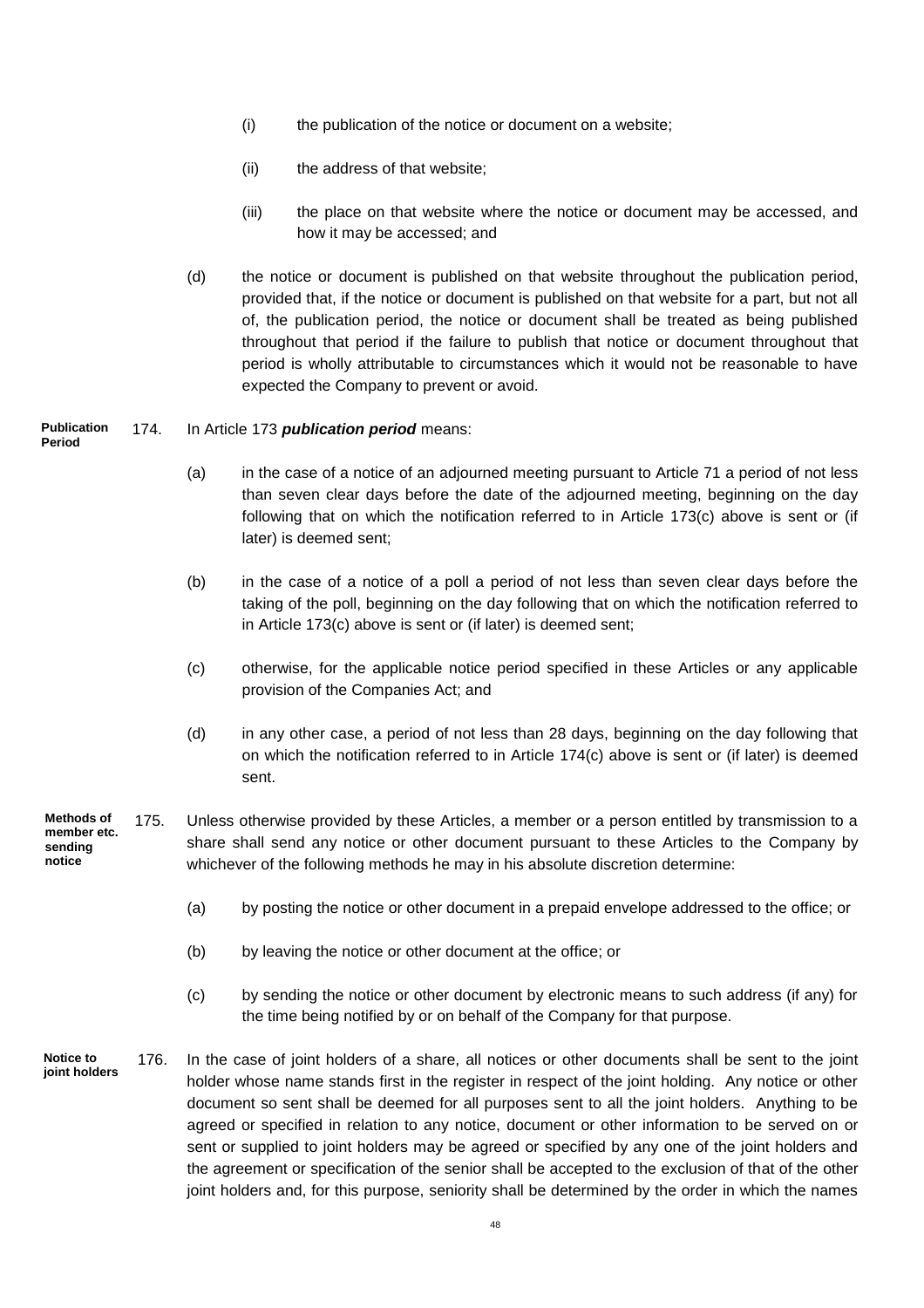stand in the register in respect of the joint holding.

- 177. A member whose registered address is not within the United Kingdom, Channel Islands or the Isle of Man and who sends to the Company an address within the United Kingdom, Channel Islands or the Isle of Man at which a notice or other document may be sent to him by instrument, or an address to which a notice or other document may be sent to him by electronic means, shall be entitled to have notices or other documents sent to him at that address, or, where applicable, by making them available on a website and notifying the holder at that address, but otherwise: **Registered address outside UK**
	- (a) no such member shall be entitled to receive any notice or other document from the Company; and
	- (b) without prejudice to the generality of the foregoing, any notice of a general meeting of the Company which is in fact sent or purports to be sent to such member shall be ignored for the purpose of determining the validity of the proceedings at such general meeting.
- 178. A member present, either in person or by proxy, at any meeting of the Company or of the holders of any class of shares in the capital of the Company shall be deemed to have been sent notice of the meeting and, where requisite, of the purposes for which it was called. **Deemed receipt of notice**
- 179. The board may from time to time issue, endorse or adopt terms and conditions relating to the sending of notices, other documents and proxy appointments by the Company in electronic form to members or persons entitled by transmission and by members or persons entitled by transmission to the Company. **Terms and conditions for electronic communications**
- 180. A notice or other document may be sent by the Company to the person or persons entitled by transmission to a share by sending it in any manner the Company may choose, as authorised by these Articles, for the sending of a notice or other document to a member, addressed to them by name, or by the title of a representative of the deceased, or trustee of the bankrupt or by any similar description at the address (if any) in the United Kingdom as may be supplied for that purpose by or on behalf of the person or persons claiming to be so entitled. Until such an address has been supplied, a notice or other document may be sent in any manner in which it might have been sent if the death or bankruptcy or other event giving rise to the transmission had not occurred. **Notice to persons entitled by transmission**
- 181. Every person who becomes entitled to a share shall be bound by any notice in respect of that share which, before his name is entered in the register, has been sent to a person from whom he derives his title, provided that no person who becomes entitled by transmission to a share shall be bound by any direction notice sent under Article 93 to a person from whom he derives his title. **Transferees etc. bound by prior notice**
- 182. Proof that an envelope containing a notice or other document was properly addressed, prepaid and posted shall be conclusive evidence that the notice or document was sent. Proof that a notice or other document contained in electronic form was sent in accordance with guidance issued by the Institute of Chartered Secretaries and Administrators current at the date of adoption of these Articles, or, if the board so resolves, any subsequent guidance so issued, shall be conclusive evidence that the notice or document was sent. A notice or other document sent by the Company to a member by post shall be deemed to be sent: **Proof of sending/when notices etc. deemed sent by post**
	- (a) if sent by first class post or special delivery post from an address in the United Kingdom to another address in the United Kingdom, the Channel Islands or the Isle of Man, or by a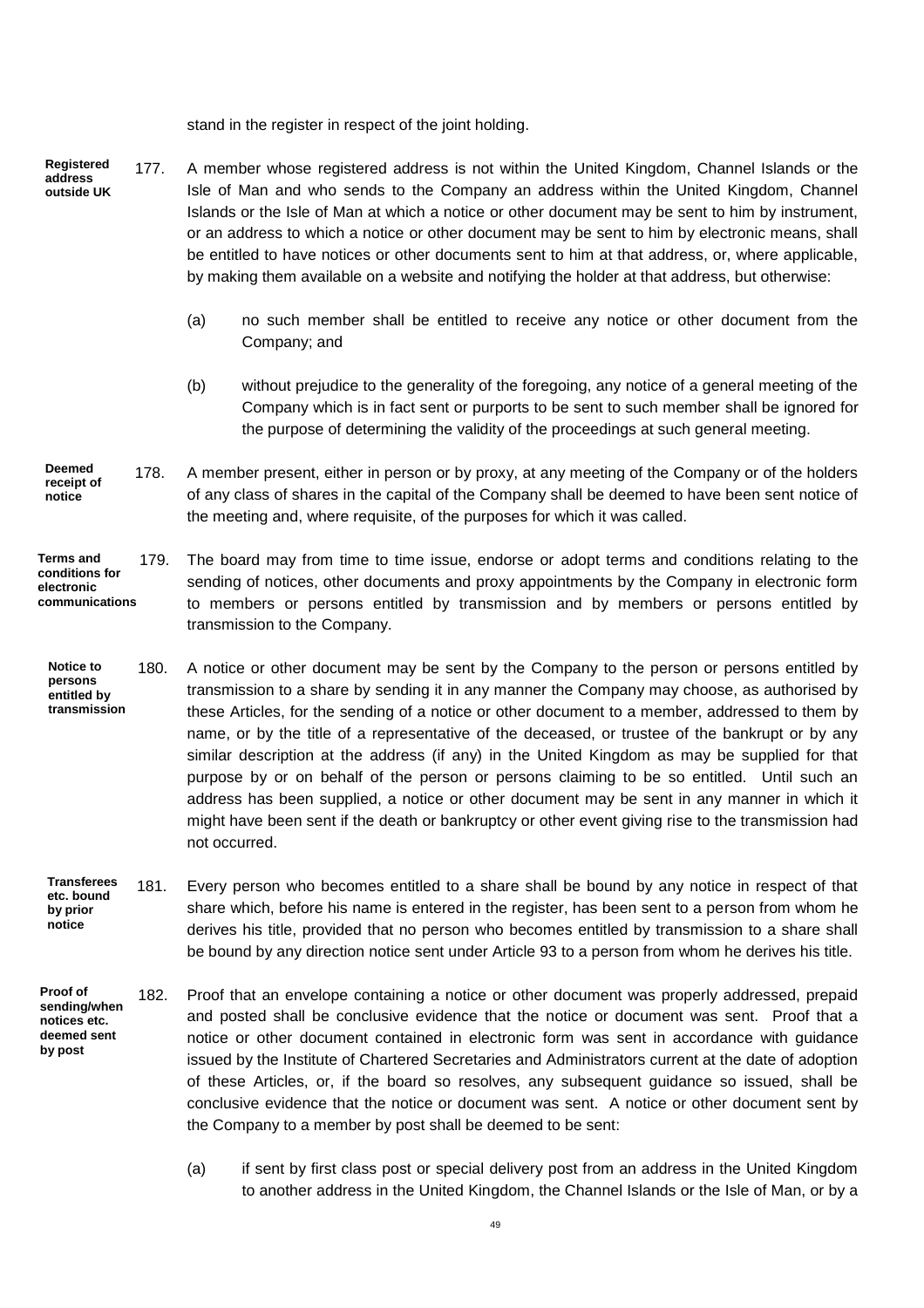postal service similar to first class post or special delivery post from an address in another country to another address in that other country, on the day following that on which the envelope containing it was posted;

- (b) in any other case, on the second day following that on which the envelope containing it was posted.
- 183. A notice or other document sent by the Company to a member by electronic means shall be deemed sent to the member on the same day on which it was sent to the member. Such a notice or other document shall be deemed sent by the Company to the member on that day notwithstanding that the Company becomes aware that the member has failed to receive the relevant notice or other document for any reason and notwithstanding that the Company subsequently sends a hard copy of such notice or other document by post to the member. Any notice, document or other information made available on a website shall be deemed to have been received on the first day of the publication period (as defined in Article 174) or, if later, when a notice of availability is received or deemed to have been received pursuant to this Article. **When notices etc. deemed sent by electronic means**
- 184. Except when the subject or context otherwise requires, in Articles 2, 175, 176, 177, 178, 179, 180, 181, 182, and 183, references to a notice include without limitation references to any notification required by the Companies Acts or these Articles in relation to the publication of any notices or other documents on a website. **Notice includes website notification**
- 185. If at any time the Company is unable effectively to convene a general meeting by notices sent through the post in the United Kingdom, by electronic means or by making it available on the website, as a result of the suspension or curtailment of postal services in the United Kingdom or of the relevant communication system in the United Kingdom, notice of general meeting may be sufficiently given to the members affected by advertisement in the United Kingdom. Any notice given by advertisement for the purpose of this Article shall be advertised in at least one newspaper having a national circulation. If advertised in more than one newspaper, the advertisements shall appear on the same date. Such notice shall be deemed to have been sent to all persons who are entitled to have notice of meetings sent to them on the day when the advertisement appears. In any such case, the Company shall send confirmatory copies of the notice by post or by electronic means to the persons entitled to receive them or, where applicable, notify the affected members of availability on the website, if at least seven days before the meeting the sending or supply of notices by post, by electronic means or by making it available on a website has again become generally possible. **Notice during disruption of services**
- 186. If on three consecutive occasions notices sent through the post to any member at his registered address or his address for the service of notices have been returned undelivered, or if, after any one such occasion, the board or any committee authorised by the board on their behalf are of the opinion, after making all reasonable enquiries, that any further notices to such member would, if sent as aforesaid, likewise be returned undelivered, such member shall not thereafter be entitled to receive notices from the Company until he shall have communicated with the Company in respect of his shares and supplied in writing to the transfer office a new registered address or address within the United Kingdom, Channel Islands or the Isle of Man for the service of notices. **Untraced members: notices**
	- 187. Where a member has been sent a notice, document or other information by the Company otherwise than in hard copy form, the Company will, without charge, send a copy of such notice, document or other information in hard copy form to the member concerned within 21 days after receipt by the Company of a request in writing therefor from such member.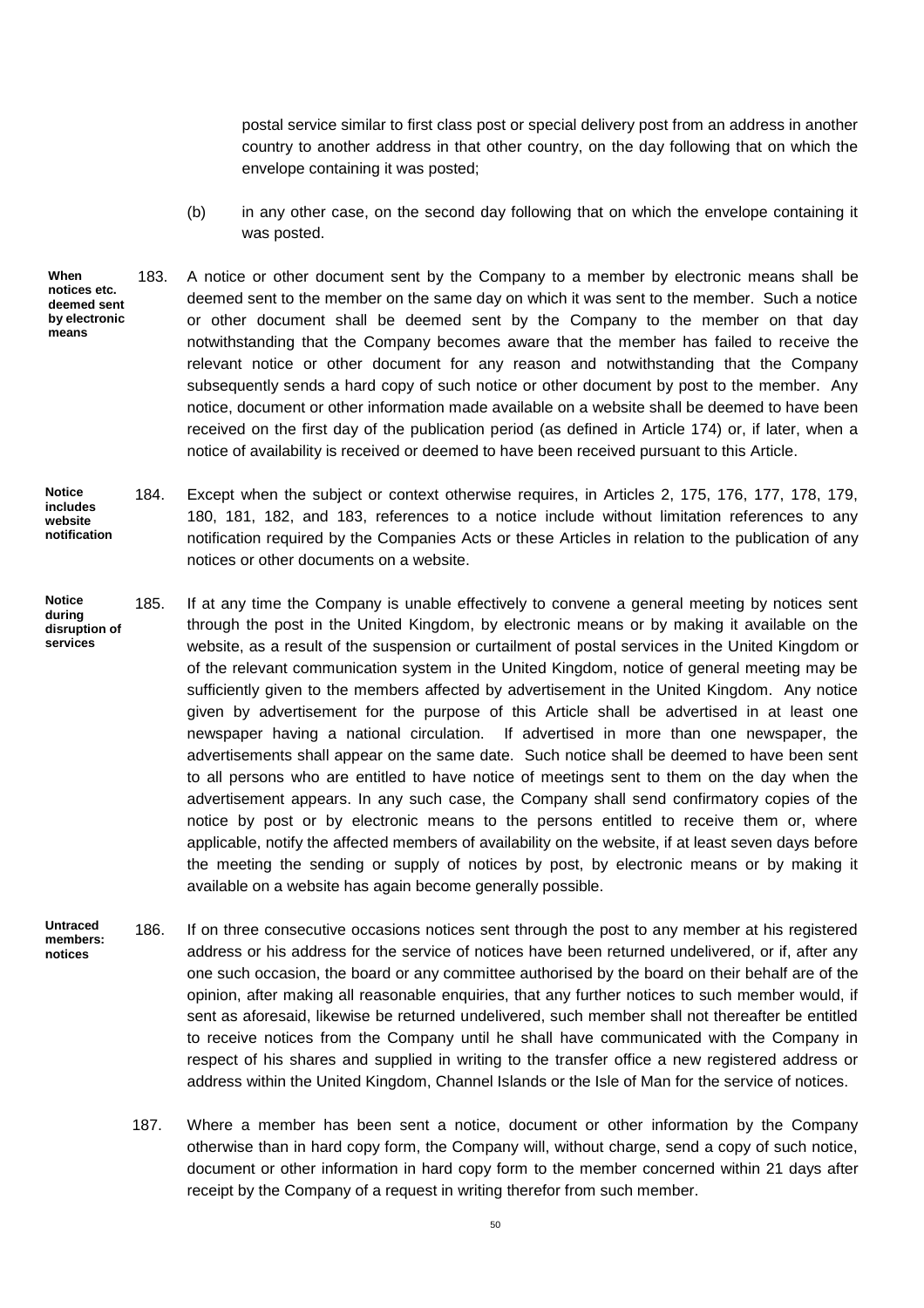## **Destruction of documents**

| Power of<br>Company to               | 188. |      | The Company shall be entitled to destroy:                                                                                                                                                                                             |
|--------------------------------------|------|------|---------------------------------------------------------------------------------------------------------------------------------------------------------------------------------------------------------------------------------------|
| destroy<br>documents                 |      | (a)  | all instruments of transfer of shares which have been registered, and all other documents<br>on the basis of which any entry is made in the register, at any time after the expiration of<br>six years from the date of registration; |
|                                      |      | (b)  | all dividend mandates, variations or cancellations of dividend mandates, and notifications<br>of change of address at any time after the expiration of two years from the date of<br>recording;                                       |
|                                      |      | (c)  | all share certificates which have been cancelled at any time after the expiration of one<br>year from the date of the cancellation;                                                                                                   |
|                                      |      | (d)  | all paid dividend warrants and cheques at any time after the expiration of one year from<br>the date of actual payment;                                                                                                               |
|                                      |      | (e)  | all proxy appointments which have been used for the purpose of a poll at any time after<br>the expiration of one year from the date of use; and                                                                                       |
|                                      |      | (f)  | all proxy appointments which have not been used for the purpose of a poll at any time<br>after one month from the end of the meeting to which the proxy appointment relates and<br>at which no poll was demanded.                     |
| <b>Presumption</b><br>in relation to | 189. |      | It shall conclusively be presumed in favour of the Company that:                                                                                                                                                                      |
| destroyed<br>documents               |      | (a)  | every entry in the register purporting to have been made on the basis of an instrument of<br>transfer or other document destroyed in accordance with Article 188 was duly and<br>properly made;                                       |
|                                      |      | (b)  | every instrument of transfer destroyed in accordance with Article 188 was a valid and<br>effective instrument duly and properly registered;                                                                                           |
|                                      |      | (c)  | every share certificate destroyed in accordance with Article 188 was a valid and effective<br>certificate duly and properly cancelled; and                                                                                            |
|                                      |      | (d)  | every other document destroyed in accordance with Article 188 was a valid and effective<br>document in accordance with its recorded particulars in the books or records of the<br>Company,                                            |
|                                      |      | but: |                                                                                                                                                                                                                                       |
|                                      |      | (e)  | the provisions of this Article and Article 188 apply only to the destruction of a document in<br>good faith and without notice of any claim (regardless of the parties) to which the<br>document might be relevant;                   |
|                                      |      | (f)  | nothing in this Article or Article 188 shall be construed as imposing on the Company any                                                                                                                                              |

liability in respect of the destruction of any document earlier than the time specified in Article 188 or in any other circumstances which would not attach to the Company in the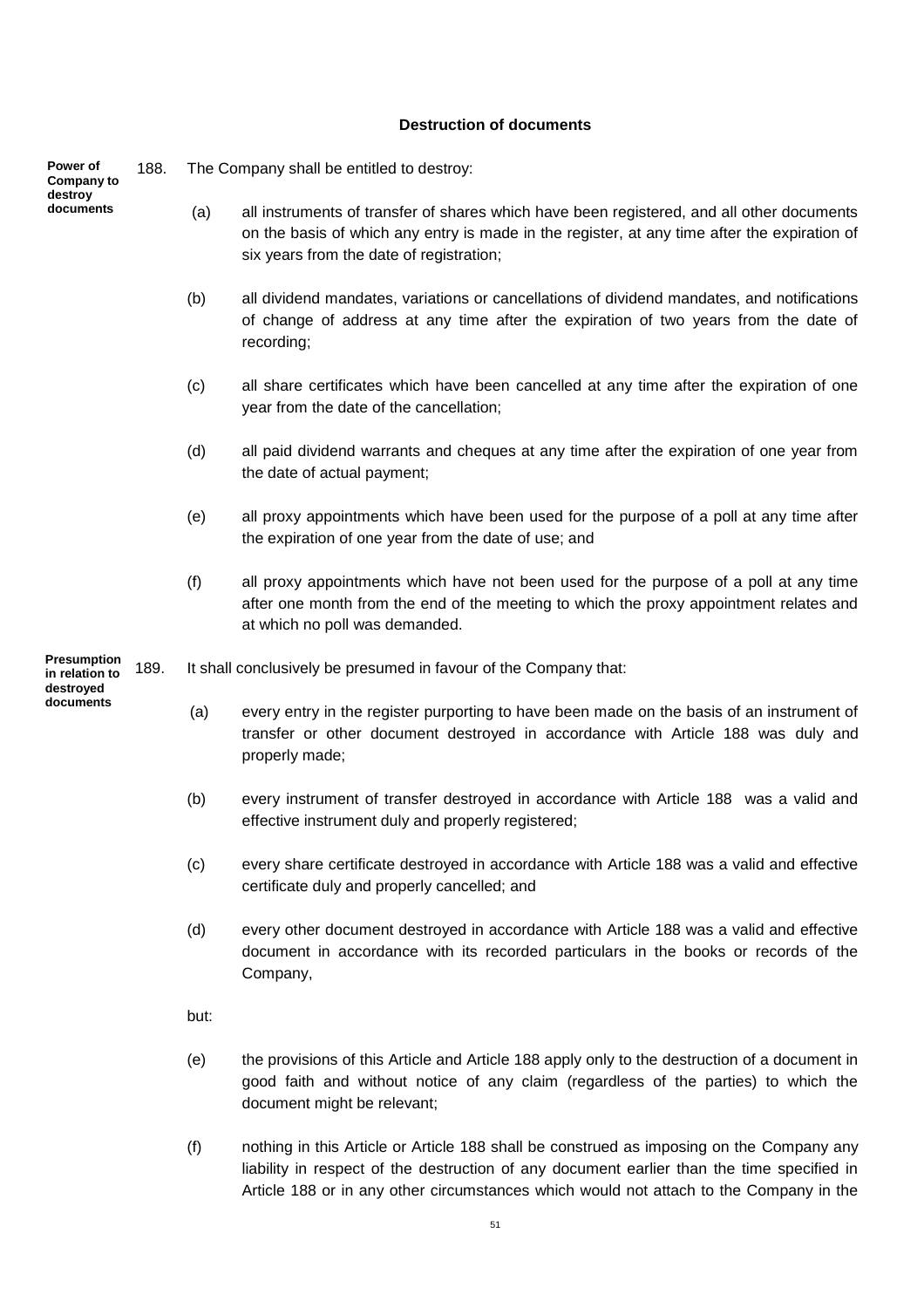absence of this Article or Article 188; and

(g) any reference in this Article or Article 188 to the destruction of any document includes a reference to its disposal in any manner.

## **Untraced shareholders**

- 190. The Company shall be entitled to sell, at the best price reasonably obtainable, the certificated shares of a member or the shares to which a person is entitled by transmission if:
	- (a) there has been a period of 12 years during which at least three dividends in respect of the shares in question have become due for payment and all dividend warrants and cheques which have been sent in the manner authorised by these Articles in respect of the shares in question have remained uncashed (the "**relevant period**");
	- (b) before sending the notice referred to in Article 190(c), the Company has used such efforts as it considers reasonable to trace the member or other person, including engaging, if considered appropriate, a professional asset reunification company;
	- (c) the Company has on expiry of the relevant period sent a notice to the last known address of such member or other person, stating that it intends to sell the shares;
	- (d) only if the relevant shares are registered on the branch register in Hong Kong, the Company has, on expiry of the relevant period, complied with any obligation under the Hong Kong Listing Rules for it to publish advertisements in the newspapers in Hong Kong giving notice of its intention to sell the shares;
	- (e) during the relevant period and the period of three months following the later of (i) (if relevant) publication of the advertisements referred to in Article 190(d) (or, if published on different dates, the first date) and (ii) the date on which the notice referred to in Article 190(c) is sent, the Company has received no indication either of the whereabouts or of the existence of such member or person; and
	- (f) only if the relevant shares are registered on the branch register in Hong Kong, notice has been sent to the Hong Kong Stock Exchange of the Company's intention to make such sale before the publication of the advertisements referred to in Article 190(d).

The Company shall also be entitled to sell at the best price reasonably obtainable at the time of sale any additional shares in the Company issued either in certificated form or as uncertificated shares during the relevant period in right of any share to which paragraph (a) of this Article applies (or in right of any share so issued), if the criteria in paragraphs (a) to (f) (to the extent relevant) are satisfied in relation to the additional shares.

191. To give effect to any sale pursuant to Article 190, the board may: **Transfer on sale**

- (a) where the shares are held in certificated form, authorise any person to sign an instrument of transfer of the shares to, or in accordance with the directions of, the buyer; or
- (b) where the shares are held in uncertificated form, do all acts and things it considers necessary or expedient to effect the transfer of the shares to, or in accordance with the

**Power to dispose of shares of untraced shareholders**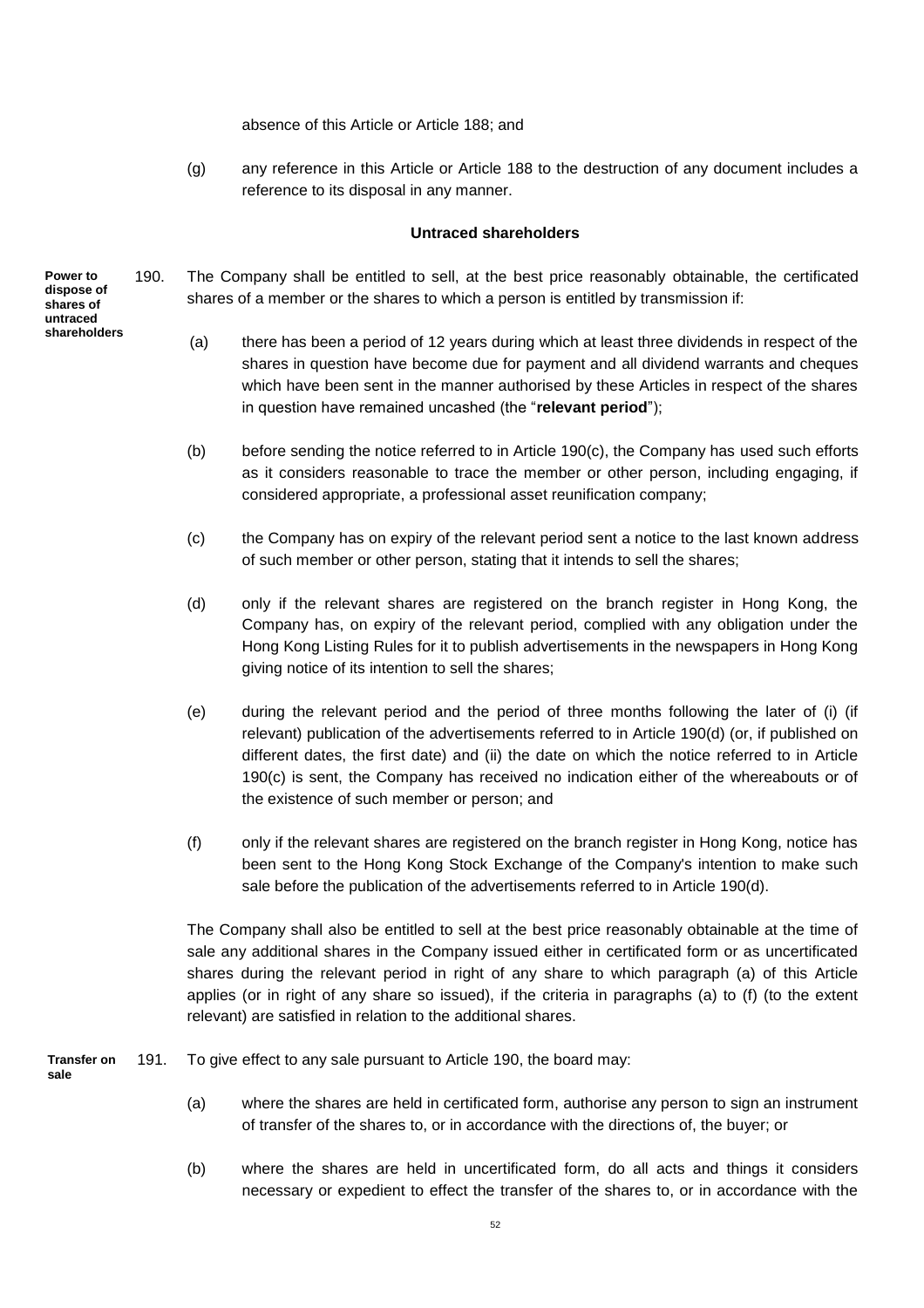directions of, the buyer.

- 192. An instrument of transfer signed by that person in accordance with Article 191(a) shall be as effective as if it had been signed by the holder of, or person entitled by transmission to, the shares. An exercise by the Company of its powers in accordance with Article 191(a) shall be as effective as if exercised by the registered holder of or person entitled by transmission to the shares. The transferee shall not be bound to see to the application of the purchase money, and his title to the shares shall not be affected by any irregularity in, or invalidity of, the proceedings in reference to the sale. **Effectiveness of transfer**
- 193. The net proceeds of sale shall belong to the Company which shall be obliged to account to the former member or other person previously entitled for an amount equal to the net proceeds. The Company shall enter the name of such former member or other person in the books of the Company as a creditor for that amount. In relation to the debt, no trust is created and no interest is payable. The Company shall not be required to account for any money earned on the net proceeds of sale, which may be used in the Company's business or invested in such a way as the board from time to time thinks fit. If no valid claim for the net proceeds has been received by the Company during a period of six years from the date on which the relevant shares were sold by the Company in accordance with Articles 190 to 192, the net proceeds will be forfeited and will belong to the Company (and, accordingly, such former member or other person shall no longer be a creditor of the Company in respect of such proceeds). **Proceeds of sale**

#### **Indemnity**

194. The Company may indemnify any director, officer or employee of the Company or of any associated company against any liability and may purchase and maintain for any director, officer or employee of the Company or of any associated company insurance against any liability. No director of the Company or of any associated company shall be accountable to the Company or the members for any benefit provided pursuant to this Article and the receipt of any such benefit shall not disqualify any person from being or becoming a director of the Company. **Indemnity to directors and officers**

#### **Dispute Resolution**

195. Any proceeding, suit or action: (i) between a shareholder in that shareholder's capacity as such and the Company and/or its directors arising out of or in connection with these Articles or otherwise; and/or (ii) to the fullest extent permitted by law, between the Company and any of its directors in their capacities as such or as employees of the Company, including all claims made by or on behalf of the Company against its directors; and/or (iii) between a shareholder in that shareholder's capacity as such and the Company's professional service providers and/or (iv) between the Company and the Company's professional service providers arising in connection with any claim within the scope of this Article 195 (iii), may only be brought in the courts of England and Wales, for this purpose "court" shall mean any court of competent jurisdiction or other competent authority including, for the avoidance of doubt, a court or authority in any jurisdiction which is not a signatory to the New York Convention. Damages alone may not be an adequate remedy for any breach of Article 195, so that in the event of a breach or anticipated breach, the remedies of injunction and/or an order for specific performance would in appropriate circumstances be available. **Dispute Resolution**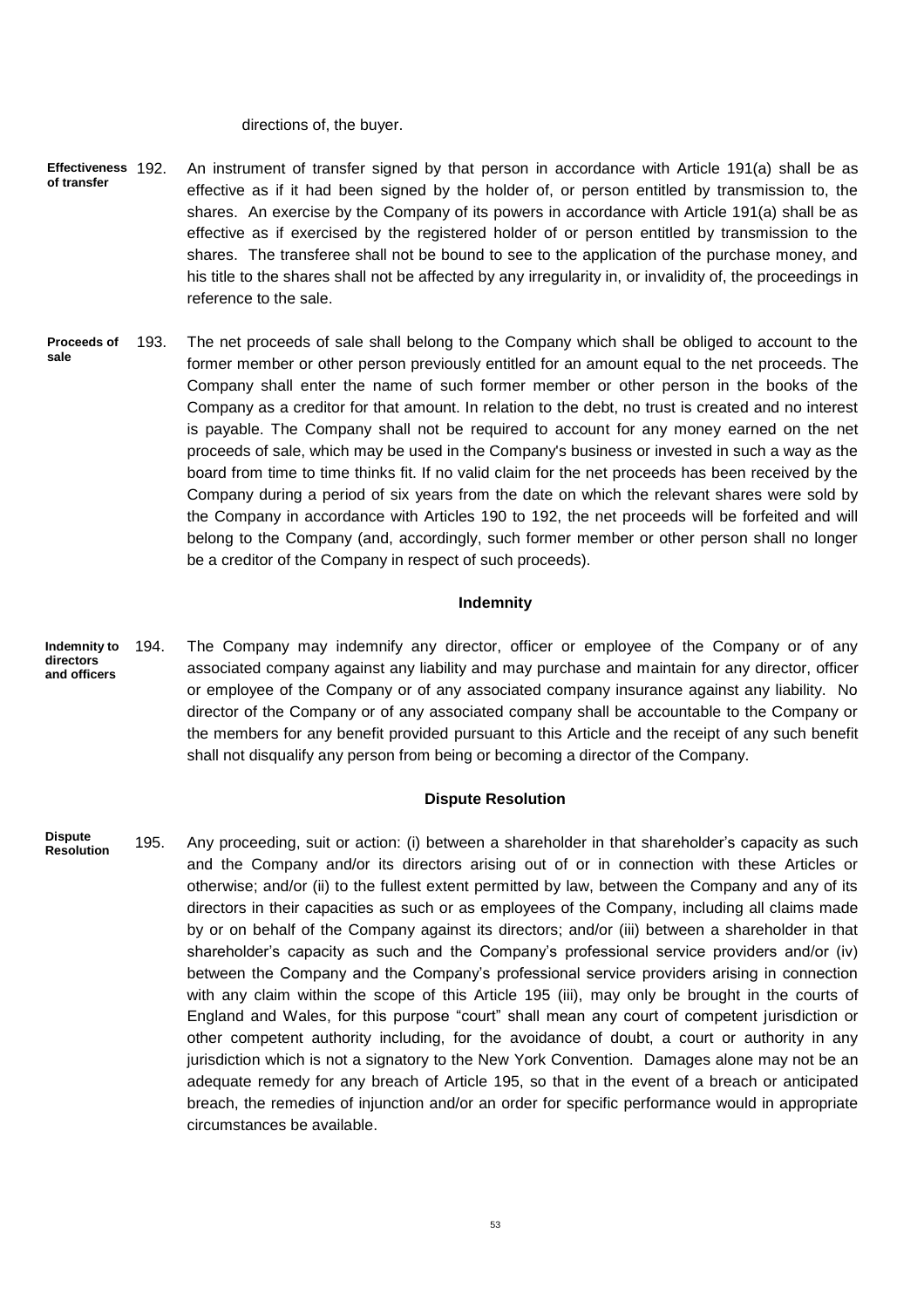# THE COMPANIES ACT 2006

## Company limited by shares

# RESOLUTIONS

## of

# PRUDENTIAL PUBLIC LIMITED COMPANY

At the Annual General Meeting of the above named Company duly convened and held on 13 May 2021 the following resolutions were passed. Resolutions 21 and 22 were passed as ordinary resolutions and resolutions 23, 24, 25 and 26 were passed as special resolutions:

## **Renewal of authority to allot ordinary shares**

## **Resolution 21**

THAT, the Directors be and are hereby authorised, generally and unconditionally, pursuant to section 551 of the 2006 Act, to exercise all the powers of the Company to allot shares in the Company and to grant rights to subscribe for or to convert any security into shares in the Company for a period expiring at the earlier of 30 June 2022 and the conclusion of the Annual General Meeting of the Company to be held in 2022 (save that the Company may make offers and enter into agreements under this authority prior to its expiry which would, or might, require shares to be allotted or rights to subscribe for or to convert securities into shares to be granted after such expiry, and the Board may allot shares or grant rights to subscribe for or to convert securities into shares under any such offer or agreement as if the said authority had not expired) and for a maximum aggregate nominal amount of:

- (A) £26,156,075 (such amount to be reduced by any allotments or grants made under paragraph (B) in an aggregate nominal amount exceeding £17,393,791 so that in total no more than:
	- (i) £26,156,075 can be allotted under this paragraph (A); and
	- (ii) £43,549,866 can be allotted under paragraphs (A) and (B) of this resolution 21 and;
- (B) £43,549,866 (such amount to be reduced by any allotments or grants made under paragraph (A) of this resolution 21 so that in total no more than £43,549,866 can be allotted under paragraphs (A) and (B) of this resolution 21 in connection with an offer or invitation:
	- (i) to ordinary shareholders in proportion (as nearly as may be practicable) to their existing holdings; and
	- (ii) to holders of other equity securities (as defined in section 560(1) of the 2006 Act) as required by the rights of those securities or as the Board otherwise considers necessary,

and so that the Board may impose any limits or restrictions and make any arrangements which it considers necessary or appropriate to deal with treasury shares, fractional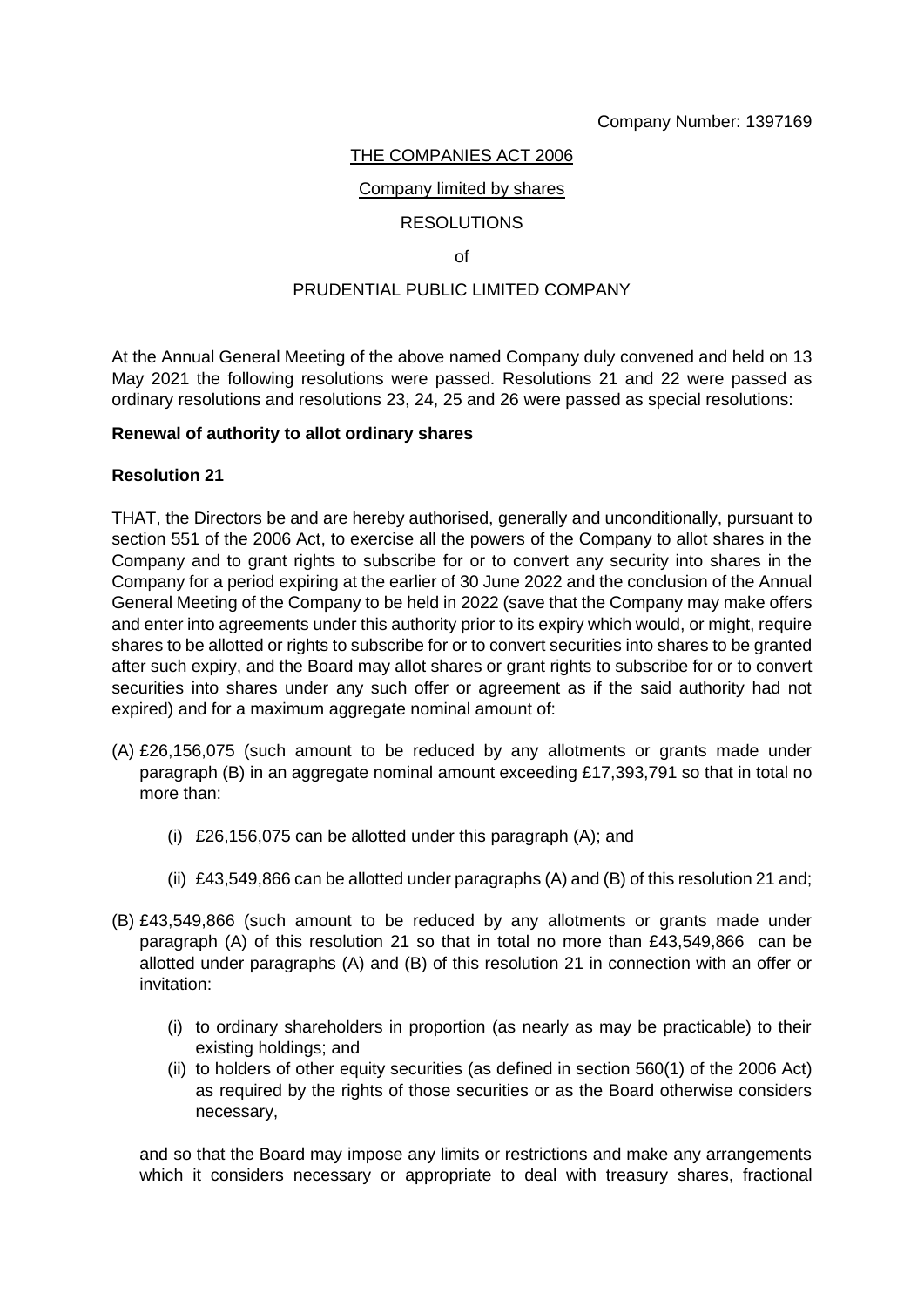entitlements, record dates, legal, regulatory or practical problems in, or under the laws of, any territory or any other matter; and

(C) the amount allotted pursuant to the terms of any share scheme of the Company or any of its subsidiary undertakings adopted prior to or on the date of this Meeting.

# **Extension of authority to allot ordinary shares to include repurchased shares**

# **Resolution 22**

THAT the authority granted to the Directors to allot shares and to grant rights to subscribe for or to convert any security into shares up to a total nominal value of £26,156, 075 pursuant to paragraph (A) of resolution 21 set out above be extended by the addition of such number of ordinary shares of five pence each representing the nominal amount of the Company's share capital repurchased by the Company under the authority granted pursuant to resolution 25 set out below, to the extent that such extension would not result in the authority to allot shares or grant rights to subscribe for or convert securities into shares pursuant to resolution 21 exceeding £43,549,866.

# **Renewal of authority for disapplication of pre-emption rights**

# **Resolution 23**

THAT if resolutions 21 and/or 22 are passed the Directors be and are hereby authorised to allot equity securities (as defined in Section 560(1) of the 2006 Act) for cash pursuant to the power conferred on the Directors by resolutions 21 and/or 22 and/or to sell any ordinary shares held by the Company as treasury shares for cash as if Section 561 of that Act did not apply to such allotment or sale for a period expiring at the earlier of 30 June 2022 and the conclusion of the Annual General Meeting of the Company to be held in 2022 (save that the Company may make offers and enter into agreements under this authority prior to its expiry which would, or might, require equity securities to be allotted (or treasury shares to be sold) after such expiry, and the Board may allot equity securities (or sell treasury shares) under any such offer or agreement as if the said authority had not expired), such authority to be limited:

- (A) to the allotment of equity securities and sale of treasury shares in connection with an offer of, or an invitation to apply for, equity securities in accordance with paragraph (B) of resolution 21 above; and
- (B) otherwise than under paragraph (A) above, in the case of any allotment of equity securities and sale of treasury shares the maximum aggregate nominal amount of equity securities that may be allotted or sold pursuant to this authority under the authority conferred on the Directors by paragraph (A) of resolution 21 and/or 22 and/or a sale of ordinary shares held by the Company as treasury shares for cash is £6,539,018.

# **Additional authority for disapplication of pre-emption rights for purposes of acquisitions or specified capital investments**

# **Resolution 24**

THAT if resolutions 21 and 22 are passed the Directors be and are hereby authorised in addition to any authority granted under resolution 22 to allot equity securities (as defined in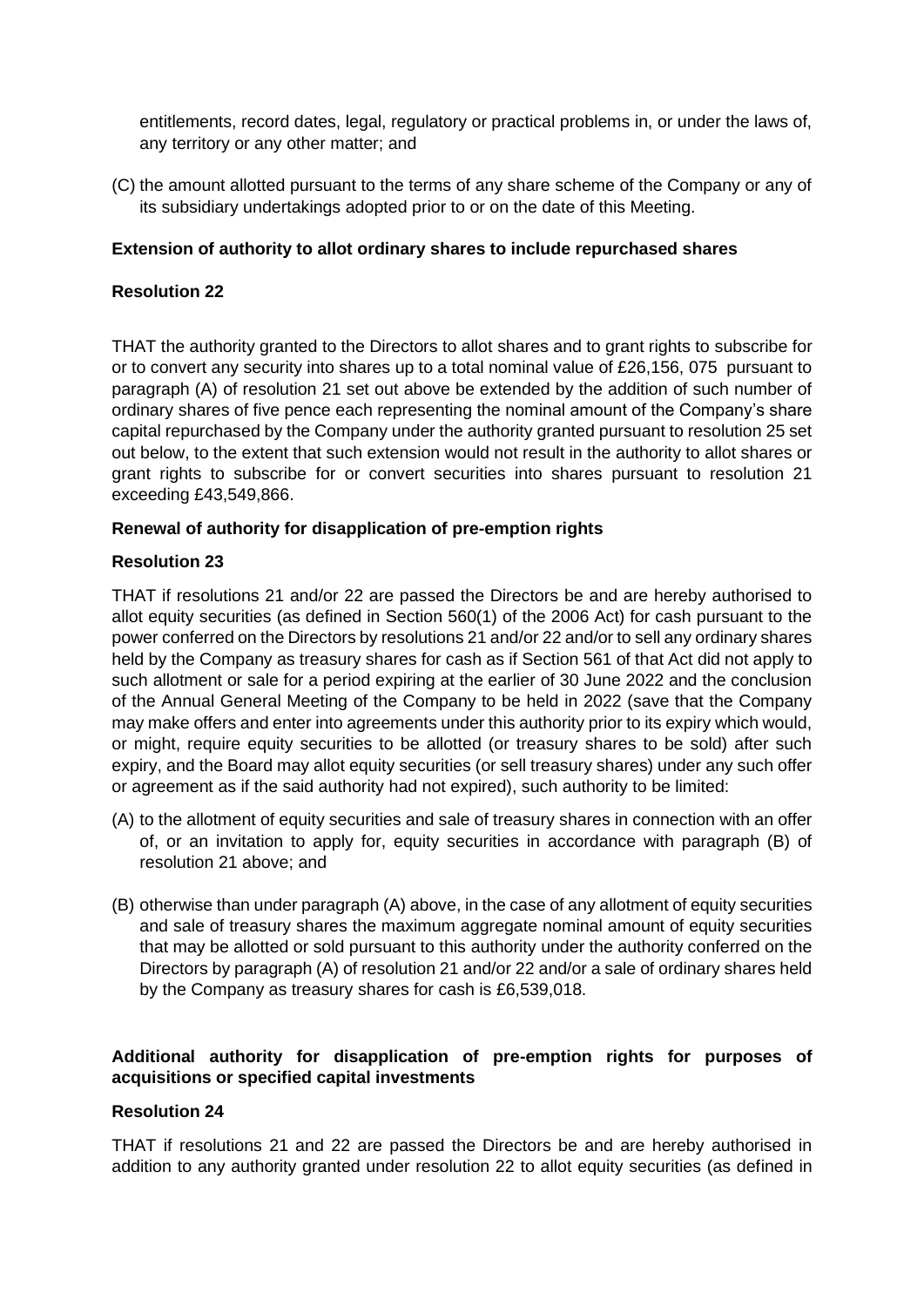Section 560(1) of the 2006 Act) for cash pursuant to the power conferred on the Directors by resolutions 21 and/or 22 and/or to sell any ordinary shares held by the Company as treasury shares for cash as if Section 561 of that Act did not apply to such allotment or sale for a period expiring at the earlier of 30 June 2022 and the conclusion of the Annual General Meeting of the Company to be held in 2022 (save that the Company may make offers and enter into agreements under this authority prior to its expiry which would, or might, require equity securities to be allotted (or treasury shares to be sold) after such expiry, and the Board may allot equity securities (or sell treasury shares) under any such offer or agreement as if the said authority had not expired), such authority to be:

- (A) limited to the allotment of equity securities and sale of treasury shares up to a nominal amount of £6,539,018; and
- (B) used only for the purposes of financing (or refinancing, if the authority is to be used within six months after the original transaction) a transaction which the board determines to be an acquisition or other capital investment of a kind contemplated by the Statement of Principles on Disapplying Pre-Emption Rights most recently published by the Pre-Emption Group prior to the date of this Notice (the Statement of Principles).

# **Renewal of authority for purchase of own shares**

# **Resolution 25**

THAT the Company be and is hereby generally and unconditionally authorised, in accordance with Section 701 of the 2006 Act, to make one or more market purchases (within the meaning of Section 693(4) of the 2006 Act) of its ordinary shares in the capital of the Company, provided that:

(A) Such authority be limited:

- (i) to a maximum aggregate number of 261,560,757 ordinary shares;
- (ii) by the condition that the minimum price which may be paid for each ordinary share is five pence and the maximum price which may be paid for an ordinary share is the highest of:
	- (a) an amount equal to 105 per cent of the average of the middle market quotations for an ordinary share as derived from the Daily Official List of the London Stock Exchange for the five business days immediately preceding the day on which the share is contracted to be purchased; and
	- (b) the higher of the price of the last independent trade and the highest current independent bid on the trading venues where the purchase is carried out,

in each case exclusive of expenses;

(B) Such authority shall, unless renewed, varied or revoked prior to such time, expire at the earlier of 30 June 2022 and the conclusion of the Annual General Meeting of the Company to be held in 2022, save that the Company may before such expiry make a contract or contracts to purchase ordinary shares under the authority hereby conferred which would or may be executed wholly or partly after the expiry of such authority and may make a